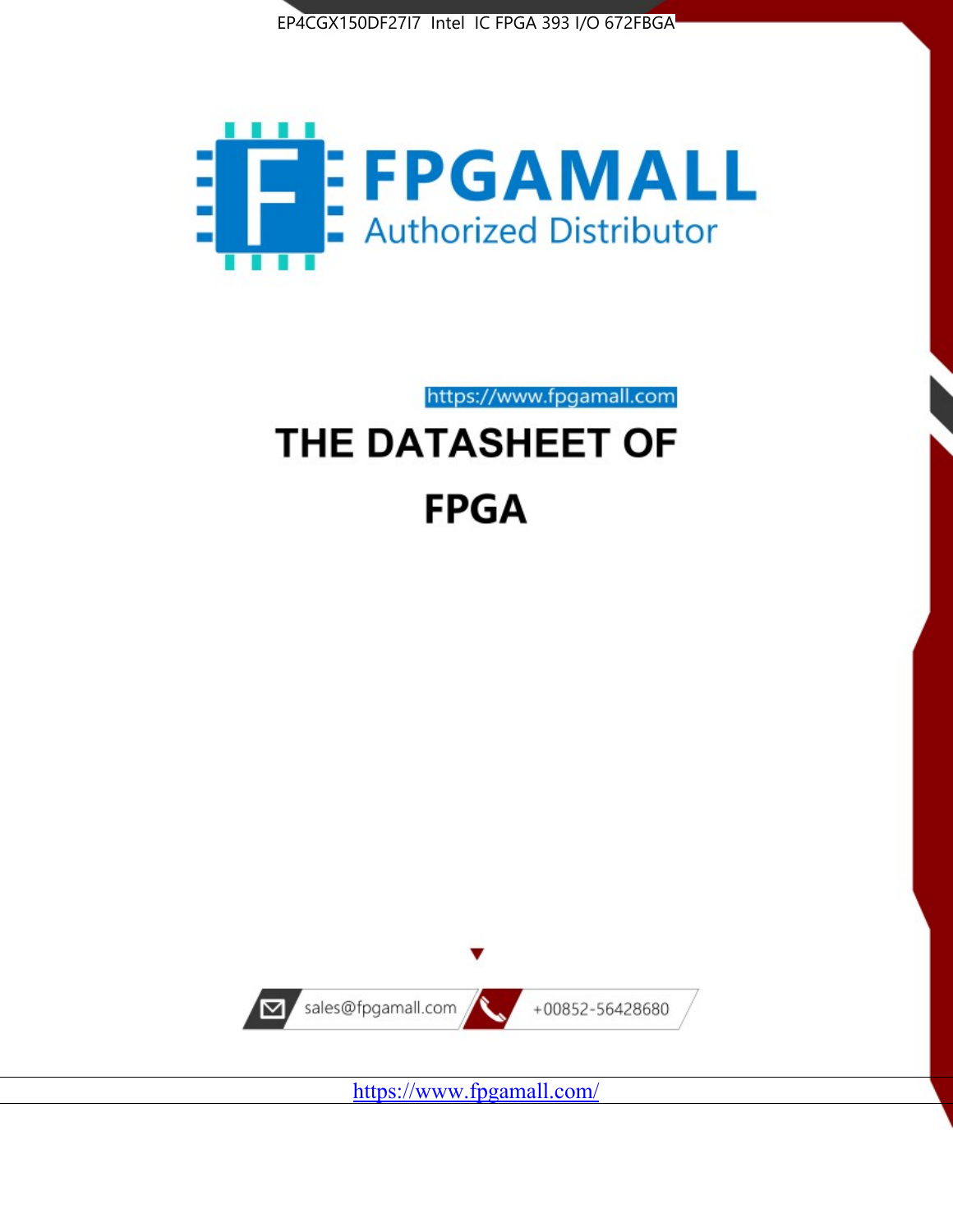

# **1. Cyclone IV Device Datasheet**

**CYIV-53001-2.0**

This chapter describes the electrical and switching characteristics for Cyclone<sup>®</sup> IV devices. Electrical characteristics include operating conditions and power consumption. Switching characteristics include transceiver specifications, core, and periphery performance. This chapter also describes I/O timing, including programmable I/O element (IOE) delay and programmable output buffer delay.

This chapter includes the following sections:

- "Operating Conditions" on page 1–1
- "Power Consumption" on page 1–16
- "Switching Characteristics" on page 1–16
- "I/O Timing" on page  $1-37$
- "Glossary" on page 1–37

# **Operating Conditions**

When Cyclone IV devices are implemented in a system, they are rated according to a set of defined parameters. To maintain the highest possible performance and reliability of Cyclone IV devices, you must consider the operating requirements described in this chapter.

Cyclone IV devices are offered in commercial, industrial, extended industrial and, automotive grades. Cyclone IV E devices offer –6 (fastest), –7, –8, –8L, and –9L speed grades for commercial devices, –8L speed grades for industrial devices, and –7 speed grade for extended industrial and automotive devices. Cyclone IV GX devices offer –6 (fastest), –7, and –8 speed grades for commercial devices and –7 speed grade for industrial devices.

**For more information about the supported speed grades for respective Cyclone IV** devices, refer to the *[Cyclone IV FPGA Device Family Overview](http://www.altera.com/literature/hb/cyclone-iv/cyiv-51001.pdf)* chapter.

**1** Cyclone IV E devices are offered in core voltages of 1.0 and 1.2 V. Cyclone IV E devices with a core voltage of 1.0 V have an 'L' prefix attached to the speed grade.

In this chapter, a prefix associated with the operating temperature range is attached to the speed grades; commercial with a "C" prefix, industrial with an "I" prefix, and automotive with an "A" prefix. Therefore, commercial devices are indicated as C6, C7, C8, C8L, or C9L per respective speed grade. Industrial devices are indicated as I7, I8, or I8L. Automotive devices are indicated as A7.

@2016 Altera Corporation. All rights reserved. ALTERA, ARRIA, CYCLONE, HARDCOPY, MAX, MEGACORE, NIOS, QUARTUS and STRATIX words and logos are trademarks of Altera Corporation and registered in the U.S. Patent and Trademark



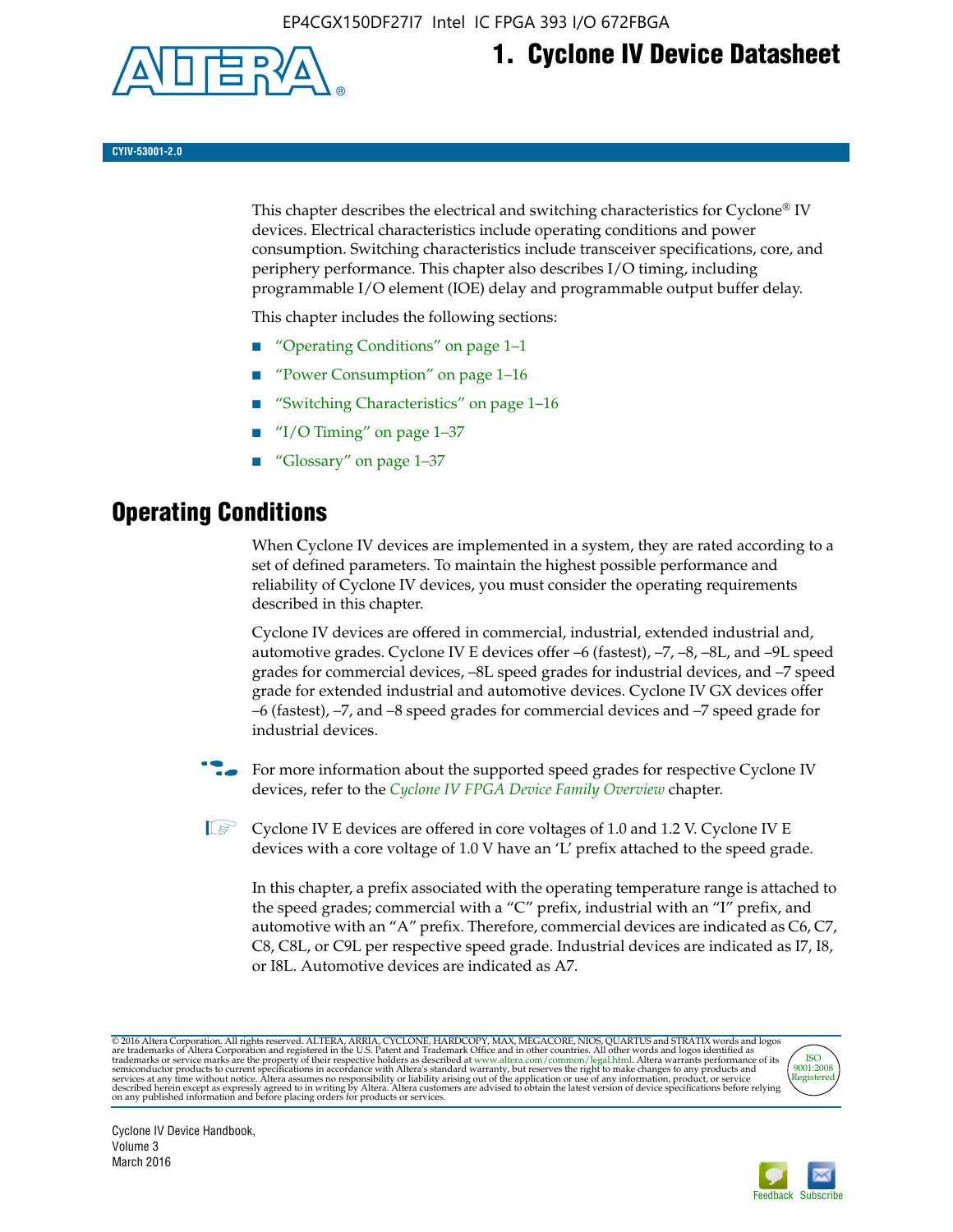**1 Cyclone IV E industrial devices I7 are offered with extended operating temperature** range.

# **Absolute Maximum Ratings**

Absolute maximum ratings define the maximum operating conditions for Cyclone IV devices. The values are based on experiments conducted with the device and theoretical modeling of breakdown and damage mechanisms. The functional operation of the device is not implied at these conditions. Table 1–1 lists the absolute maximum ratings for Cyclone IV devices.



**Conditions beyond those listed in Table 1–1 cause permanent damage to the device.** Additionally, device operation at the absolute maximum ratings for extended periods of time have adverse effects on the device.

| <b>Symbol</b>            | <b>Parameter</b>                                                                                                                             | Min    | <b>Max</b> | <b>Unit</b> |
|--------------------------|----------------------------------------------------------------------------------------------------------------------------------------------|--------|------------|-------------|
| <b>V<sub>CCINT</sub></b> | Core voltage, PCI Express <sup>®</sup> (PCIe <sup>®</sup> ) hard IP<br>block, and transceiver physical coding sublayer<br>(PCS) power supply | $-0.5$ | 1.8        | V           |
| $V_{CCA}$                | Phase-locked loop (PLL) analog power supply                                                                                                  | $-0.5$ | 3.75       | V           |
| $V_{CCD\_PLL}$           | PLL digital power supply                                                                                                                     | $-0.5$ | 1.8        | V           |
| V <sub>CCIO</sub>        | I/O banks power supply                                                                                                                       | $-0.5$ | 3.75       | V           |
| V <sub>CC_CLKIN</sub>    | Differential clock input pins power supply                                                                                                   | $-0.5$ | 4.5        | V           |
| $V_{\text{CCH_GXB}}$     | Transceiver output buffer power supply                                                                                                       | $-0.5$ | 3.75       | V           |
| $V_{\text{CCA\_GXB}}$    | Transceiver physical medium attachment (PMA)<br>and auxiliary power supply                                                                   | $-0.5$ | 3.75       | V           |
| $V_{CCL_GXB}$            | Transceiver PMA and auxiliary power supply                                                                                                   | $-0.5$ | 1.8        | V           |
| $V_{1}$                  | DC input voltage                                                                                                                             | $-0.5$ | 4.2        | V           |
| $I_{\text{OUT}}$         | DC output current, per pin                                                                                                                   | $-25$  | 40         | mA          |
| $T_{\mathtt{STG}}$       | Storage temperature                                                                                                                          | -65    | 150        | °C          |
| $T_{\rm J}$              | Operating junction temperature                                                                                                               | $-40$  | 125        | °C          |

**Table 1–1. Absolute Maximum Ratings for Cyclone IV Devices** *(1)*

**Note to Table 1–1:**

(1) Supply voltage specifications apply to voltage readings taken at the device pins with respect to ground, not at the power supply.

# **Maximum Allowed Overshoot or Undershoot Voltage**

During transitions, input signals may overshoot to the voltage shown in Table 1–2 and undershoot to –2.0 V for a magnitude of currents less than 100 mA and for periods shorter than 20 ns. Table 1–2 lists the maximum allowed input overshoot voltage and the duration of the overshoot voltage as a percentage over the lifetime of the device. The maximum allowed overshoot duration is specified as a percentage of high-time over the lifetime of the device.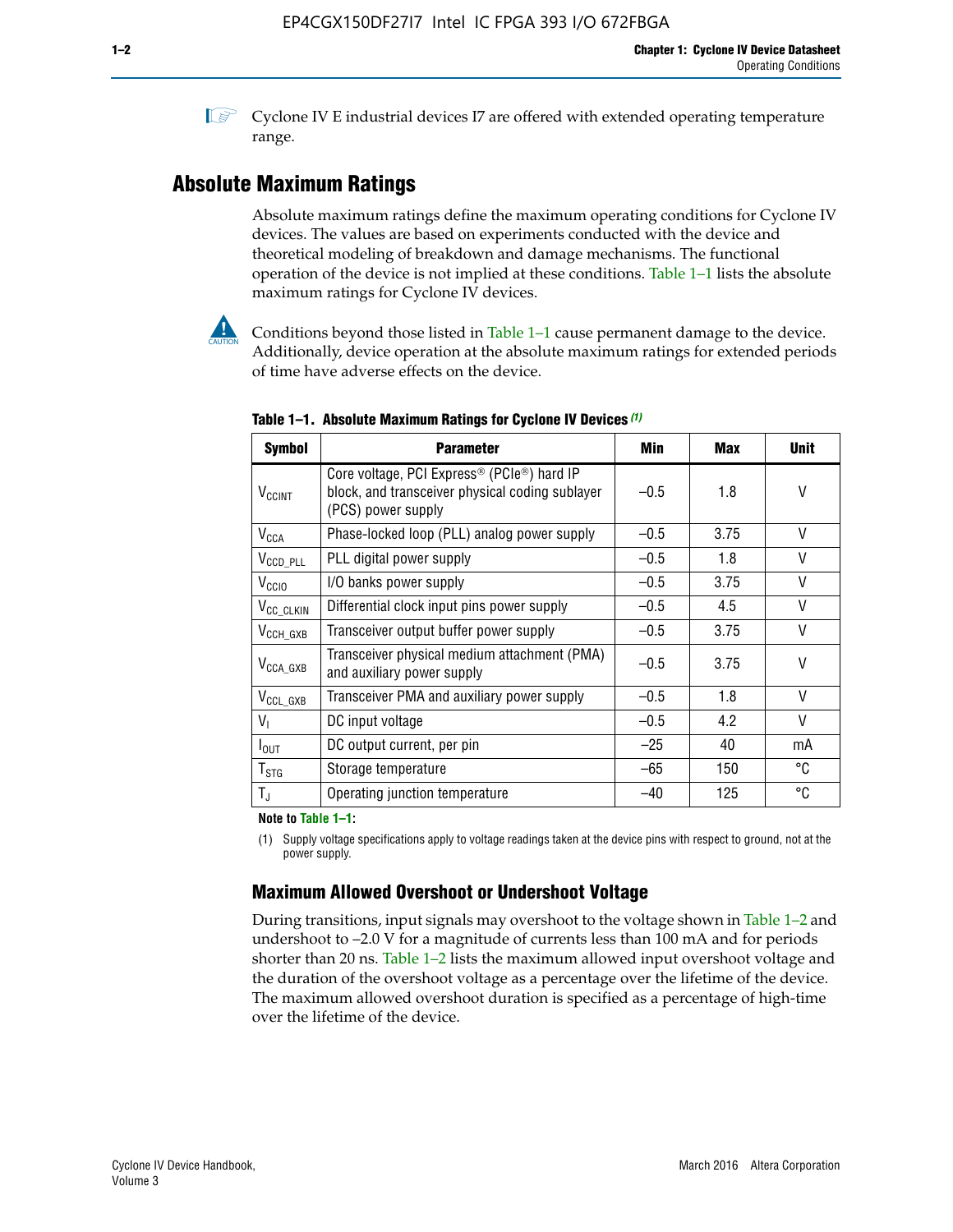$\mathbb{I}$  A DC signal is equivalent to 100% duty cycle. For example, a signal that overshoots to 4.3 V can only be at 4.3 V for 65% over the lifetime of the device; for a device lifetime of 10 years, this amounts to 65/10ths of a year.

| <b>Symbol</b> | <b>Parameter</b>    | <b>Condition (V)</b> | <b>Overshoot Duration as % of High Time</b> | Unit          |
|---------------|---------------------|----------------------|---------------------------------------------|---------------|
|               |                     | $V_1 = 4.20$         | 100                                         | $\%$          |
| $V_i$         |                     | $V_1 = 4.25$         | 98                                          | $\%$          |
|               |                     | $V_1 = 4.30$         | 65                                          | $\%$          |
|               |                     | $V_1 = 4.35$         | 43                                          | $\%$          |
|               | AC Input<br>Voltage | $V_1 = 4.40$         | 29                                          | $\%$          |
|               |                     | $V_1 = 4.45$         | 20                                          | $\%$          |
|               |                     | $V_1 = 4.50$         | 13                                          | $\%$          |
|               |                     | $V_1 = 4.55$         | 9                                           | $\%$          |
|               |                     | $V_1 = 4.60$         | 6                                           | $\frac{0}{0}$ |

**Table 1–2. Maximum Allowed Overshoot During Transitions over a 10**-**Year Time Frame for Cyclone IV Devices**

Figure 1–1 shows the methodology to determine the overshoot duration. The overshoot voltage is shown in red and is present on the input pin of the Cyclone IV device at over 4.3 V but below 4.4 V. From Table 1–2, for an overshoot of 4.3 V, the percentage of high time for the overshoot can be as high as 65% over a 10-year period. Percentage of high time is calculated as ([delta  $T$ ]/T)  $\times$  100. This 10-year period assumes that the device is always turned on with 100% I/O toggle rate and 50% duty cycle signal. For lower I/O toggle rates and situations in which the device is in an idle state, lifetimes are increased.



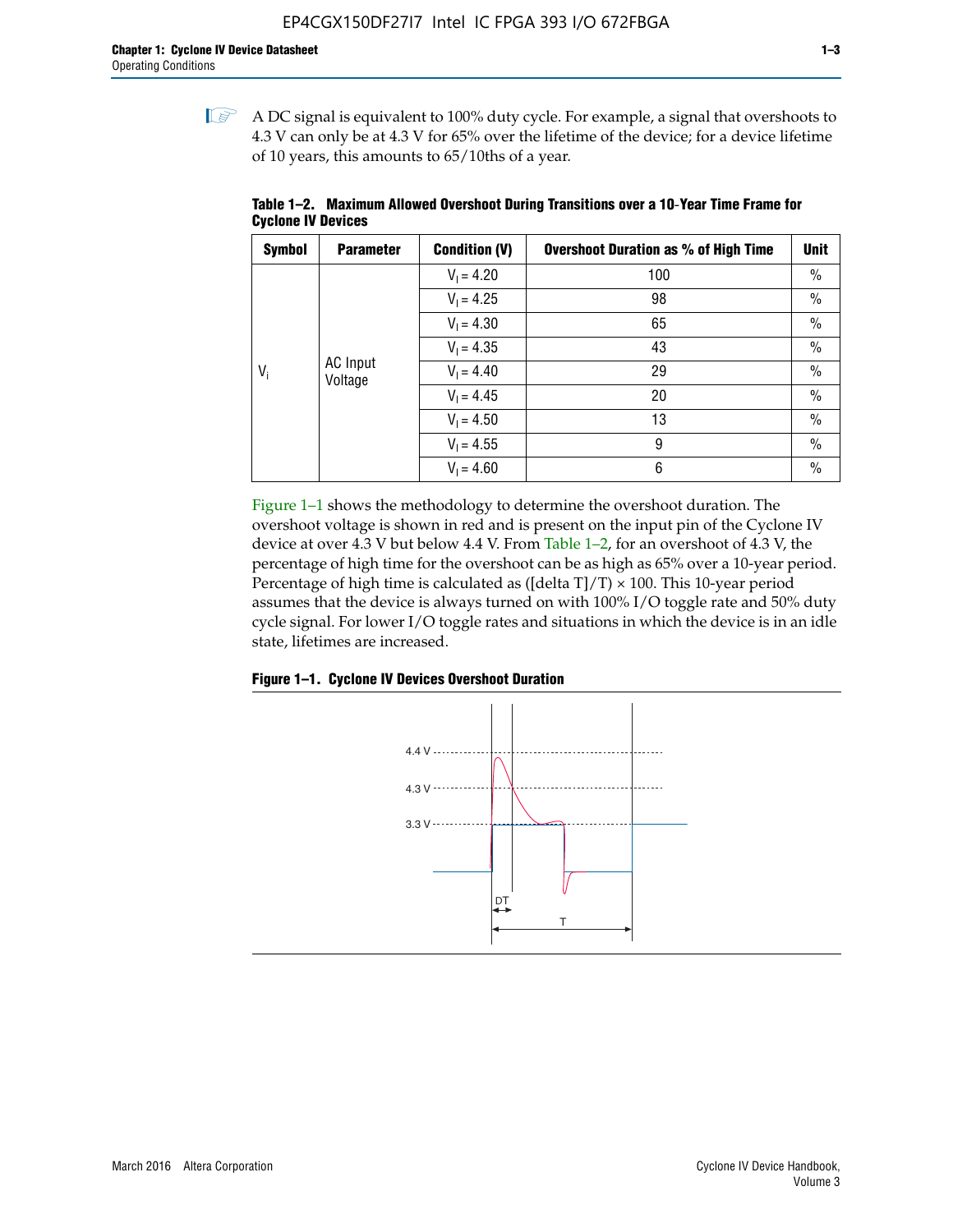# **Recommended Operating Conditions**

This section lists the functional operation limits for AC and DC parameters for Cyclone IV devices. Table 1–3 and Table 1–4 list the steady-state voltage and current values expected from Cyclone IV E and Cyclone IV GX devices. All supplies must be strictly monotonic without plateaus.

**Table 1–3. Recommended Operating Conditions for Cyclone IV E Devices** *(1)***,** *(2)* **(Part 1 of 2)**

| <b>Symbol</b>              | <b>Parameter</b>                                      | <b>Conditions</b>                        | Min         | <b>Typ</b>               | <b>Max</b>        | <b>Unit</b>    |
|----------------------------|-------------------------------------------------------|------------------------------------------|-------------|--------------------------|-------------------|----------------|
| $V_{CClNT}$ (3)            | Supply voltage for internal logic,<br>1.2-V operation |                                          | 1.15        | 1.2                      | 1.25              | V              |
|                            | Supply voltage for internal logic,<br>1.0-V operation | 0.97                                     | 1.0         | 1.03                     | $\mathsf{V}$      |                |
| $V_{\text{CCIO}}$ (3), (4) | Supply voltage for output buffers,<br>3.3-V operation |                                          | 3.135       | 3.3                      | 3.465             | $\mathsf{V}$   |
|                            | Supply voltage for output buffers,<br>3.0-V operation |                                          | 2.85        | 3                        | 3.15              | V              |
|                            | Supply voltage for output buffers,<br>2.5-V operation |                                          | 2.375       | 2.5                      | 2.625             | $\vee$         |
|                            | Supply voltage for output buffers,<br>1.8-V operation |                                          | 1.71        | 1.8                      | 1.89              | $\mathsf{V}$   |
|                            | Supply voltage for output buffers,<br>1.5-V operation |                                          | 1.425       | 1.5                      | 1.575             | V              |
|                            | Supply voltage for output buffers,<br>1.2-V operation |                                          | 1.14        | 1.2                      | 1.26              | V              |
| $V_{CCA}$ (3)              | Supply (analog) voltage for PLL<br>regulator          |                                          | 2.375       | 2.5                      | 2.625             | $\vee$         |
|                            | Supply (digital) voltage for PLL,<br>1.2-V operation  |                                          | 1.15        | 1.2                      | 1.25              | $\mathsf{V}$   |
| $V_{\text{CCD\_PLL}}$ (3)  | Supply (digital) voltage for PLL,<br>1.0-V operation  |                                          | 0.97        | 1.0                      | 1.03              | V              |
| V <sub>1</sub>             | Input voltage                                         |                                          | $-0.5$      |                          | 3.6               | $\mathsf{V}$   |
| $V_0$                      | Output voltage                                        |                                          | $\pmb{0}$   | —                        | V <sub>CCIO</sub> | V              |
|                            |                                                       | For commercial use                       | $\mathbf 0$ |                          | 85                | $\overline{c}$ |
| $T_{\rm J}$                | Operating junction temperature                        | For industrial use                       | $-40$       | $\overline{\phantom{0}}$ | 100               | °C             |
|                            |                                                       | For extended temperature                 | $-40$       |                          | 125               | °C             |
|                            |                                                       | For automotive use                       | $-40$       | $\overline{\phantom{0}}$ | 125               | °C             |
| t <sub>RAMP</sub>          | Power supply ramp time                                | Standard power-on reset<br>$(POR)$ $(5)$ | $50 \mu s$  |                          | 50 ms             |                |
|                            |                                                       | Fast POR (6)                             | $50 \mu s$  |                          | 3 <sub>ms</sub>   |                |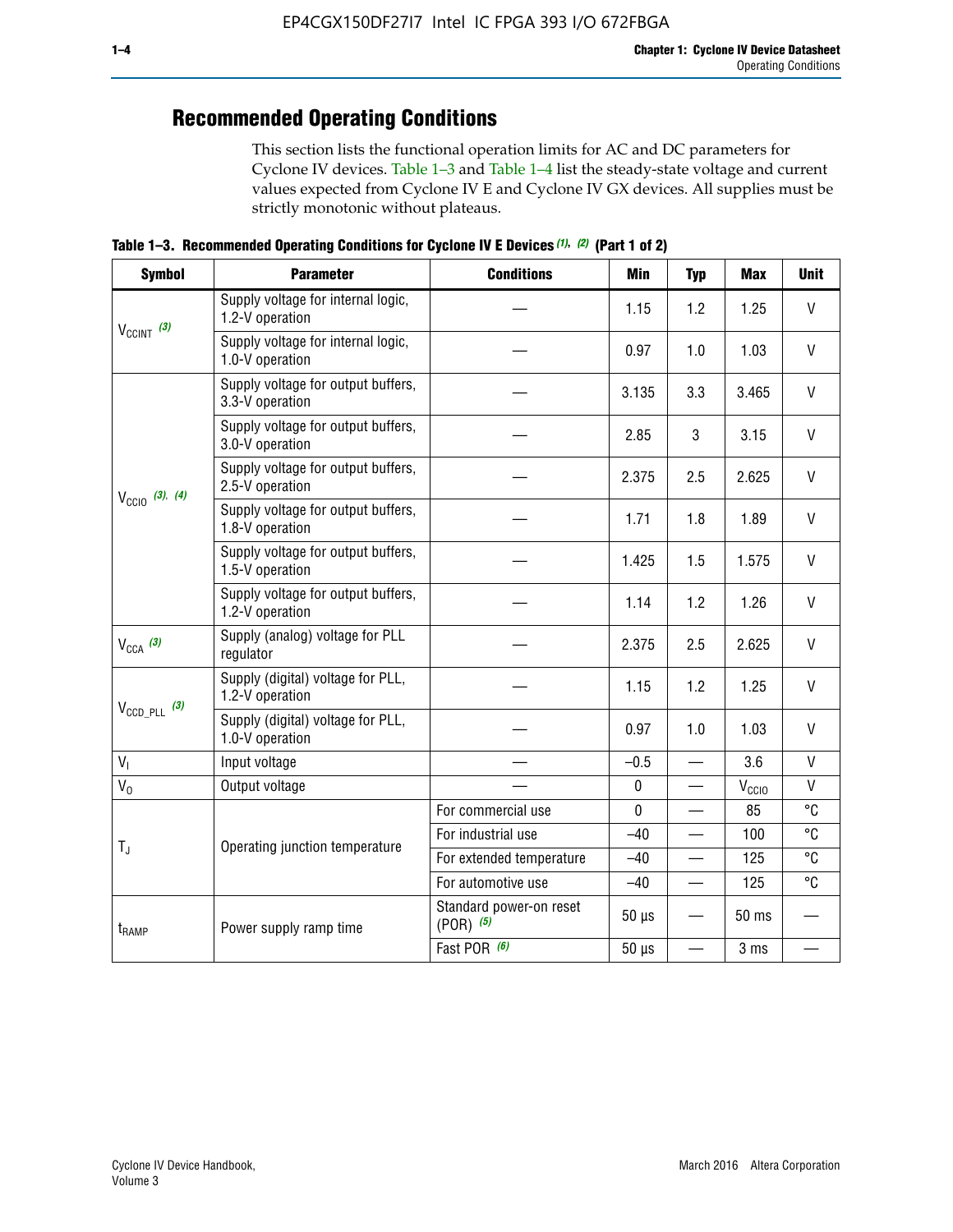|  | Table 1-3. Recommended Operating Conditions for Cyclone IV E Devices (1), (2) (Part 2 of 2) |  |  |
|--|---------------------------------------------------------------------------------------------|--|--|
|--|---------------------------------------------------------------------------------------------|--|--|

| Svmbol             | Parameter                                                     | <b>Conditions</b> | Min | Typ | <b>Max</b> | Unit |
|--------------------|---------------------------------------------------------------|-------------------|-----|-----|------------|------|
| <sup>I</sup> Diode | Magnitude of DC current across<br>PCI-clamp diode when enable |                   |     | —   | 10         | mA   |

#### **Notes to Table 1–3:**

(1) Cyclone IV E 1.0 V core voltage devices only support C8L, C9L, and I8L speed grades. Cyclone IV E 1.2 V core voltage devices only support C6, C7, C8, I7, and A7 speed grades.

(2)  $V_{CCIO}$  for all I/O banks must be powered up during device operation. All vcca pins must be powered to 2.5 V (even when PLLs are not used) and must be powered up and powered down at the same time.

(3)  $V_{CC}$  must rise monotonically.

(4)  $V_{\text{CCIO}}$  powers all input buffers.

(5) The POR time for Standard POR ranges between 50 and 200 ms. Each individual power supply must reach the recommended operating range within 50 ms.

(6) The POR time for Fast POR ranges between 3 and 9 ms. Each individual power supply must reach the recommended operating range within 3 ms.

| <b>Symbol</b>                          | <b>Parameter</b>                                                      | <b>Conditions</b> | <b>Min</b> | <b>Typ</b> | <b>Max</b> | <b>Unit</b>  |  |  |  |
|----------------------------------------|-----------------------------------------------------------------------|-------------------|------------|------------|------------|--------------|--|--|--|
| $V_{\text{CCINT}}$ (3)                 | Core voltage, PCIe hard IP block, and<br>transceiver PCS power supply |                   | 1.16       | 1.2        | 1.24       | V            |  |  |  |
| $V_{CCA}$ (1), (3)                     | PLL analog power supply                                               |                   | 2.375      | 2.5        | 2.625      | V            |  |  |  |
| $V_{\text{CCD\_PLL}}$ (2)              | PLL digital power supply                                              |                   | 1.16       | 1.2        | 1.24       | $\mathsf{V}$ |  |  |  |
|                                        | I/O banks power supply for 3.3-V<br>operation                         |                   | 3.135      | 3.3        | 3.465      | V            |  |  |  |
|                                        | I/O banks power supply for 3.0-V<br>operation                         |                   | 2.85       | 3          | 3.15       | V            |  |  |  |
| $V_{\text{CC10}}$ (3), (4)             | I/O banks power supply for 2.5-V<br>operation                         |                   | 2.375      | 2.5        | 2.625      |              |  |  |  |
|                                        | I/O banks power supply for 1.8-V<br>operation                         | 1.71              | 1.8        | 1.89       | V          |              |  |  |  |
|                                        | I/O banks power supply for 1.5-V<br>operation                         |                   | 1.425      | 1.5        | 1.575      | V            |  |  |  |
|                                        | I/O banks power supply for 1.2-V<br>operation                         |                   | 1.14       | 1.2        | 1.26       | $\mathsf{V}$ |  |  |  |
|                                        | Differential clock input pins power<br>supply for 3.3-V operation     |                   | 3.135      | 3.3        | 3.465      | V            |  |  |  |
|                                        | Differential clock input pins power<br>supply for 3.0-V operation     |                   | 2.85       | 3          | 3.15       | V            |  |  |  |
| V <sub>CC_CLKIN</sub><br>(3), (5), (6) | Differential clock input pins power<br>supply for 2.5-V operation     |                   | 2.375      | 2.5        | 2.625      | V            |  |  |  |
|                                        | Differential clock input pins power<br>supply for 1.8-V operation     |                   | 1.71       | 1.8        | 1.89       | V            |  |  |  |
|                                        | Differential clock input pins power<br>supply for 1.5-V operation     |                   | 1.425      | 1.5        | 1.575      | V            |  |  |  |
|                                        | Differential clock input pins power<br>supply for 1.2-V operation     |                   | 1.14       | 1.2        | 1.26       | V            |  |  |  |
| $V_{CCH_GXB}$                          | Transceiver output buffer power supply                                |                   | 2.375      | 2.5        | 2.625      | $\mathsf{V}$ |  |  |  |

### **Table 1–4. Recommended Operating Conditions for Cyclone IV GX Devices (Part 1 of 2)**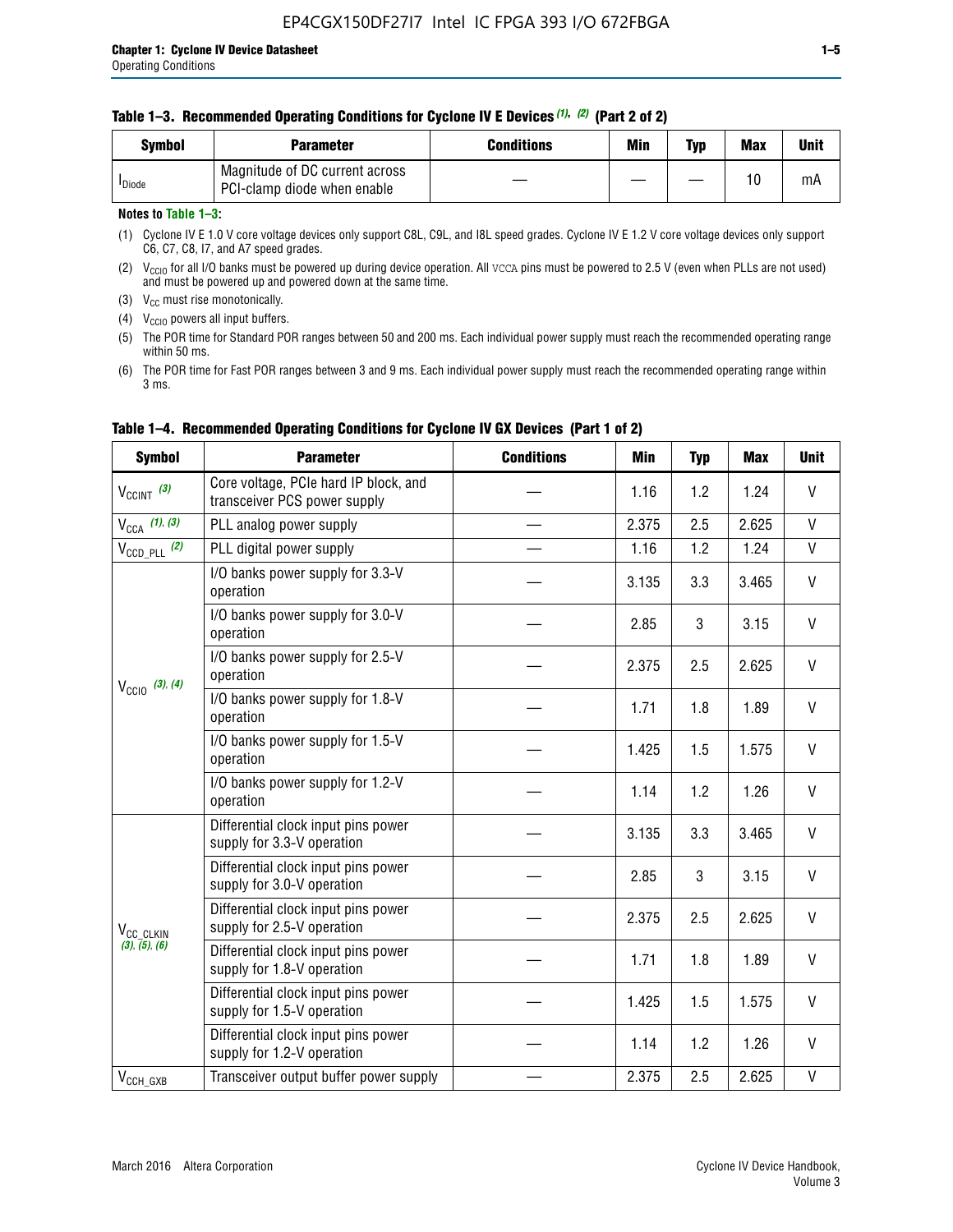| <b>Symbol</b>         | <b>Parameter</b>                                               | <b>Conditions</b>                        | Min          | Typ | Max               | <b>Unit</b> |
|-----------------------|----------------------------------------------------------------|------------------------------------------|--------------|-----|-------------------|-------------|
| $V_{\text{CCA\_GXB}}$ | Transceiver PMA and auxiliary power<br>supply                  |                                          | 2.375        | 2.5 | 2.625             | V           |
| $V_{CCL_GXB}$         | Transceiver PMA and auxiliary power<br>supply                  |                                          | 1.16         | 1.2 | 1.24              | V           |
| V <sub>1</sub>        | DC input voltage                                               |                                          | $-0.5$       |     | 3.6               | V           |
| $V_0$                 | DC output voltage                                              |                                          | $\mathbf{0}$ |     | V <sub>CCIO</sub> | ٧           |
|                       | Operating junction temperature                                 | For commercial use                       | $\mathbf{0}$ |     | 85                | °C          |
| T,                    |                                                                | For industrial use                       | $-40$        |     | 100               | °C          |
| t <sub>RAMP</sub>     | Power supply ramp time                                         | Standard power-on reset<br>$(POR)$ $(7)$ | $50 \mu s$   |     | $50$ ms           |             |
|                       |                                                                | Fast POR (8)                             | $50 \mu s$   |     | 3 <sub>ms</sub>   |             |
| <sup>I</sup> Diode    | Magnitude of DC current across<br>PCI-clamp diode when enabled |                                          |              |     | 10                | mA          |

#### **Table 1–4. Recommended Operating Conditions for Cyclone IV GX Devices (Part 2 of 2)**

**Notes to Table 1–4:**

- (1) All VCCA pins must be powered to 2.5 V (even when PLLs are not used) and must be powered up and powered down at the same time.
- (2) You must connect  $V_{CCD\_PLL}$  to  $V_{CCINT}$  through a decoupling capacitor and ferrite bead.
- (3) Power supplies must rise monotonically.
- (4)  $V_{\text{CCIO}}$  for all I/O banks must be powered up during device operation. Configurations pins are powered up by V<sub>CCIO</sub> of I/O Banks 3, 8, and 9 where I/O Banks 3 and 9 only support V<sub>CCIO</sub> of 1.5, 1.8, 2.5, 3.0, and 3.3 V. For fast passive parallel (FPP) configuration mode, the V<sub>CCIO</sub> level of I/O<br>Bank 8 must be powered up to 1.5, 1.8, 2.5, 3.0, and 3.3 V.
- (5) You must set  $V_{CC_CCLKIN}$  to 2.5 V if you use CLKIN as a high-speed serial interface (HSSI) refclk or as a DIFFCLK input.
- (6) The CLKIN pins in I/O Banks 3B and 8B can support single-ended I/O standard when the pins are used to clock left PLLs in non-transceiver applications.
- (7) The POR time for Standard POR ranges between 50 and 200 ms.  $V_{\text{CCIA}}$ ,  $V_{\text{CCIA}}$ , and  $V_{\text{CCIO}}$  of I/O Banks 3, 8, and 9 must reach the recommended operating range within 50 ms.
- (8) The POR time for Fast POR ranges between 3 and 9 ms.  $V_{\text{CCH},T}$ ,  $V_{\text{CCA}}$ , and  $V_{\text{CCI}}$  of I/O Banks 3, 8, and 9 must reach the recommended operating range within 3 ms.

# **ESD Performance**

This section lists the electrostatic discharge (ESD) voltages using the human body model (HBM) and charged device model (CDM) for Cyclone IV devices general purpose I/Os (GPIOs) and high-speed serial interface (HSSI) I/Os. Table 1–5 lists the ESD for Cyclone IV devices GPIOs and HSSI I/Os.

|  |  |  |  |  |  |  | Table 1–5. ESD for Cyclone IV Devices GPIOs and HSSI I/Os |  |  |
|--|--|--|--|--|--|--|-----------------------------------------------------------|--|--|
|--|--|--|--|--|--|--|-----------------------------------------------------------|--|--|

| <b>Symbol</b>  | <b>Parameter</b>                      | <b>Passing Voltage</b> | <b>Unit</b> |
|----------------|---------------------------------------|------------------------|-------------|
|                | ESD voltage using the HBM (GPIOs) (1) | ± 2000                 |             |
| <b>VESDHBM</b> | ESD using the HBM (HSSI I/Os) (2)     | ± 1000                 |             |
|                | ESD using the CDM (GPIOs)             | ± 500                  |             |
| <b>VESDCDM</b> | ESD using the CDM (HSSI I/Os) (2)     | ± 250                  |             |

#### **Notes to Table 1–5:**

(1) The passing voltage for EP4CGX15 and EP4CGX30 row I/Os is ±1000V.

(2) This value is applicable only to Cyclone IV GX devices.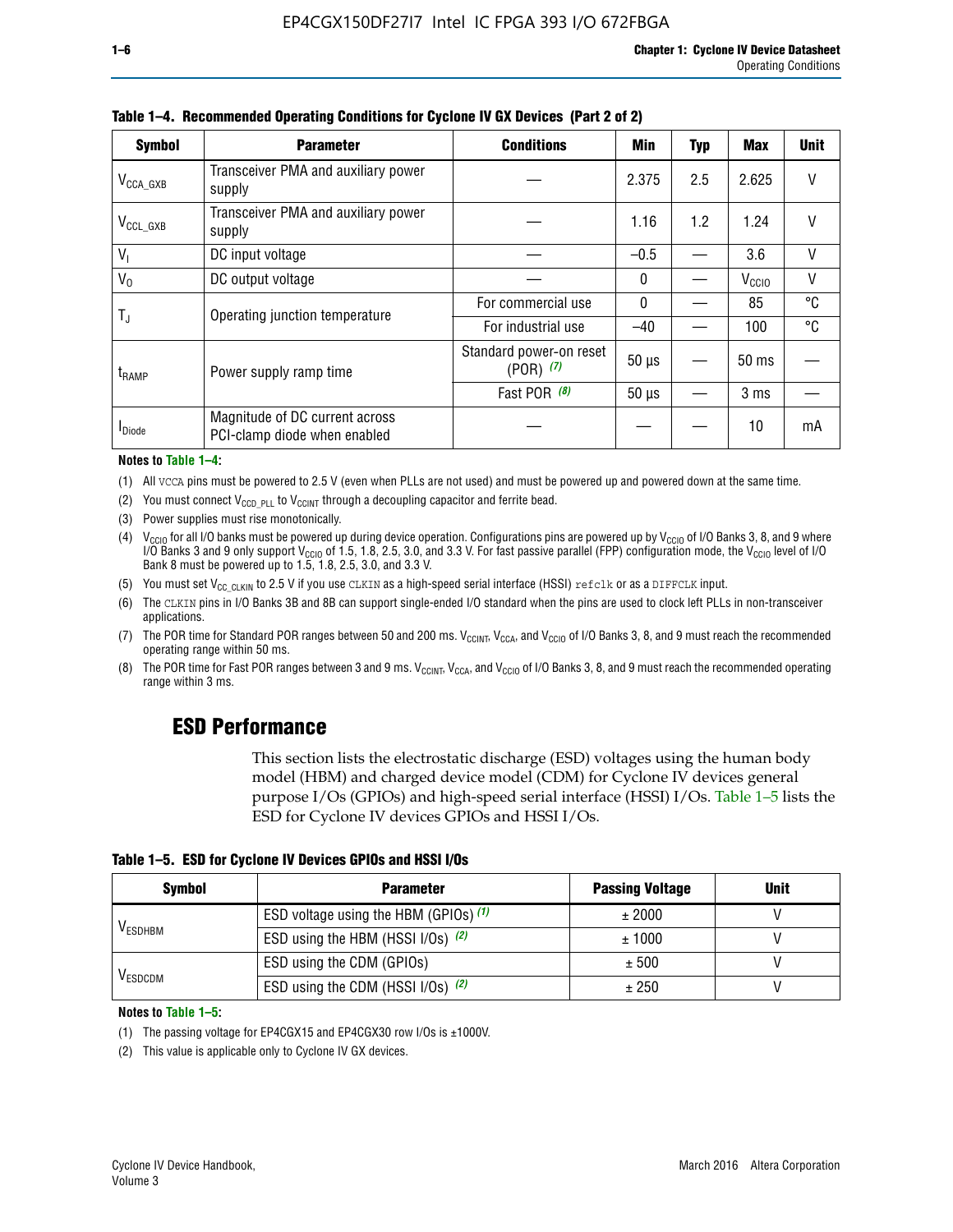# **DC Characteristics**

This section lists the I/O leakage current, pin capacitance, on-chip termination (OCT) tolerance, and bus hold specifications for Cyclone IV devices.

# **Supply Current**

The device supply current requirement is the minimum current drawn from the power supply pins that can be used as a reference for power size planning. Use the Excel-based early power estimator (EPE) to get the supply current estimates for your design because these currents vary greatly with the resources used. Table 1–6 lists the I/O pin leakage current for Cyclone IV devices.

**Table 1–6. I/O Pin Leakage Current for Cyclone IV Devices** *(1)***,** *(2)*

| <b>Symbol</b> | <b>Parameter</b>                     | <b>Conditions</b>                     | <b>Device</b> | Min   | Typ | <b>Max</b> | <b>Unit</b> |
|---------------|--------------------------------------|---------------------------------------|---------------|-------|-----|------------|-------------|
| -lı           | Input pin leakage current            | $V_1 = 0$ V to $V_{\text{CCIOMAX}}$   |               | $-10$ |     | 10         | μA          |
| $I_{0Z}$      | Tristated I/O pin leakage<br>current | $V_0 = 0 V$ to $V_{\text{CCIOMAX}}$ I |               | $-10$ |     | 10         | μA          |

**Notes to Table 1–6:**

(1) This value is specified for normal device operation. The value varies during device power-up. This applies for all V<sub>CCIO</sub> settings (3.3, 3.0, 2.5, 1.8, 1.5, and 1.2 V).

(2) The 10 µA I/O leakage current limit is applicable when the internal clamping diode is off. A higher current can be observed when the diode is on.

### **Bus Hold**

The bus hold retains the last valid logic state after the source driving it either enters the high impedance state or is removed. Each I/O pin has an option to enable bus hold in user mode. Bus hold is always disabled in configuration mode.

Table 1–7 lists bus hold specifications for Cyclone IV devices.

|                                                   |                                  |            |            |       |            |            | $V_{CClO}$ (V) |            |            |       |            |       |            |                               |
|---------------------------------------------------|----------------------------------|------------|------------|-------|------------|------------|----------------|------------|------------|-------|------------|-------|------------|-------------------------------|
| <b>Parameter</b>                                  | <b>Condition</b>                 |            | $1.2$      |       | 1.5        |            | 1.8            |            | 2.5        |       | 3.0        |       | 3.3        | <b>Unit</b><br>μA<br>μA<br>μA |
|                                                   |                                  | <b>Min</b> | <b>Max</b> | Min   | <b>Max</b> | <b>Min</b> | <b>Max</b>     | <b>Min</b> | <b>Max</b> | Min   | <b>Max</b> | Min   | <b>Max</b> |                               |
| <b>Bus hold</b><br>low,<br>sustaining<br>current  | $V_{IN}$ > $V_{IL}$<br>(maximum) | 8          |            | 12    |            | $30\,$     |                | 50         |            | 70    |            | 70    |            |                               |
| <b>Bus hold</b><br>high,<br>sustaining<br>current | $V_{IN}$ < $V_{IL}$<br>(minimum) | $-8$       |            | $-12$ |            | $-30$      |                | $-50$      |            | $-70$ |            | $-70$ |            |                               |
| <b>Bus hold</b><br>low,<br>overdrive<br>current   | $0 V < V_{IN} < V_{CG10}$        |            | 125        |       | 175        |            | 200            |            | 300        |       | 500        |       | 500        |                               |
| <b>Bus hold</b><br>high,<br>overdrive<br>current  | $0 V < V_{IN} < V_{CG10}$        |            | $-125$     |       | $-175$     |            | $-200$         |            | $-300$     |       | $-500$     |       | $-500$     | μA                            |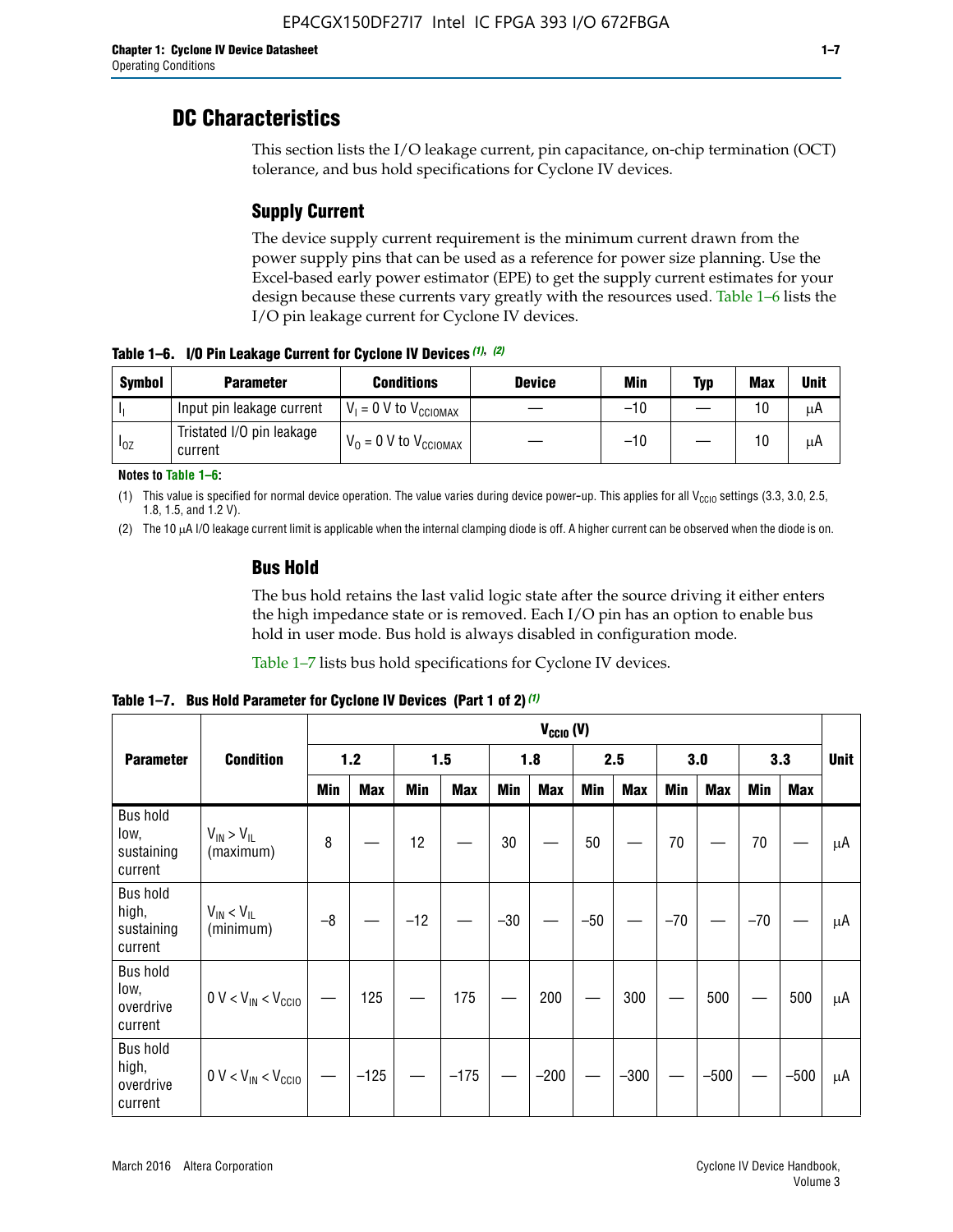|                                      |  |            | $V_{CGI0} (V)$ |            |              |            |            |     |            |            |            |            |            |             |
|--------------------------------------|--|------------|----------------|------------|--------------|------------|------------|-----|------------|------------|------------|------------|------------|-------------|
| <b>Condition</b><br><b>Parameter</b> |  | 1.2        |                | 1.5        |              | 1.8        |            | 2.5 |            | 3.0        |            | 3.3        |            | <b>Unit</b> |
|                                      |  | <b>Min</b> | <b>Max</b>     | <b>Min</b> | <b>Max</b>   | <b>Min</b> | <b>Max</b> | Min | <b>Max</b> | <b>Min</b> | <b>Max</b> | <b>Min</b> | <b>Max</b> |             |
| Bus hold trip<br>point               |  | 0.3        | 0.9            | 0.375      | $1.125$ 0.68 |            | 1.07       | 0.7 | 1.7        | 0.8        |            | 0.8        |            |             |

**Table 1–7. Bus Hold Parameter for Cyclone IV Devices (Part 2 of 2)** *(1)*

**Note to Table 1–7:**

(1) Bus hold trip points are based on the calculated input voltages from the JEDEC standard.

### **OCT Specifications**

Table 1–8 lists the variation of OCT without calibration across process, temperature, and voltage (PVT).

**Table 1–8. Series OCT Without Calibration Specifications for Cyclone IV Devices**

|                                   |                      | <b>Resistance Tolerance</b> |                                                                             |               |
|-----------------------------------|----------------------|-----------------------------|-----------------------------------------------------------------------------|---------------|
| <b>Description</b>                | $V_{\text{CCIO}}(V)$ | <b>Commercial Maximum</b>   | <b>Industrial, Extended</b><br>industrial, and<br><b>Automotive Maximum</b> | <b>Unit</b>   |
|                                   | 3.0                  | ±30                         | ±40                                                                         | $\frac{0}{0}$ |
|                                   | 2.5                  | ±30                         | ±40                                                                         | $\frac{0}{0}$ |
| Series OCT without<br>calibration | 1.8                  | ±40                         | ±50                                                                         | $\frac{0}{0}$ |
|                                   | 1.5                  | ±50                         | ±50                                                                         | $\frac{0}{0}$ |
|                                   | 1.2                  | ±50                         | ±50                                                                         | $\frac{0}{0}$ |

OCT calibration is automatically performed at device power-up for OCT-enabled  $I/Os.$ 

Table 1–9 lists the OCT calibration accuracy at device power-up.

|  |  | Table 1–9.  Series OCT with Calibration at Device Power-Up Specifications for Cyclone IV Devices |  |  |  |  |  |  |
|--|--|--------------------------------------------------------------------------------------------------|--|--|--|--|--|--|
|--|--|--------------------------------------------------------------------------------------------------|--|--|--|--|--|--|

|                       |                |                           | <b>Calibration Accuracy</b>                                                 |               |  |
|-----------------------|----------------|---------------------------|-----------------------------------------------------------------------------|---------------|--|
| <b>Description</b>    | $V_{CGI0} (V)$ | <b>Commercial Maximum</b> | <b>Industrial, Extended</b><br>industrial, and<br><b>Automotive Maximum</b> | <b>Unit</b>   |  |
|                       | 3.0            | ±10                       | ±10                                                                         | $\%$          |  |
| Series OCT with       | 2.5            | ±10                       | ±10                                                                         | $\frac{0}{0}$ |  |
| calibration at device | 1.8            | ±10                       | ±10                                                                         | $\%$          |  |
| power-up              | 1.5            | ±10                       | ±10                                                                         | $\%$          |  |
|                       | 1.2            | ±10                       | ±10                                                                         | $\frac{0}{0}$ |  |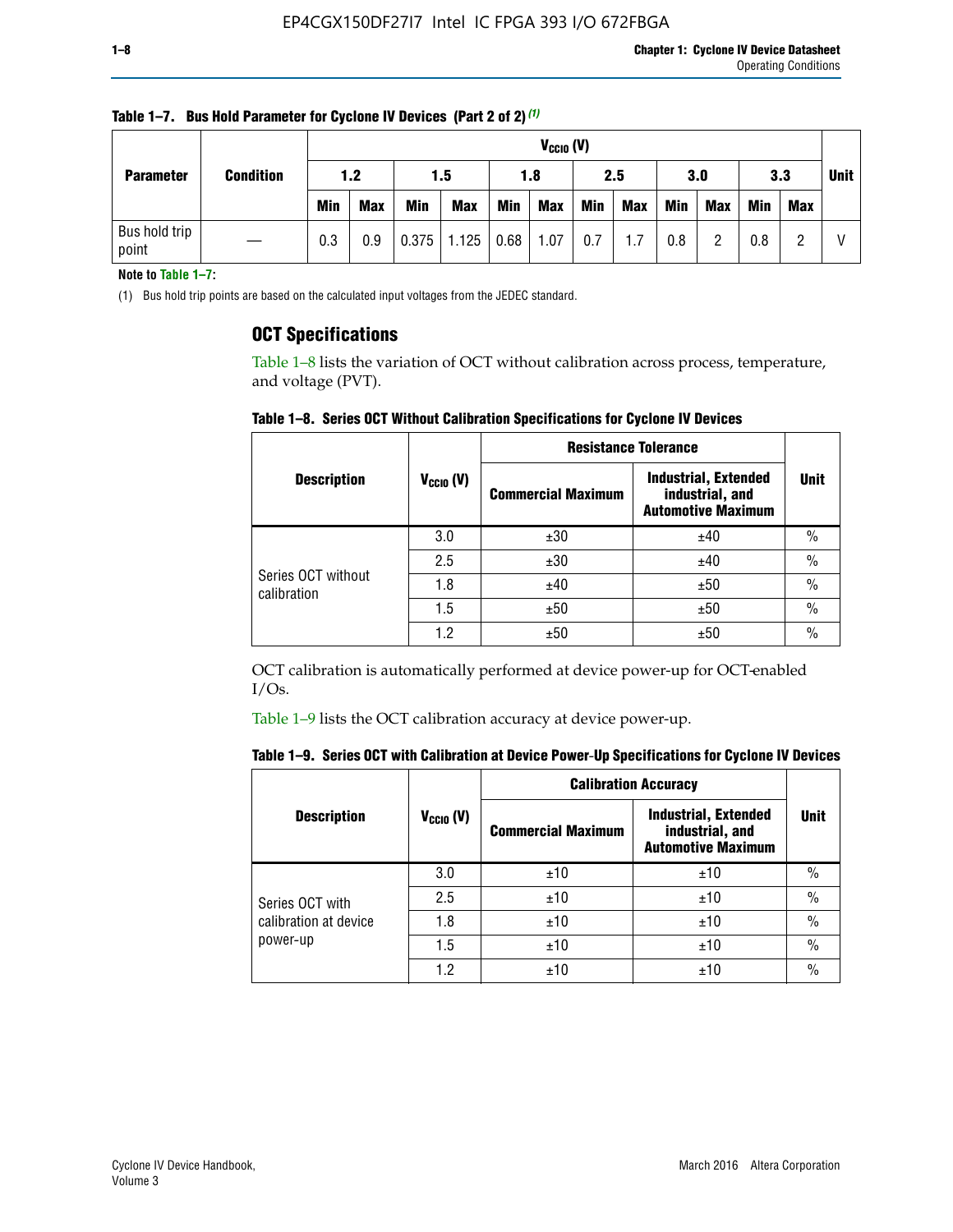The OCT resistance may vary with the variation of temperature and voltage after calibration at device power-up. Use Table 1–10 and Equation 1–1 to determine the final OCT resistance considering the variations after calibration at device power-up. Table 1–10 lists the change percentage of the OCT resistance with voltage and temperature.

**Table 1–10. OCT Variation After Calibration at Device Power**-**Up for Cyclone IV Devices**

| <b>Nominal Voltage</b> | $dR/dT$ (%/°C) | $dR/dV$ (%/mV) |
|------------------------|----------------|----------------|
| 3.0                    | 0.262          | $-0.026$       |
| 2.5                    | 0.234          | $-0.039$       |
| 1.8                    | 0.219          | $-0.086$       |
| 1.5                    | 0.199          | $-0.136$       |
| 1.2                    | 0.161          | $-0.288$       |

#### **Equation 1–1. Final OCT Resistance** *(1)***,** *(2)***,** *(3)***,** *(4)***,** *(5)***,** *(6)*

 $\Delta R_V = (V_2 - V_1) \times 1000 \times dR/dV$  ––––––––––––(7)  $\Delta R_T = (T_2 - T_1) \times dR/dT$  ––––––– (8) For  $\Delta R_x < 0$ ; MF<sub>x</sub> = 1/ ( $|\Delta R_x|/100 + 1$ ) –––––– (9) For  $\Delta R_x > 0$ ;  $\text{MF}_x = \Delta R_x / 100 + 1$  ——– (10)  $MF = MF_V \times MF_T$  –––––––––––(11) Rfinal = Rinitial × MF ––––– *(12)*

#### **Notes to Equation 1–1:**

- (1)  $T_2$  is the final temperature.
- (2)  $T_1$  is the initial temperature.
- (3) MF is multiplication factor.
- (4)  $R<sub>final</sub>$  is final resistance.
- (5) Rinitial is initial resistance.
- (6) Subscript x refers to both  $\sqrt{v}$  and  $\sqrt{v}$ .
- (7)  $\Delta R_V$  is a variation of resistance with voltage.
- (8)  $\Delta R_T$  is a variation of resistance with temperature.
- (9) dR/dT is the change percentage of resistance with temperature after calibration at device power-up.
- (10) dR/dV is the change percentage of resistance with voltage after calibration at device power-up.
- (11)  $V_2$  is final voltage.
- (12)  $V_1$  is the initial voltage.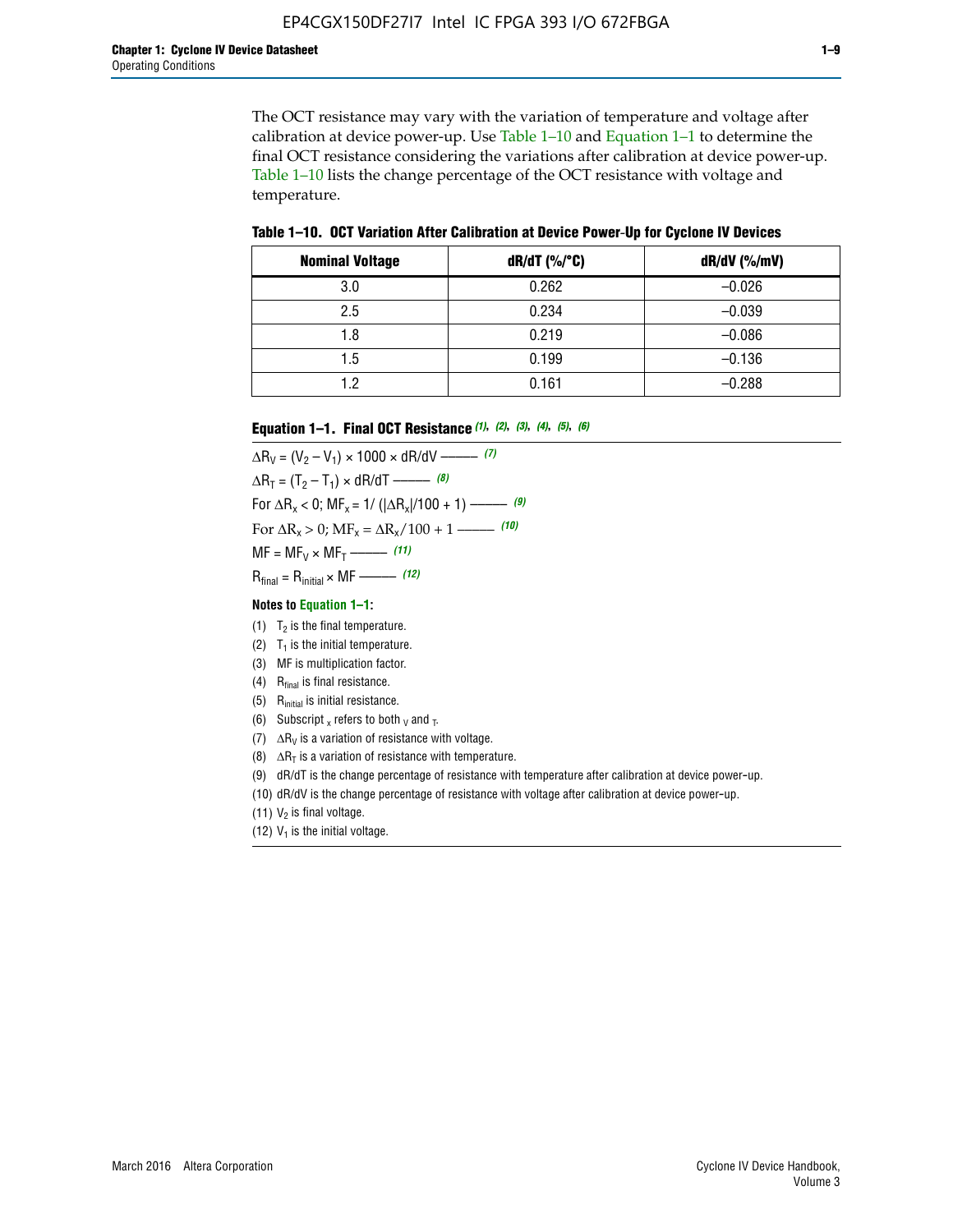Example 1-1 shows how to calculate the change of  $50$ - $\Omega$  I/O impedance from 25°C at 3.0 V to 85°C at 3.15 V.

#### **Example 1–1. Impedance Change**

 $\Delta R_V = (3.15 - 3) \times 1000 \times -0.026 = -3.83$  $\Delta R_T = (85 - 25) \times 0.262 = 15.72$ Because  $\Delta R_V$  is negative,  $MF_V = 1 / (3.83/100 + 1) = 0.963$ Because  $\Delta R_T$  is positive,  $MF_T = 15.72/100 + 1 = 1.157$  $MF = 0.963 \times 1.157 = 1.114$  $R_{final} = 50 \times 1.114 = 55.71 \Omega$ 

### **Pin Capacitance**

Table 1–11 lists the pin capacitance for Cyclone IV devices.

**Table 1–11. Pin Capacitance for Cyclone IV Devices** *(1)*

| <b>Symbol</b>       | <b>Parameter</b>                                                                                    | Typical-<br><b>Quad Flat</b><br><b>Pack</b><br>(QFP) | Typical-<br><b>Quad Flat</b><br><b>No Leads</b><br>(QFN) | Typical-<br><b>Ball-Grid</b><br><b>Array</b><br>(BGA) | <b>Unit</b> |
|---------------------|-----------------------------------------------------------------------------------------------------|------------------------------------------------------|----------------------------------------------------------|-------------------------------------------------------|-------------|
| C <sub>IOTB</sub>   | Input capacitance on top and bottom I/O pins                                                        |                                                      |                                                          | 6                                                     | рF          |
| $C_{IOLR}$          | Input capacitance on right I/O pins                                                                 |                                                      |                                                          | 5                                                     | pF          |
| $C_{LVDSLR}$        | Input capacitance on right I/O pins with dedicated LVDS output                                      | 8                                                    | 8                                                        | 7                                                     | рF          |
| $C_{VREFLR}$<br>(2) | Input capacitance on right dual-purpose VREF pin when used as<br>$V_{BFF}$ or user I/O pin          | 21                                                   | 21                                                       | 21                                                    | pF          |
| $C_{VREFTB}$<br>(2) | Input capacitance on top and bottom dual-purpose VREF pin when<br>used as $V_{BFF}$ or user I/O pin | 23(3)                                                | 23                                                       | 23                                                    | рF          |
| $C_{CLKTB}$         | Input capacitance on top and bottom dedicated clock input pins                                      |                                                      | 7                                                        | 6                                                     | рF          |
| $C_{CLKLR}$         | Input capacitance on right dedicated clock input pins                                               | 6                                                    | 6                                                        | 5                                                     | рF          |

#### **Notes to Table 1–11:**

(1) The pin capacitance applies to FBGA, UBGA, and MBGA packages.

(2) When you use the VREF pin as a regular input or output, you can expect a reduced performance of toggle rate and  $t_{\rm CO}$  because of higher pin capacitance.

(3) CVREFTB for the EP4CE22 device is 30 pF.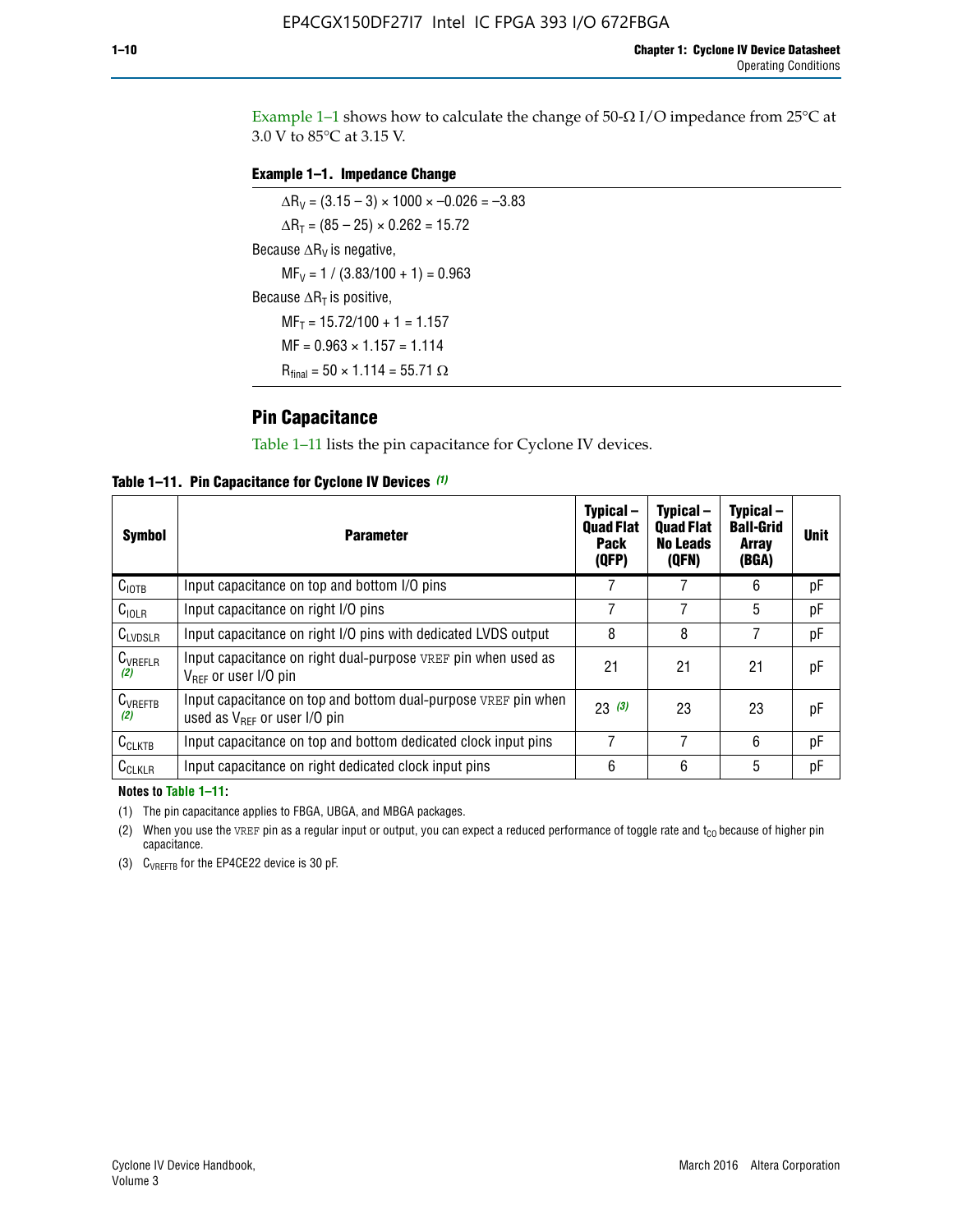## **Internal Weak Pull-Up and Weak Pull-Down Resistor**

Table 1–12 lists the weak pull-up and pull-down resistor values for Cyclone IV devices.

**Table 1–12. Internal Weak Pull**-**Up and Weak Pull**-**Down Resistor Values for Cyclone IV Devices** *(1)*

| <b>Symbol</b> | <b>Parameter</b>                                                                                                                                            | <b>Conditions</b>                                  | Min | Typ | <b>Max</b> | <b>Unit</b> |
|---------------|-------------------------------------------------------------------------------------------------------------------------------------------------------------|----------------------------------------------------|-----|-----|------------|-------------|
|               |                                                                                                                                                             | $V_{\text{CC10}} = 3.3 \text{ V} \pm 5\%$ (2), (3) |     | 25  | 41         | $k\Omega$   |
| $R_{PU}$      | Value of the I/O pin pull-up resistor<br>before and during configuration, as<br>well as user mode if you enable the<br>programmable pull-up resistor option | $V_{\text{CC10}} = 3.0 \text{ V} \pm 5\%$ (2), (3) | 7   | 28  | 47         | kΩ          |
|               |                                                                                                                                                             | $V_{\text{CC10}} = 2.5 V \pm 5\%$ (2), (3)         | 8   | 35  | 61         | kΩ          |
|               |                                                                                                                                                             | $V_{\text{CC10}} = 1.8 V \pm 5\%$ (2), (3)         | 10  | 57  | 108        | $k\Omega$   |
|               |                                                                                                                                                             | $V_{\text{CC10}} = 1.5 V \pm 5\%$ (2), (3)         | 13  | 82  | 163        | $k\Omega$   |
|               |                                                                                                                                                             | $V_{\text{CC10}} = 1.2 V \pm 5\%$ (2), (3)         | 19  | 143 | 351        | kΩ          |
|               |                                                                                                                                                             | $V_{\text{CC10}} = 3.3 V \pm 5\%$ (4)              | 6   | 19  | 30         | kΩ          |
|               |                                                                                                                                                             | $V_{\text{CC10}} = 3.0 V \pm 5\%$ (4)              | 6   | 22  | 36         | $k\Omega$   |
| $R_{PD}$      | Value of the I/O pin pull-down resistor<br>before and during configuration                                                                                  | $V_{\text{CC10}} = 2.5 V \pm 5\%$ (4)              | 6   | 25  | 43         | $k\Omega$   |
|               |                                                                                                                                                             | $V_{\text{CC10}} = 1.8 V \pm 5\%$ (4)              | 7   | 35  | 71         | $k\Omega$   |
|               |                                                                                                                                                             | $V_{\text{CC10}} = 1.5 V \pm 5\%$ (4)              | 8   | 50  | 112        | $k\Omega$   |

#### **Notes to Table 1–12:**

- (1) All I/O pins have an option to enable weak pull-up except the configuration, test, and JTAG pins. The weak pull-down feature is only available for JTAG TCK.
- (2) Pin pull-up resistance values may be lower if an external source drives the pin higher than  $V_{\text{CCIO}}$ .
- (3)  $R_{PU} = (V_{CC10} V_1)/I_{R_PU}$ Minimum condition: –40°C; V<sub>CCIO</sub> = V<sub>CC</sub> + 5%, V<sub>I</sub> = V<sub>CC</sub> + 5% – 50 mV; Typical condition: 25°C; V<sub>CCIO</sub> = V<sub>CC</sub>, V<sub>I</sub> = 0 V; Maximum condition: 100°C;  $V_{\text{CCIO}} = V_{\text{CC}} - 5\%$ ,  $V_1 = 0$  V; in which V<sub>I</sub> refers to the input voltage at the I/O pin.
- (4)  $R_{PD} = V_I/I_{R_PD}$ Minimum condition:  $-40^{\circ}$ C; V<sub>CCIO</sub> = V<sub>CC</sub> + 5%, V<sub>I</sub> = 50 mV; Typical condition: 25°C;  $V_{\text{CCIO}} = V_{\text{CC}}$ ,  $V_{\text{I}} = V_{\text{CC}} - 5\%$ ; Maximum condition: 100°C; V<sub>CClO</sub> = V<sub>CC</sub> – 5%, V<sub>I</sub> = V<sub>CC</sub> – 5%; in which V<sub>I</sub> refers to the input voltage at the I/O pin.

### **Hot-Socketing**

Table 1–13 lists the hot-socketing specifications for Cyclone IV devices.

**Table 1–13. Hot**-**Socketing Specifications for Cyclone IV Devices**

| <b>Symbol</b> | <b>Parameter</b>                  |             |  |  |  |
|---------------|-----------------------------------|-------------|--|--|--|
| $I$ IOPIN(DC) | DC current per I/O pin            | $300 \mu A$ |  |  |  |
| $I$ IOPIN(AC) | AC current per I/O pin            | 8 mA $(1)$  |  |  |  |
| IXCVRTX(DC)   | DC current per transceiver TX pin | 100 mA      |  |  |  |
| IXCVRRX(DC)   | DC current per transceiver RX pin | 50 mA       |  |  |  |

**Note to Table 1–13:**

(1) The I/O ramp rate is 10 ns or more. For ramp rates faster than 10 ns, |IIOPIN| = C dv/dt, in which C is the I/O pin capacitance and dv/dt is the slew rate.

 $\mathbb{I} \rightarrow \mathbb{I}$  During hot-socketing, the I/O pin capacitance is less than 15 pF and the clock pin capacitance is less than 20 pF.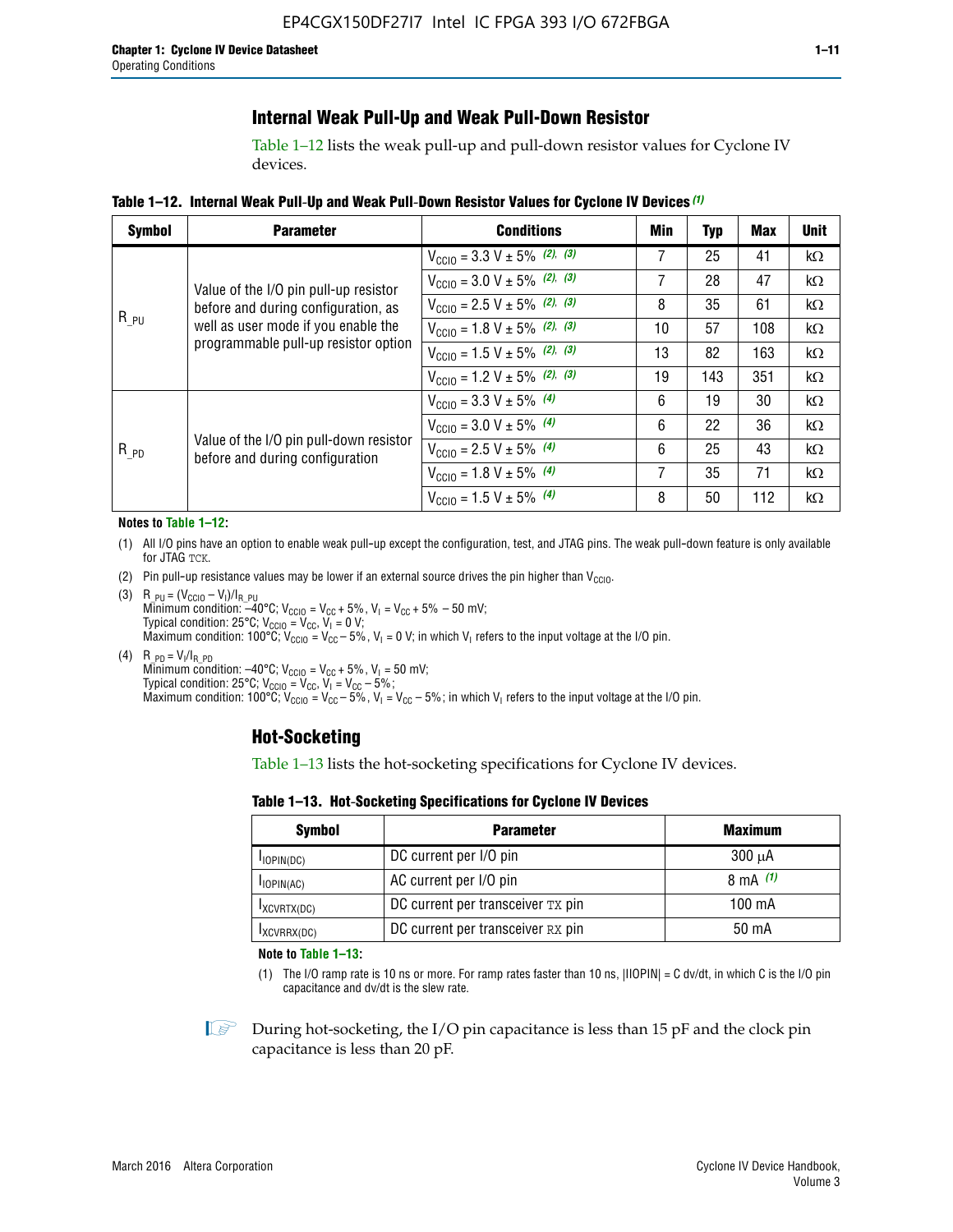# **Schmitt Trigger Input**

Cyclone IV devices support Schmitt trigger input on the TDI, TMS, TCK, nSTATUS, nCONFIG, nCE, CONF\_DONE, and DCLK pins. A Schmitt trigger feature introduces hysteresis to the input signal for improved noise immunity, especially for signals with slow edge rate. Table 1–14 lists the hysteresis specifications across the supported  $V<sub>CCIO</sub>$  range for Schmitt trigger inputs in Cyclone IV devices.

**Table 1–14. Hysteresis Specifications for Schmitt Trigger Input in Cyclone IV Devices**

| <b>Symbol</b>                  | <b>Parameter</b>               | <b>Minimum</b>          | <b>Unit</b> |    |
|--------------------------------|--------------------------------|-------------------------|-------------|----|
|                                |                                | $V_{\text{CGI0}} = 3.3$ | 200         | mV |
| $\mathsf{V}_{\mathsf{SCHMIT}}$ | Hysteresis for Schmitt trigger | $V_{\text{CCIO}} = 2.5$ | 200         | mV |
|                                | input                          | $V_{\text{CCIO}} = 1.8$ | 140         | mV |
|                                |                                | $V_{\text{CCIO}} = 1.5$ | 110         | mV |

# **I/O Standard Specifications**

The following tables list input voltage sensitivities ( $V<sub>IH</sub>$  and  $V<sub>II</sub>$ ), output voltage ( $V<sub>OH</sub>$ and  $V_{OL}$ ), and current drive characteristics ( $I_{OH}$  and  $I_{OL}$ ), for various I/O standards supported by Cyclone IV devices. Table 1–15 through Table 1–20 provide the I/O standard specifications for Cyclone IV devices.

|                   | $V_{CClO}(V)$ |     |            | $V_{IL}(V)$ |                            | $V_{IH} (V)$               |                         | $V_{OL}(V)$                  | $V_{OH} (V)$                 | l <sub>OL</sub> | l <sub>oh</sub> |
|-------------------|---------------|-----|------------|-------------|----------------------------|----------------------------|-------------------------|------------------------------|------------------------------|-----------------|-----------------|
| I/O Standard      | Min           | Typ | <b>Max</b> | Min         | <b>Max</b>                 | Min                        | <b>Max</b>              | Max                          | Min                          | (mA)<br>(4)     | (mA)<br>(4)     |
| 3.3-V LVTTL (3)   | 3.135         | 3.3 | 3.465      |             | 0.8                        | 1.7                        | 3.6                     | 0.45                         | 2.4                          | 4               | $-4$            |
| 3.3-V LVCMOS (3)  | 3.135         | 3.3 | 3.465      |             | 0.8                        | 1.7                        | 3.6                     | 0.2                          | $V_{\text{CCIO}} - 0.2$      | $\overline{2}$  | $-2$            |
| 3.0-V LVTTL $(3)$ | 2.85          | 3.0 | 3.15       | $-0.3$      | 0.8                        | 1.7                        | $V_{\text{CC10}} + 0.3$ | 0.45                         | 2.4                          | 4               | $-4$            |
| 3.0-V LVCMOS (3)  | 2.85          | 3.0 | 3.15       | $-0.3$      | 0.8                        | 1.7                        | $V_{\text{CCI}0}$ + 0.3 | 0.2                          | $V_{\text{CC10}} - 0.2$      | 0.1             | $-0.1$          |
| $2.5 V$ (3)       | 2.375         | 2.5 | 2.625      | $-0.3$      | 0.7                        | 1.7                        | $V_{\text{CCI}0}$ + 0.3 | 0.4                          | 2.0                          | 1               | $-1$            |
| 1.8V              | 1.71          | 1.8 | 1.89       | $-0.3$      | 0.35x<br>V <sub>CCIO</sub> | 0.65x<br>V <sub>CCIO</sub> | 2.25                    | 0.45                         | $V_{CGIO}$ –<br>0.45         | $\overline{c}$  | $-2$            |
| 1.5V              | 1.425         | 1.5 | 1.575      | $-0.3$      | 0.35x<br>V <sub>CCIO</sub> | 0.65x<br>V <sub>CCIO</sub> | $V_{\text{CC10}} + 0.3$ | 0.25x<br>$V_{\rm CClO}$      | 0.75x<br>V <sub>CCIO</sub>   | $\overline{2}$  | $-2$            |
| 1.2V              | 1.14          | 1.2 | 1.26       | $-0.3$      | 0.35x<br>V <sub>CCIO</sub> | 0.65x<br>V <sub>CCIO</sub> | $V_{\text{CGI0}} + 0.3$ | 0.25x<br>$V_{\rm CClO}$      | 0.75x<br>V <sub>CCIO</sub>   | $\overline{2}$  | $-2$            |
| 3.0-V PCI         | 2.85          | 3.0 | 3.15       |             | 0.3x<br>V <sub>CCIO</sub>  | 0.5x<br>V <sub>CCIO</sub>  | $V_{\text{CC10}} + 0.3$ | $0.1 \times V_{CC10}$        | $0.9 \times V_{\text{CC10}}$ | 1.5             | $-0.5$          |
| 3.0-V PCI-X       | 2.85          | 3.0 | 3.15       |             | 0.35x<br>V <sub>CCIO</sub> | 0.5x<br>V <sub>CCIO</sub>  | $V_{\text{CC}10} + 0.3$ | $0.1 \times V_{\text{CC10}}$ | $0.9 \times V_{\text{CC10}}$ | 1.5             | $-0.5$          |

**Table 1–15. Single**-**Ended I/O Standard Specifications for Cyclone IV Devices** *(1)***,** *(2)*

#### **Notes to Table 1–15:**

(1) For voltage-referenced receiver input waveform and explanation of terms used in Table 1–15, refer to "Glossary" on page 1–37.

(2) AC load  $CL = 10$  pF

(3) For more information about interfacing Cyclone IV devices with 3.3/3.0/2.5-V LVTTL/LVCMOS I/O standards, refer to *[AN 447: Interfacing Cyclone III](http://www.altera.com/literature/an/an447.pdf)  [and Cyclone IV Devices with 3.3/3.0/2.5-V LVTTL/LVCMOS I/O Systems](http://www.altera.com/literature/an/an447.pdf)*.

(4) To meet the IOL and IOH specifications, you must set the current strength settings accordingly. For example, to meet the **3.3-V LVTTL** specification (4 mA), set the current strength settings to 4 mA or higher. Setting at lower current strength may not meet the lou and lon specifications in the handbook.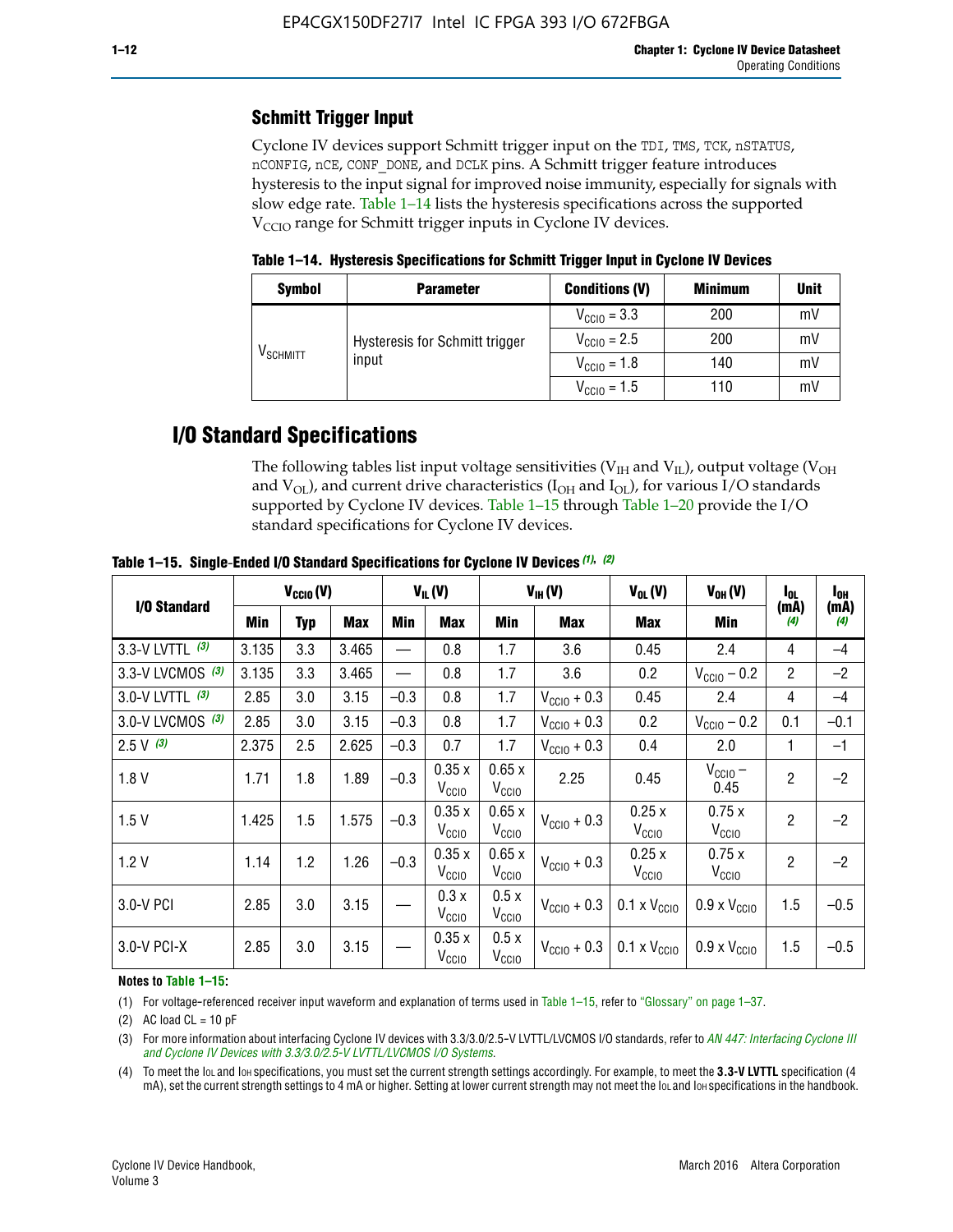| 1/0                           | $V_{CGI0}(V)$                          |     |       |                                                                        | $V_{TT} (V)$ (2)                                                     |                                                                        |                     |                           |                     |
|-------------------------------|----------------------------------------|-----|-------|------------------------------------------------------------------------|----------------------------------------------------------------------|------------------------------------------------------------------------|---------------------|---------------------------|---------------------|
| <b>Standard</b>               | <b>Min</b><br><b>Typ</b><br><b>Max</b> |     | Min   | <b>Typ</b>                                                             | <b>Max</b>                                                           | Min                                                                    | <b>Typ</b>          | Max                       |                     |
| SSTL-2<br>Class I, II         | 2.375                                  | 2.5 | 2.625 | 1.19                                                                   | 1.25                                                                 | 1.31                                                                   | $V_{REF}$ –<br>0.04 | V <sub>REF</sub>          | $V_{REF}$ +<br>0.04 |
| SSTL-18<br>Class I, II        | 1.7                                    | 1.8 | 1.9   | 0.833                                                                  | 0.9                                                                  | 0.969                                                                  | $V_{REF}$ –<br>0.04 | V <sub>REF</sub>          | $V_{REF}$ +<br>0.04 |
| HSTL-18<br>Class I, II        | 1.71                                   | 1.8 | .89   | 0.85                                                                   | 0.9                                                                  | 0.95                                                                   | 0.85                | 0.9                       | 0.95                |
| <b>HSTL-15</b><br>Class I, II | 1.425                                  | 1.5 | 1.575 | 0.71                                                                   | 0.75                                                                 | 0.79                                                                   | 0.71                | 0.75                      | 0.79                |
| HSTL-12<br>Class I, II        | 1.14                                   | 1.2 | 1.26  | $0.48 \times V_{\text{CC10}}$ (3)<br>$0.47 \times V_{\text{CC10}}$ (4) | $0.5 \times V_{\text{CC10}}$ (3)<br>$0.5 \times V_{\text{CC10}}$ (4) | $0.52 \times V_{\text{CC10}}$ (3)<br>$0.53 \times V_{\text{CC10}}$ (4) |                     | 0.5x<br>V <sub>CCIO</sub> |                     |

|  |  |  |  | Table 1–16. Single-Ended SSTL and HSTL I/O Reference Voltage Specifications for Cyclone IV Devices (1) |
|--|--|--|--|--------------------------------------------------------------------------------------------------------|
|--|--|--|--|--------------------------------------------------------------------------------------------------------|

#### **Notes to Table 1–16:**

(1) For an explanation of terms used in Table 1–16, refer to "Glossary" on page 1–37.

(2)  $V_{TT}$  of the transmitting device must track  $V_{REF}$  of the receiving device.

(3) Value shown refers to DC input reference voltage,  $V_{REF(DC)}$ .

(4) Value shown refers to AC input reference voltage,  $V_{REF(AC)}$ .

|  | Table 1–17.  Single-Ended SSTL and HSTL I/O Standards Signal Specifications for Cyclone IV Devices |  |  |  |  |  |
|--|----------------------------------------------------------------------------------------------------|--|--|--|--|--|
|--|----------------------------------------------------------------------------------------------------|--|--|--|--|--|

| I/O                        |         | $V_{IL(DC)}(V)$        |                                      | $V_{IH(DC)}(V)$       |         | $V_{IL(AC)}(V)$     |                     | $V_{IH(AC)}(V)$      | $V_{OL}(V)$                        | $V_{OH} (V)$                       | l <sub>ol</sub> | $I_{0H}$ |
|----------------------------|---------|------------------------|--------------------------------------|-----------------------|---------|---------------------|---------------------|----------------------|------------------------------------|------------------------------------|-----------------|----------|
| <b>Standard</b>            | Min     | <b>Max</b>             | Min                                  | <b>Max</b>            | Min     | <b>Max</b>          | Min                 | <b>Max</b>           | <b>Max</b>                         | Min                                | (mA)            | (mA)     |
| SSTL-2<br>Class I          |         | $\rm V_{REF}-$<br>0.18 | $V_{REF} +$<br>0.18                  |                       |         | $V_{REF}$ –<br>0.35 | $V_{REF} +$<br>0.35 |                      | $V_{TT}$ –<br>0.57                 | $V_{TT}$ +<br>0.57                 | 8.1             | $-8.1$   |
| SSTL-2<br>Class II         |         | $V_{REF}$ –<br>0.18    | $V_{REF} +$<br>0.18                  |                       |         | $V_{REF}$ –<br>0.35 | $V_{REF} +$<br>0.35 |                      | $V_{TT}$ –<br>0.76                 | $V_{TT}$ +<br>0.76                 | 16.4            | $-16.4$  |
| <b>SSTL-18</b><br>Class I  |         | $V_{REF}$ –<br>0.125   | $V_{REF}$ +<br>0.125                 |                       |         | $V_{REF}$ –<br>0.25 | $V_{REF}$ +<br>0.25 |                      | $V_{TT}$ –<br>0.475                | $V_{TT}$ +<br>0.475                | 6.7             | $-6.7$   |
| <b>SSTL-18</b><br>Class II |         | $V_{REF}$ –<br>0.125   | $V_{REF}$ +<br>0.125                 |                       |         | $V_{REF}$ –<br>0.25 | $V_{REF}$ +<br>0.25 |                      | 0.28                               | $V_{CC10}$ –<br>0.28               | 13.4            | $-13.4$  |
| HSTL-18<br>Class I         |         | $V_{REF}$ –<br>0.1     | $V_{REF} +$<br>0.1                   |                       |         | $V_{REF}$ –<br>0.2  | $V_{REF}$ +<br>0.2  |                      | 0.4                                | $V_{CCIO}$ –<br>0.4                | 8               | $-8$     |
| HSTL-18<br>Class II        |         | $V_{REF}$ –<br>0.1     | $V_{REF} +$<br>0.1                   |                       |         | $V_{REF}$ –<br>0.2  | $V_{REF} +$<br>0.2  |                      | 0.4                                | $V_{CC10}$ –<br>0.4                | 16              | $-16$    |
| HSTL-15<br>Class I         |         | $V_{REF}$ –<br>0.1     | $V_{REF} +$<br>0.1                   |                       |         | $V_{REF}$ –<br>0.2  | $V_{REF}$ +<br>0.2  |                      | 0.4                                | $V_{\text{CC1O}} -$<br>0.4         | 8               | $-8$     |
| HSTL-15<br>Class II        |         | $V_{REF}$ –<br>0.1     | $\mathsf{V}_{\mathsf{REF}}$ +<br>0.1 |                       |         | $V_{REF}$ –<br>0.2  | $V_{REF}$ +<br>0.2  |                      | 0.4                                | $V_{CC10}$ –<br>0.4                | 16              | $-16$    |
| <b>HSTL-12</b><br>Class I  | $-0.15$ | $V_{REF}-$<br>0.08     | $V_{REF} +$<br>0.08                  | $V_{CGI0} + 0.15$     | $-0.24$ | $V_{REF}$ –<br>0.15 | $V_{REF} +$<br>0.15 | $V_{CCIO} +$<br>0.24 | $0.25 \times$<br>V <sub>CCIO</sub> | $0.75 \times$<br>V <sub>CCIO</sub> | 8               | $-8$     |
| HSTL-12<br>Class II        | $-0.15$ | $V_{REF}-$<br>0.08     | $V_{REF} +$<br>0.08                  | $V_{\rm CClO} + 0.15$ | $-0.24$ | $V_{REF}$ –<br>0.15 | $V_{REF} +$<br>0.15 | $V_{CC10}$ +<br>0.24 | $0.25 \times$<br>V <sub>CCIO</sub> | $0.75 \times$<br>V <sub>CCIO</sub> | 14              | $-14$    |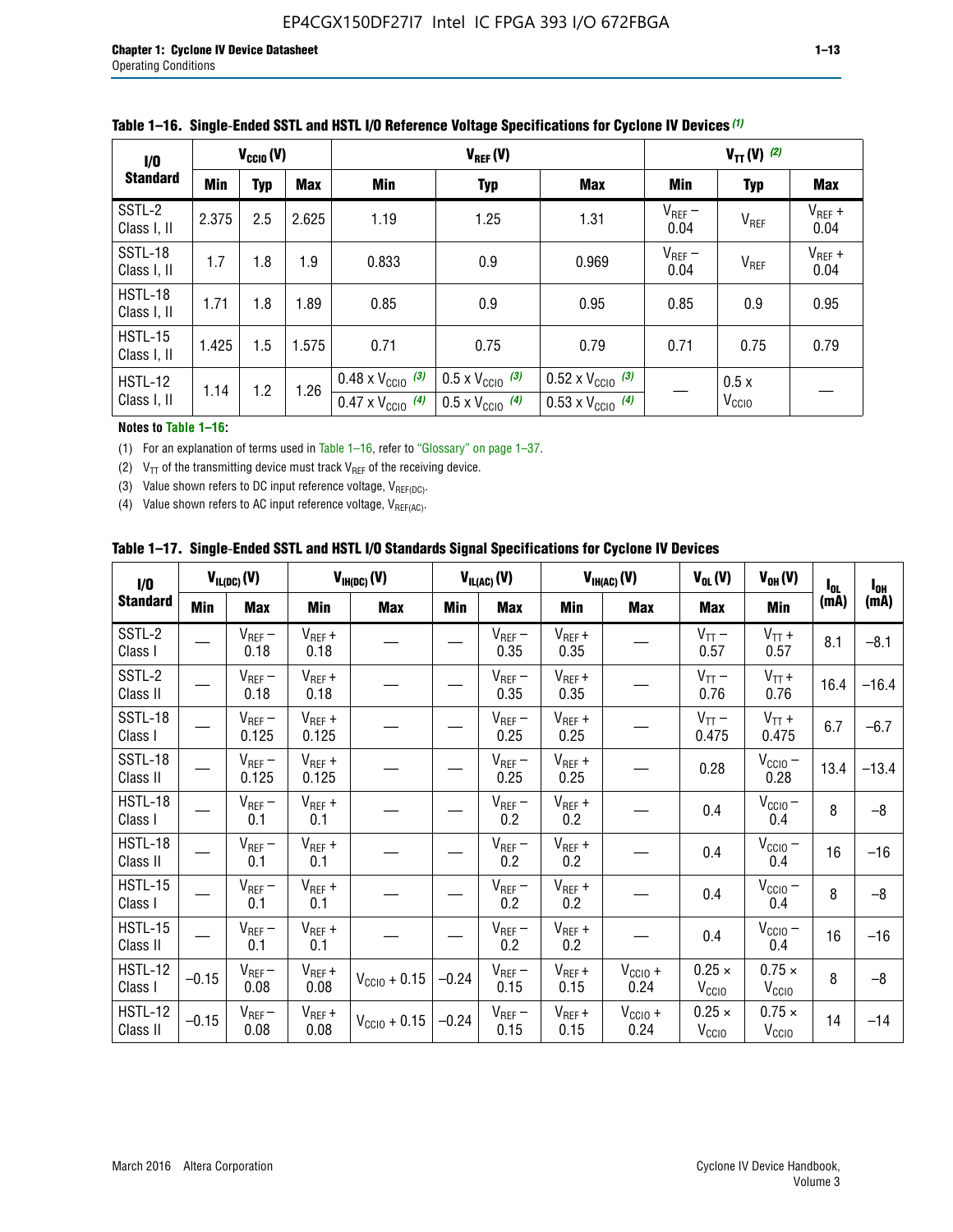**f For more information about receiver input and transmitter output waveforms, and for** other differential I/O standards, refer to the *[I/O Features in Cyclone IV Devices](http://www.altera.com/literature/hb/cyclone-iv/cyiv-51006.pdf)* chapter*.*

**Table 1–18. Differential SSTL I/O Standard Specifications for Cyclone IV Devices** *(1)*

| I/O Standard           |       | $V_{CCl0}(V)$ |            |      | $V_{\text{Swing(DC)}}(V)$ |                                | $V_{X(AC)}(V)$ |                                 |            | $V_{\text{Swing(AC)}}$<br>(V) |                                | $V_{OX(AC)}(V)$ |                                 |
|------------------------|-------|---------------|------------|------|---------------------------|--------------------------------|----------------|---------------------------------|------------|-------------------------------|--------------------------------|-----------------|---------------------------------|
|                        | Min   | Typ           | <b>Max</b> | Min  | <b>Max</b>                | <b>Min</b>                     | <b>Typ</b>     | <b>Max</b>                      | <b>Min</b> | <b>Max</b>                    | Min                            | <b>Typ</b>      | <b>Max</b>                      |
| SSTL-2<br>Class I, II  | 2.375 | 2.5           | 2.625      | 0.36 | V <sub>CCIO</sub>         | $V_{\text{CC10}}/2 - 0.2$      |                | $V_{\text{CC1O}}/2$<br>$+0.2$   | 0.7        | $V_{\rm CCI}$                 | $V_{\text{CC10}}/2 -$<br>0.125 |                 | $V_{\text{CC10}}/2$<br>$+0.125$ |
| SSTL-18<br>Class I, II | 1.7   | .8            | .90        | 0.25 | V <sub>CCIO</sub>         | $V_{\text{CC10}}/2 -$<br>0.175 |                | $V_{\text{CC10}}/2$<br>$+0.175$ | 0.5        | $V_{\rm CCI}$                 | $V_{\text{CC10}}/2 -$<br>0.125 |                 | $V_{\text{CC10}}/2$<br>$+0.125$ |

#### **Note to Table 1–18:**

(1) Differential SSTL requires a  $V_{REF}$  input.

**Table 1–19. Differential HSTL I/O Standard Specifications for Cyclone IV Devices** *(1)*

|                               |       | $V_{CClO}(V)$ |            |         | $V_{\text{DIF(DC)}}(V)$ |                               | $V_{X(AC)}(V)$ |                            |                            | $V_{CM(DC)}(V)$ |                            |         | $V_{\text{DIF(AC)}}(V)$    |
|-------------------------------|-------|---------------|------------|---------|-------------------------|-------------------------------|----------------|----------------------------|----------------------------|-----------------|----------------------------|---------|----------------------------|
| I/O Standard                  | Min   | Typ           | <b>Max</b> | Min     | <b>Max</b>              | Min                           | <b>Typ</b>     | <b>Max</b>                 | Min                        | <b>Typ</b>      | <b>Max</b>                 | Mi<br>n | <b>Max</b>                 |
| HSTL-18<br>Class I, II        | 1.71  | 1.8           | .89        | 0.2     |                         | 0.85                          |                | 0.95                       | 0.85                       |                 | 0.95                       | 0.4     |                            |
| <b>HSTL-15</b><br>Class I, II | 1.425 | 1.5           | .575       | $0.2\,$ |                         | 0.71                          |                | 0.79                       | 0.71                       |                 | 0.79                       | 0.4     |                            |
| <b>HSTL-12</b><br>Class I, II | 1.14  | 1.2           | 1.26       | 0.16    | V <sub>CCIO</sub>       | $0.48 \times V_{\text{CC10}}$ |                | 0.52x<br>V <sub>CCIO</sub> | 0.48x<br>V <sub>CCIO</sub> |                 | 0.52x<br>V <sub>CCIO</sub> | 0.3     | 0.48x<br>V <sub>CCIO</sub> |

#### **Note to Table 1–19:**

(1) Differential HSTL requires a  $V_{REF}$  input.

**Table 1–20. Differential I/O Standard Specifications for Cyclone IV Devices** *(1)* **(Part 1 of 2)**

| I/O Standard                            |       | $V_{CCl0} (V)$ |            |            | $V_{ID}$ (mV) |      | $V_{\text{lcm}}(V)^{(2)}$                           |            |     | $V_{0D}$ (mV) $(3)$ |     |       | $V_{0S} (V)^{(3)}$ |       |
|-----------------------------------------|-------|----------------|------------|------------|---------------|------|-----------------------------------------------------|------------|-----|---------------------|-----|-------|--------------------|-------|
|                                         | Min   | Typ            | <b>Max</b> | <b>Min</b> | <b>Max</b>    | Min  | <b>Condition</b>                                    | <b>Max</b> | Min | Typ                 | Max | Min   | <b>Typ</b>         | Max   |
|                                         |       |                |            |            |               | 0.05 | $D_{MAX} \leq 500$ Mbps                             | 1.80       |     |                     |     |       |                    |       |
| <b>LVPECL</b><br>(Row I/Os)<br>(6)      | 2.375 | 2.5            | 2.625      | 100        |               | 0.55 | 500 Mbps $\leq$ D <sub>MAX</sub><br>$\leq$ 700 Mbps | 1.80       |     |                     |     |       |                    |       |
|                                         |       |                |            |            |               | 1.05 | $D_{MAX}$ > 700 Mbps                                | 1.55       |     |                     |     |       |                    |       |
|                                         |       |                |            |            |               | 0.05 | $D_{MAX} \leq 500$ Mbps                             | 1.80       |     |                     |     |       |                    |       |
| <b>LVPECL</b><br>(Column<br>$1/Os)$ (6) | 2.375 | 2.5            | 2.625      | 100        |               | 0.55 | 500 Mbps $\leq D_{MAX}$<br>$\leq$ 700 Mbps          | 1.80       |     |                     |     |       |                    |       |
|                                         |       |                |            |            |               | 1.05 | $D_{MAX}$ > 700 Mbps                                | 1.55       |     |                     |     |       |                    |       |
|                                         |       |                |            |            |               | 0.05 | $D_{MAX} \leq 500$ Mbps                             | 1.80       |     |                     |     |       |                    |       |
| LVDS (Row<br>I/Os)                      | 2.375 | 2.5            | 2.625      | 100        |               | 0.55 | 500 Mbps $\leq D_{MAX}$<br>$\leq 700$ Mbps          | 1.80       | 247 |                     | 600 | 1.125 | 1.25               | 1.375 |
|                                         |       |                |            |            |               | 1.05 | $D_{MAX}$ > 700 Mbps                                | 1.55       |     |                     |     |       |                    |       |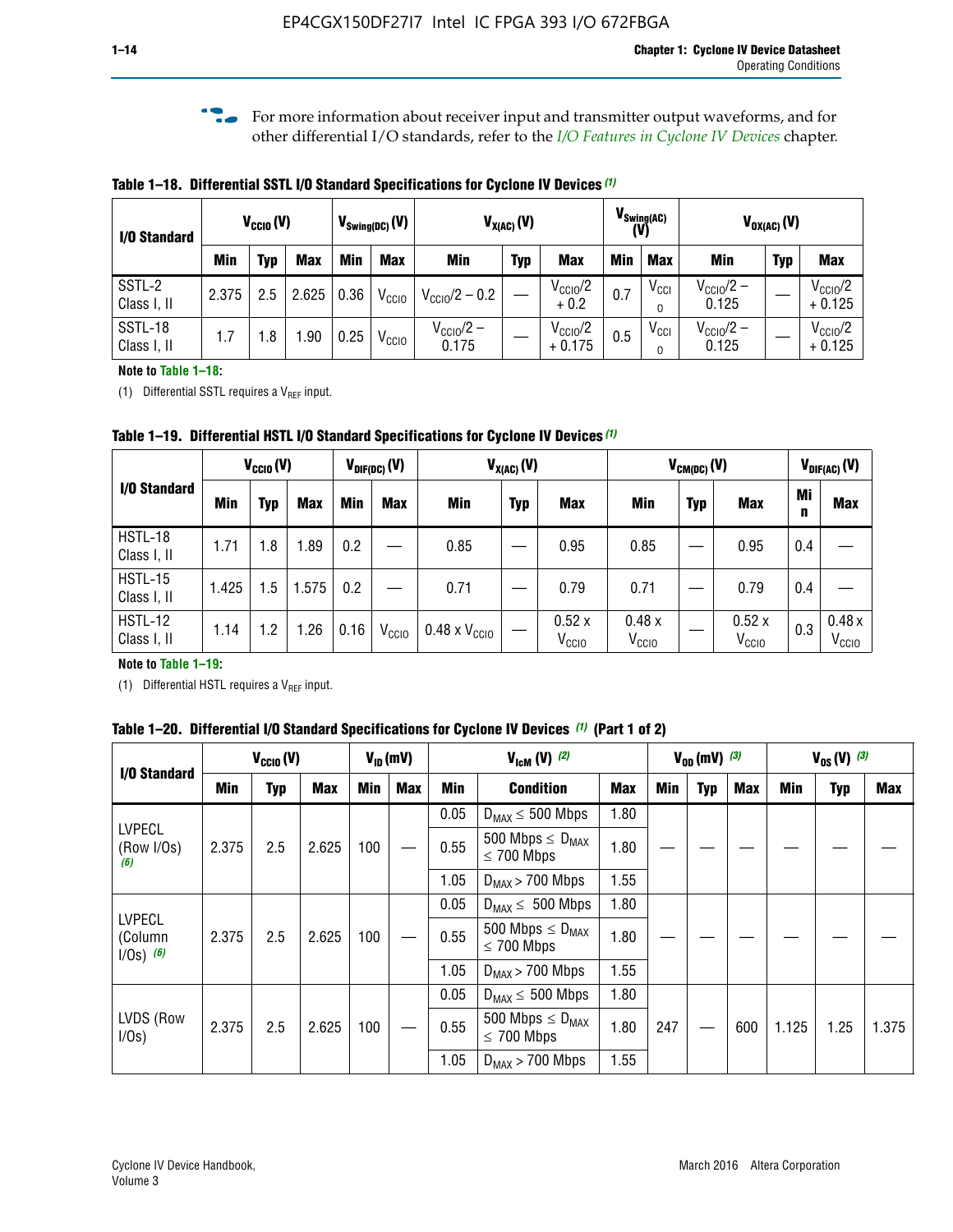### EP4CGX150DF27I7 Intel IC FPGA 393 I/O 672FBGA

| I/O Standard                            |            | $V_{CClO}(V)$ |            |            | $V_{ID}(mV)$ |            | $V_{\text{lcm}}(V)^{(2)}$                  |            |     | $V_{OD}$ (mV) $(3)$ |            |            | $V_{0S} (V)$ (3) |            |
|-----------------------------------------|------------|---------------|------------|------------|--------------|------------|--------------------------------------------|------------|-----|---------------------|------------|------------|------------------|------------|
|                                         | <b>Min</b> | <b>Typ</b>    | <b>Max</b> | <b>Min</b> | <b>Max</b>   | <b>Min</b> | <b>Condition</b>                           | <b>Max</b> | Min | <b>Typ</b>          | <b>Max</b> | <b>Min</b> | <b>Typ</b>       | <b>Max</b> |
|                                         |            |               |            |            |              | 0.05       | $D_{MAX} \leq 500$ Mbps                    | 1.80       |     |                     |            |            |                  |            |
| LVDS<br>(Column<br>I/0s)                | 2.375      | 2.5           | 2.625      | 100        |              | 0.55       | 500 Mbps $\leq D_{MAX}$<br>$\leq 700$ Mbps | 1.80       | 247 |                     | 600        | 1.125      | 1.25             | 1.375      |
|                                         |            |               |            |            |              | 1.05       | $D_{MAX}$ > 700 Mbps                       | 1.55       |     |                     |            |            |                  |            |
| <b>BLVDS (Row</b><br>$1/0s)$ (4)        | 2.375      | 2.5           | 2.625      | 100        |              |            |                                            |            |     |                     |            |            |                  |            |
| <b>BLVDS</b><br>(Column<br>$1/0s)$ (4)  | 2.375      | 2.5           | 2.625      | 100        |              |            |                                            |            |     |                     |            |            |                  |            |
| mini-LVDS<br>(Row I/Os)<br>(5)          | 2.375      | 2.5           | 2.625      |            |              |            |                                            |            | 300 |                     | 600        | 1.0        | 1.2              | 1.4        |
| mini-LVDS<br>(Column<br>$1/0s)$ (5)     | 2.375      | 2.5           | 2.625      |            |              |            |                                            |            | 300 |                     | 600        | 1.0        | 1.2              | 1.4        |
| RSDS <sup>®</sup> (Row<br>$1/0s)$ $(5)$ | 2.375      | 2.5           | 2.625      |            |              |            |                                            |            | 100 | 200                 | 600        | 0.5        | 1.2              | 1.5        |
| <b>RSDS</b><br>(Column<br>$1/0s)$ (5)   | 2.375      | 2.5           | 2.625      |            |              |            |                                            |            | 100 | 200                 | 600        | 0.5        | 1.2              | 1.5        |
| PPDS (Row<br>$1/0s)$ (5)                | 2.375      | 2.5           | 2.625      |            |              |            |                                            |            | 100 | 200                 | 600        | 0.5        | 1.2              | 1.4        |
| <b>PPDS</b><br>(Column<br>$1/0s)$ (5)   | 2.375      | 2.5           | 2.625      |            |              |            |                                            |            | 100 | 200                 | 600        | 0.5        | 1.2              | 1.4        |

#### **Table 1–20. Differential I/O Standard Specifications for Cyclone IV Devices** *(1)* **(Part 2 of 2)**

#### **Notes to Table 1–20:**

(1) For an explanation of terms used in Table 1–20, refer to "Glossary" on page 1–37.

(2)  $V_{IN}$  range: 0  $V \le V_{IN} \le 1.85$  V.

(3) R<sub>L</sub> range:  $90 \le R_L \le 110 \Omega$ .

(4) There are no fixed  $V_{IN}$ ,  $V_{OD}$ , and  $V_{OS}$  specifications for BLVDS. They depend on the system topology.

(5) The Mini-LVDS, RSDS, and PPDS standards are only supported at the output pins.

(6) The LVPECL I/O standard is only supported on dedicated clock input pins. This I/O standard is not supported for output pins.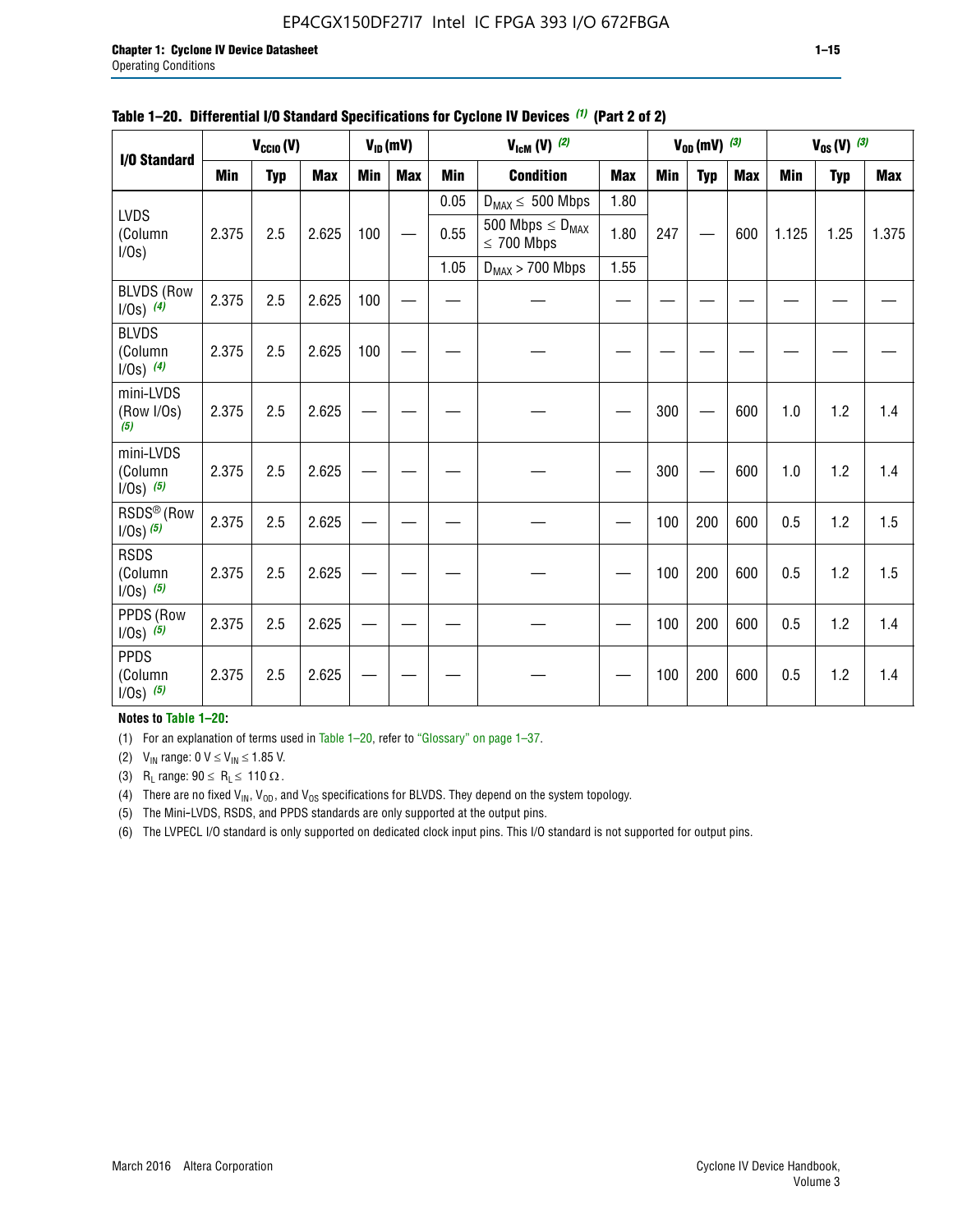# **Power Consumption**

Use the following methods to estimate power for a design:

- the Excel-based EPE
- the Quartus® II PowerPlay power analyzer feature

The interactive Excel-based EPE is used prior to designing the device to get a magnitude estimate of the device power. The Quartus II PowerPlay power analyzer provides better quality estimates based on the specifics of the design after place-and-route is complete. The PowerPlay power analyzer can apply a combination of user-entered, simulation-derived, and estimated signal activities that, combined with detailed circuit models, can yield very accurate power estimates.

f For more information about power estimation tools, refer to the *[Early Power Estimator](http://www.altera.com/literature/ug/ug_epe.pdf
)  [User Guide](http://www.altera.com/literature/ug/ug_epe.pdf
)* and the *[PowerPlay Power Analysis](http://www.altera.com/literature/hb/qts/qts_qii53013.pdf)* chapter in volume 3 of the *Quartus II Handboo*k.

# **Switching Characteristics**

This section provides performance characteristics of Cyclone IV core and periphery blocks for commercial grade devices.

These characteristics can be designated as Preliminary or Final.

- Preliminary characteristics are created using simulation results, process data, and other known parameters. The upper-right hand corner of these tables show the designation as "Preliminary".
- Final numbers are based on actual silicon characterization and testing. The numbers reflect the actual performance of the device under worst-case silicon process, voltage, and junction temperature conditions. There are no designations on finalized tables.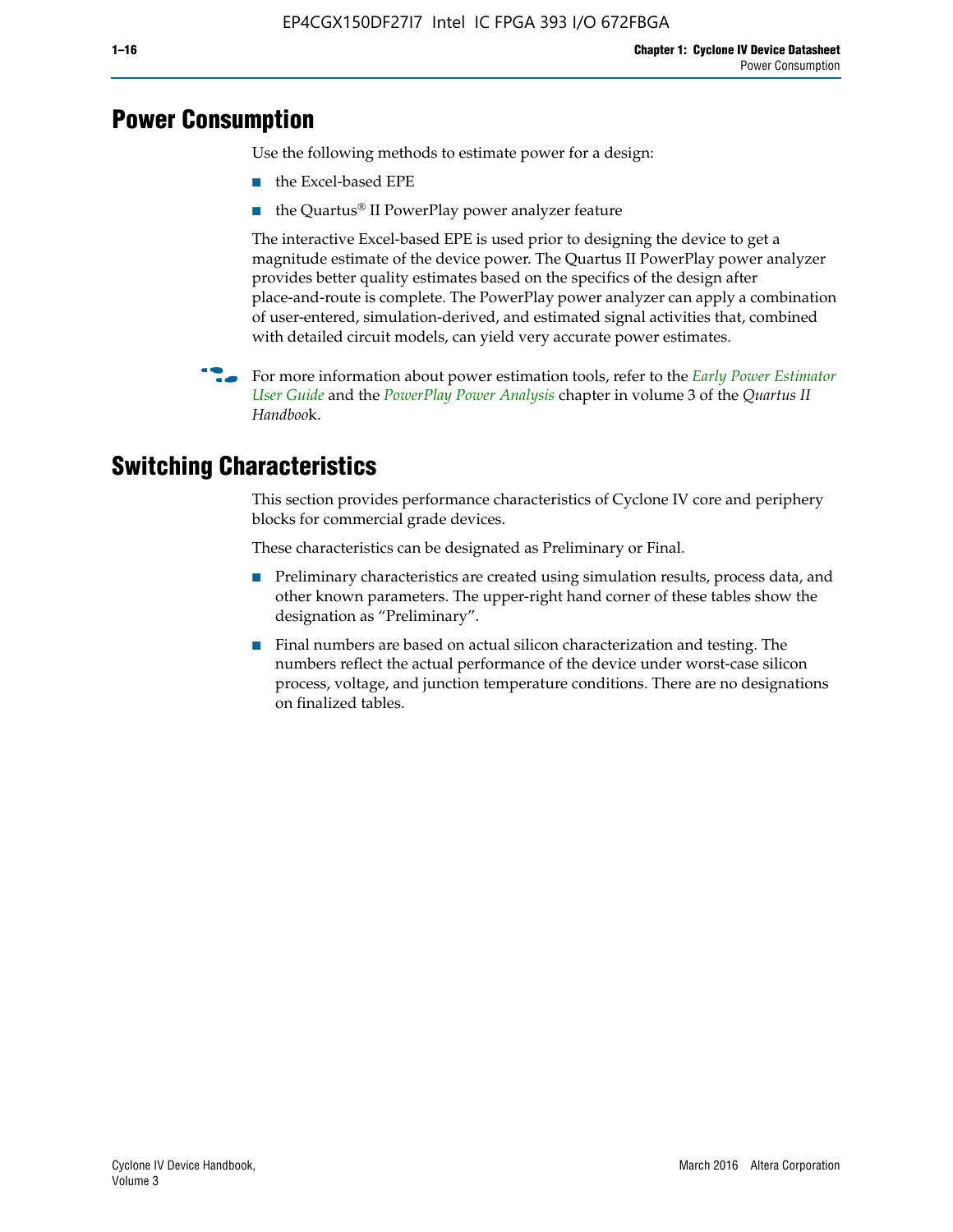# **Transceiver Performance Specifications**

Table 1–21 lists the Cyclone IV GX transceiver specifications.

|  |  |  |  | Table 1-21. Transceiver Specification for Cyclone IV GX Devices (Part 1 of 4) |  |
|--|--|--|--|-------------------------------------------------------------------------------|--|
|--|--|--|--|-------------------------------------------------------------------------------|--|

| Symbol/                                                   |                                                      |                     | C <sub>6</sub>             |                                                                     |                     | C7, I7                     |                |                     | C <sub>8</sub>             |                |             |
|-----------------------------------------------------------|------------------------------------------------------|---------------------|----------------------------|---------------------------------------------------------------------|---------------------|----------------------------|----------------|---------------------|----------------------------|----------------|-------------|
| <b>Description</b>                                        | <b>Conditions</b>                                    | <b>Min</b>          | <b>Typ</b>                 | <b>Max</b>                                                          | <b>Min</b>          | <b>Typ</b>                 | <b>Max</b>     | <b>Min</b>          | <b>Typ</b>                 | <b>Max</b>     | <b>Unit</b> |
| <b>Reference Clock</b>                                    |                                                      |                     |                            |                                                                     |                     |                            |                |                     |                            |                |             |
| Supported I/O<br><b>Standards</b>                         |                                                      |                     |                            | 1.2 V PCML, 1.5 V PCML, 3.3 V PCML, Differential LVPECL, LVDS, HCSL |                     |                            |                |                     |                            |                |             |
| Input frequency<br>from REFCLK input<br>pins              |                                                      | 50                  |                            | 156.25                                                              | 50                  |                            | 156.25         | 50                  | $\overline{\phantom{0}}$   | 156.25         | <b>MHz</b>  |
| Spread-spectrum<br>modulating clock<br>frequency          | Physical interface<br>for PCI Express<br>(PIPE) mode | 30                  |                            | 33                                                                  | 30                  |                            | 33             | 30                  |                            | 33             | kHz         |
| Spread-spectrum<br>downspread                             | PIPE mode                                            |                     | 0 <sub>to</sub><br>$-0.5%$ |                                                                     |                     | 0 <sub>to</sub><br>$-0.5%$ |                |                     | 0 <sub>to</sub><br>$-0.5%$ |                |             |
| Peak-to-peak<br>differential input<br>voltage             |                                                      | 0.1                 |                            | 1.6                                                                 | 0.1                 |                            | 1.6            | 0.1                 |                            | 1.6            | $\vee$      |
| V <sub>ICM</sub> (AC coupled)                             |                                                      |                     | $1100 \pm 5\%$             |                                                                     |                     | $1100 \pm 5\%$             |                |                     | $1100 \pm 5\%$             |                | mV          |
| $V_{ICM}$ (DC coupled)                                    | HCSL I/O<br>standard for PCIe<br>reference clock     | 250                 |                            | 550                                                                 | 250                 |                            | 550            | 250                 |                            | 550            | mV          |
| <b>Transmitter REFCLK</b><br>Phase Noise (1)              | Frequency offset                                     |                     |                            | $-123$                                                              |                     |                            | $-123$         |                     |                            | $-123$         | dBc/Hz      |
| <b>Transmitter REFCLK</b><br>Total Jitter (1)             | $= 1$ MHz $- 8$ MHZ                                  |                     |                            | 42.3                                                                |                     |                            | 42.3           |                     |                            | 42.3           | ps          |
| $\mathsf{R}_{\mathsf{ref}}$                               |                                                      |                     | 2000<br>± 1%               |                                                                     |                     | 2000<br>± 1%               |                |                     | 2000<br>± 1%               |                | Ω           |
| <b>Transceiver Clock</b>                                  |                                                      |                     |                            |                                                                     |                     |                            |                |                     |                            |                |             |
| cal blk clk clock<br>frequency                            |                                                      | 10                  |                            | 125                                                                 | 10                  |                            | 125            | 10                  |                            | 125            | <b>MHz</b>  |
| fixedclk Clock<br>frequency                               | <b>PCIe Receiver</b><br>Detect                       |                     | 125                        |                                                                     |                     | 125                        | —              |                     | 125                        |                | <b>MHz</b>  |
| reconfig clk<br>clock frequency                           | Dynamic<br>reconfiguration<br>clock frequency        | 2.5/<br>37.5<br>(2) |                            | 50                                                                  | 2.5/<br>37.5<br>(2) |                            | 50             | 2.5/<br>37.5<br>(2) |                            | 50             | <b>MHz</b>  |
| Delta time between<br>reconfig clk                        |                                                      |                     |                            | $\overline{2}$                                                      |                     |                            | $\overline{2}$ |                     |                            | $\overline{2}$ | ms          |
| Transceiver block<br>minimum<br>power-down pulse<br>width |                                                      |                     | $\mathbf{1}$               |                                                                     |                     | 1                          |                |                     | $\mathbf{1}$               |                | $\mu s$     |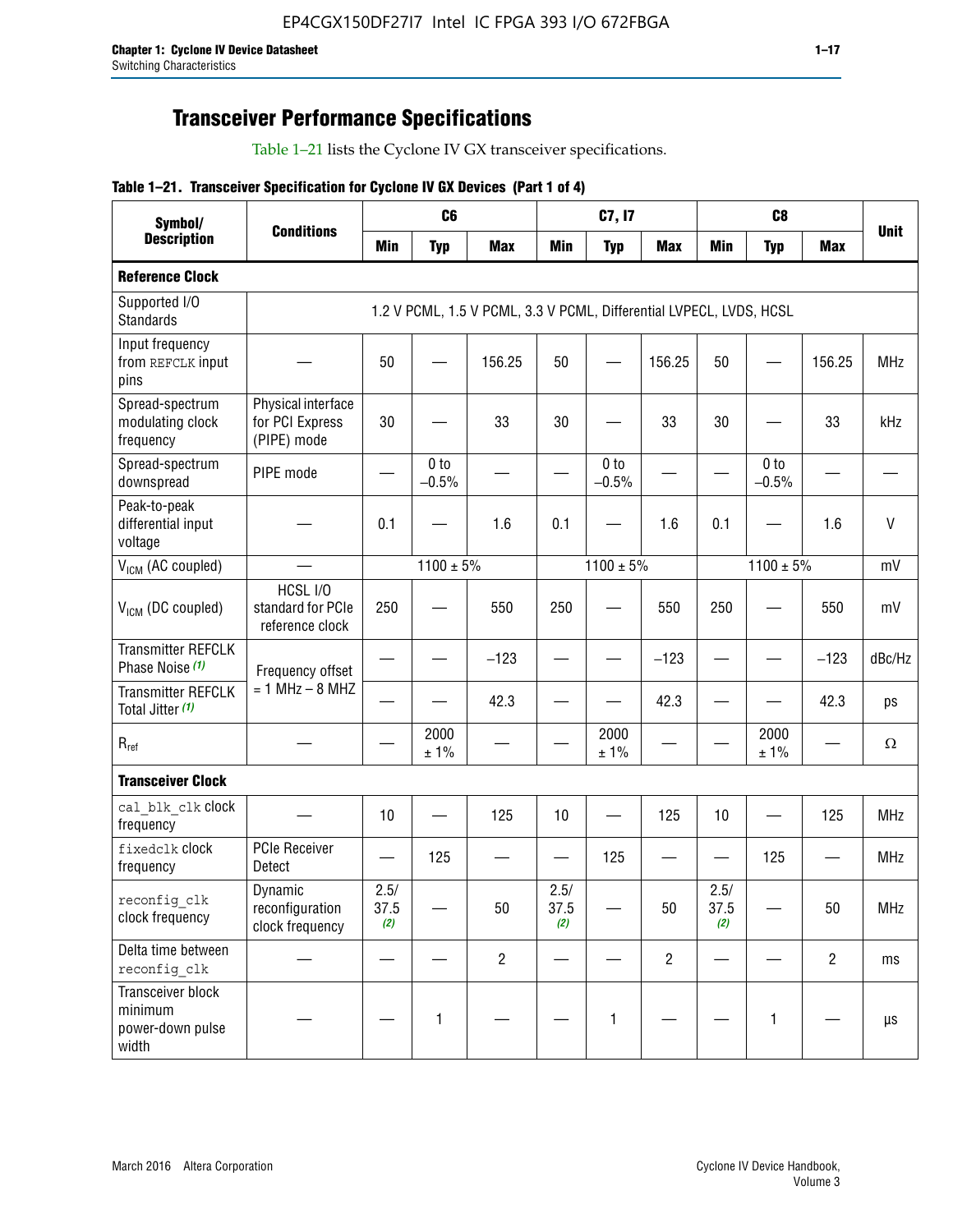| Symbol/                                                                                        |                                                                           | C <sub>8</sub><br>C <sub>6</sub><br>C7, I7<br><b>Conditions</b><br><b>Min</b><br><b>Min</b><br><b>Typ</b><br><b>Max</b><br><b>Max</b><br><b>Min</b><br><b>Max</b><br><b>Typ</b><br><b>Typ</b> |                          |                                    |                          |                                        |                                          |                          |                          |                                                |              |
|------------------------------------------------------------------------------------------------|---------------------------------------------------------------------------|-----------------------------------------------------------------------------------------------------------------------------------------------------------------------------------------------|--------------------------|------------------------------------|--------------------------|----------------------------------------|------------------------------------------|--------------------------|--------------------------|------------------------------------------------|--------------|
| <b>Description</b>                                                                             |                                                                           |                                                                                                                                                                                               |                          |                                    |                          |                                        |                                          |                          |                          |                                                | <b>Unit</b>  |
| <b>Receiver</b>                                                                                |                                                                           |                                                                                                                                                                                               |                          |                                    |                          |                                        |                                          |                          |                          |                                                |              |
| Supported I/O<br>Standards                                                                     | 1.4 V PCML,<br>1.5 V PCML,<br>2.5 V PCML,<br>LVPECL, LVDS                 |                                                                                                                                                                                               |                          |                                    |                          |                                        |                                          |                          |                          |                                                |              |
| Data rate (F324 and<br>smaller package) (15)                                                   |                                                                           | 600                                                                                                                                                                                           |                          | 2500                               | 600                      |                                        | 2500                                     | 600                      |                          | 2500                                           | <b>Mbps</b>  |
| Data rate (F484 and<br>larger package) (15)                                                    |                                                                           | 600                                                                                                                                                                                           |                          | 3125                               | 600                      |                                        | 3125                                     | 600                      |                          | 2500                                           | <b>Mbps</b>  |
| Absolute V <sub>MAX</sub> for a<br>receiver pin $(3)$                                          |                                                                           |                                                                                                                                                                                               |                          | 1.6                                |                          |                                        | 1.6                                      |                          |                          | 1.6                                            | $\mathsf{V}$ |
| Operational V <sub>MAX</sub> for<br>a receiver pin                                             |                                                                           |                                                                                                                                                                                               |                          | 1.5                                |                          |                                        | 1.5                                      |                          |                          | 1.5                                            | $\mathsf{V}$ |
| Absolute V <sub>MIN</sub> for a<br>receiver pin                                                |                                                                           | $-0.4$                                                                                                                                                                                        |                          |                                    | $-0.4$                   |                                        |                                          | $-0.4$                   |                          |                                                | $\mathsf{V}$ |
| Peak-to-peak<br>differential input<br>voltage V <sub>ID</sub> (diff p-p)                       | $V_{ICM} = 0.82 V$<br>setting, Data Rate<br>$= 600$ Mbps to<br>3.125 Gbps | 0.1                                                                                                                                                                                           |                          | 2.7                                | 0.1                      |                                        | 2.7                                      | 0.1                      |                          | 2.7                                            | $\mathsf{V}$ |
| <b>V<sub>ICM</sub></b>                                                                         | $V_{IGM} = 0.82 V$<br>setting                                             |                                                                                                                                                                                               | 820 $\pm$<br>10%         |                                    |                          | 820 $\pm$<br>10%                       |                                          |                          | 820 $\pm$<br>10%         |                                                | mV           |
| Differential on-chip                                                                           | 100 $-\Omega$ setting                                                     |                                                                                                                                                                                               | 100                      |                                    |                          | 100                                    |                                          |                          | 100                      | $\overbrace{\phantom{123221111}}$              | $\Omega$     |
| termination resistors                                                                          | 150 $-\Omega$ setting                                                     |                                                                                                                                                                                               | 150                      | $\overline{\phantom{0}}$           |                          | 150                                    |                                          |                          | 150                      | $\overline{\phantom{0}}$                       | $\Omega$     |
| Differential and<br>common mode<br>return loss                                                 | PIPE, Serial<br>Rapid I/O SR,<br>SATA, CPRI LV,<br>SDI, XAUI              |                                                                                                                                                                                               |                          |                                    |                          | Compliant                              |                                          |                          |                          |                                                |              |
| Programmable ppm<br>detector $(4)$                                                             |                                                                           |                                                                                                                                                                                               |                          |                                    |                          | $\pm$ 62.5, 100, 125, 200,<br>250, 300 |                                          |                          |                          |                                                | ppm          |
| Clock data recovery<br>(CDR) ppm<br>tolerance (without<br>spread-spectrum<br>clocking enabled) |                                                                           |                                                                                                                                                                                               |                          | $\pm 300$ (5),<br>±350<br>(6), (7) |                          |                                        | ±300<br>$(5)$ ,<br>$\pm 350$<br>(6), (7) |                          |                          | ±300<br>$(5)$ <sub>,</sub><br>±350<br>(6), (7) | ppm          |
| CDR ppm tolerance<br>(with synchronous<br>spread-spectrum<br>clocking enabled) (8)             |                                                                           |                                                                                                                                                                                               |                          | 350 to<br>$-5350$<br>(7), (9)      |                          |                                        | 350 to<br>$-5350$<br>(7), (9)            |                          |                          | 350 to<br>$-5350$<br>(7), (9)                  | ppm          |
| Run length                                                                                     |                                                                           | $\qquad \qquad$                                                                                                                                                                               | 80                       | $\overline{\phantom{0}}$           |                          | 80                                     | $\overline{\phantom{0}}$                 | —                        | 80                       |                                                | UI           |
|                                                                                                | No Equalization                                                           |                                                                                                                                                                                               |                          | 1.5                                |                          |                                        | 1.5                                      | $\overline{\phantom{0}}$ | $\overline{\phantom{0}}$ | 1.5                                            | dB           |
| Programmable                                                                                   | Medium Low                                                                |                                                                                                                                                                                               | $\overline{\phantom{0}}$ | 4.5                                | $\overline{\phantom{0}}$ | —                                      | 4.5                                      |                          | $\qquad \qquad$          | 4.5                                            | dB           |
| equalization                                                                                   | Medium High                                                               | $\overline{\phantom{0}}$                                                                                                                                                                      |                          | 5.5                                |                          |                                        | 5.5                                      | —                        | $\overline{\phantom{0}}$ | 5.5                                            | dB           |
|                                                                                                | High                                                                      |                                                                                                                                                                                               |                          | $\overline{7}$                     |                          |                                        | $\overline{7}$                           |                          |                          | $\overline{7}$                                 | dB           |

### **Table 1–21. Transceiver Specification for Cyclone IV GX Devices (Part 2 of 4)**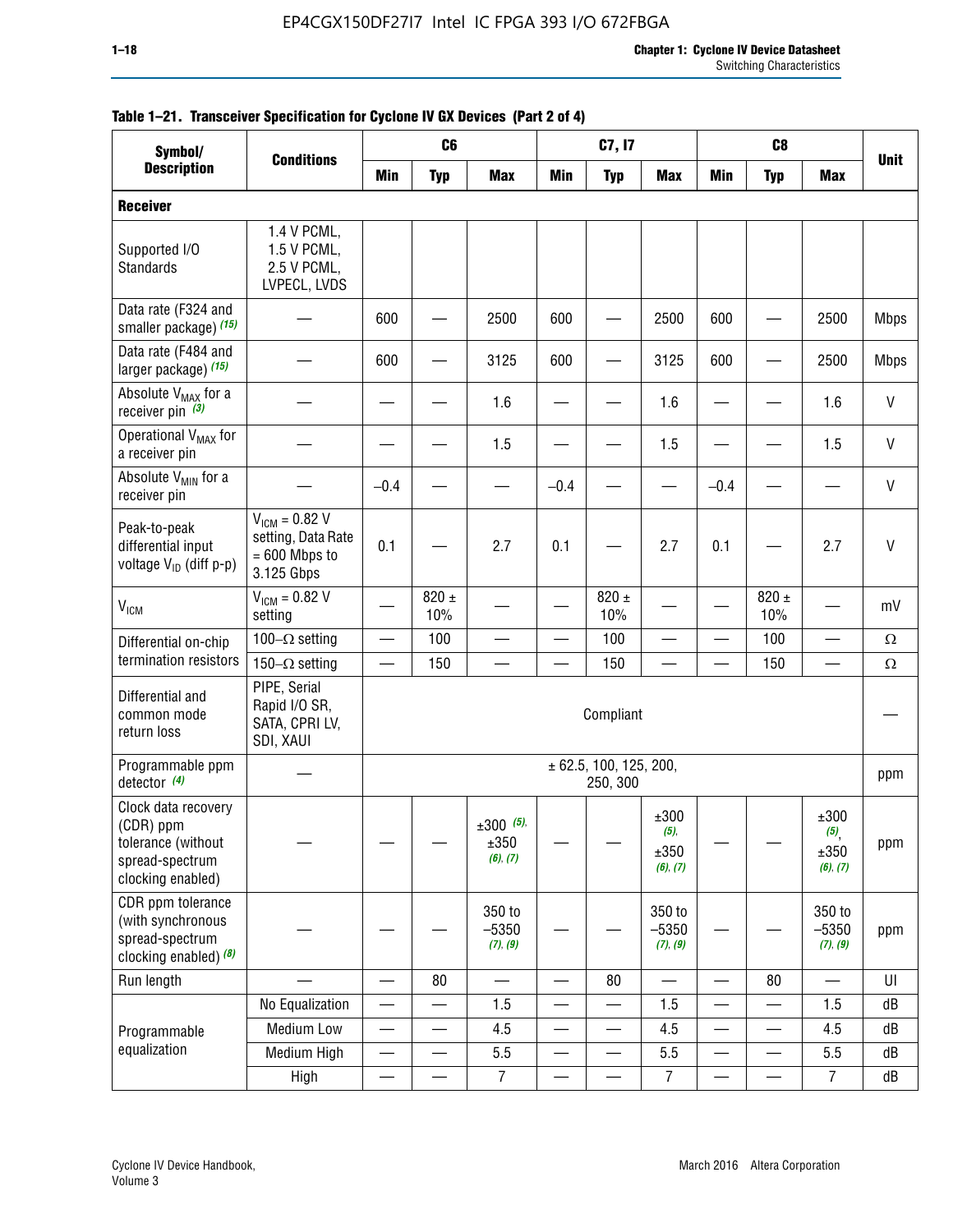#### **Table 1–21. Transceiver Specification for Cyclone IV GX Devices (Part 3 of 4)**

| Symbol/                                                                 |                                                                     |                          | C <sub>6</sub>           |            |                          | C7, I7                         |                          |                          | C <sub>8</sub>           |                          |                                |
|-------------------------------------------------------------------------|---------------------------------------------------------------------|--------------------------|--------------------------|------------|--------------------------|--------------------------------|--------------------------|--------------------------|--------------------------|--------------------------|--------------------------------|
| <b>Description</b>                                                      | <b>Conditions</b>                                                   | <b>Min</b>               | <b>Typ</b>               | <b>Max</b> | <b>Min</b>               | <b>Typ</b>                     | <b>Max</b>               | <b>Min</b>               | <b>Typ</b>               | <b>Max</b>               | <b>Unit</b>                    |
| Signal detect/loss<br>threshold                                         | PIPE mode                                                           | 65                       |                          | 175        | 65                       |                                | 175                      | 65                       |                          | 175                      | mV                             |
| $t_{LTR}$ (10)                                                          | $\overline{\phantom{0}}$                                            | $\equiv$                 | —                        | 75         | $\overline{\phantom{0}}$ | $\overline{\phantom{0}}$       | 75                       | $\overline{\phantom{0}}$ | $\overline{\phantom{0}}$ | 75                       | μs                             |
| (11)<br>t <sub>LTR-LTD_Manual</sub>                                     | $\overline{\phantom{a}}$                                            | 15                       |                          |            | 15                       |                                | $\overline{\phantom{0}}$ | 15                       | $\sim$                   |                          | μs                             |
| $t_{LTD}$ (12)                                                          |                                                                     | 0                        | 100                      | 4000       | $\pmb{0}$                | 100                            | 4000                     | $\mathbf 0$              | 100                      | 4000                     | ns                             |
| (13)<br>$t_{\text{LTD\_Manual}}$                                        |                                                                     |                          |                          | 4000       |                          | $\qquad \qquad \longleftarrow$ | 4000                     | —                        | $\overline{\phantom{0}}$ | 4000                     | ns                             |
| $t_{LTD\_Auto}$ (14)                                                    |                                                                     |                          | e de la provi            | 4000       |                          | $\overline{\phantom{0}}$       | 4000                     | $\overline{\phantom{0}}$ | $\equiv$                 | 4000                     | ns                             |
| Receiver buffer and<br>CDR offset<br>cancellation time<br>(per channel) |                                                                     |                          |                          | 17000      |                          |                                | 17000                    |                          |                          | 17000                    | recon<br>fig_c<br>1k<br>cycles |
|                                                                         | DC Gain Setting =<br>0                                              |                          | 0                        |            |                          | 0                              |                          |                          | 0                        |                          | dB                             |
| Programmable DC<br>gain                                                 | DC Gain Setting =<br>1                                              |                          | 3                        |            |                          | 3                              |                          |                          | 3                        |                          | dB                             |
|                                                                         | DC Gain Setting =<br>$\overline{c}$                                 |                          | 6                        |            |                          | 6                              |                          |                          | 6                        |                          | dB                             |
| <b>Transmitter</b>                                                      |                                                                     |                          |                          |            |                          |                                |                          |                          |                          |                          |                                |
| Supported I/O<br><b>Standards</b>                                       | 1.5 V PCML                                                          |                          |                          |            |                          |                                |                          |                          |                          |                          |                                |
| Data rate (F324 and<br>smaller package)                                 |                                                                     | 600                      |                          | 2500       | 600                      |                                | 2500                     | 600                      |                          | 2500                     | <b>Mbps</b>                    |
| Data rate (F484 and<br>larger package)                                  |                                                                     | 600                      |                          | 3125       | 600                      |                                | 3125                     | 600                      |                          | 2500                     | <b>Mbps</b>                    |
| <b>V<sub>OCM</sub></b>                                                  | 0.65 V setting                                                      | $\equiv$                 | 650                      |            | $\qquad \qquad$          | 650                            | $\overline{\phantom{0}}$ | $\overline{\phantom{0}}$ | 650                      | $\overline{\phantom{0}}$ | mV                             |
| Differential on-chip                                                    | 100 $-\Omega$ setting                                               | $\qquad \qquad$          | 100                      | —          | —                        | 100                            |                          | $\overline{\phantom{0}}$ | 100                      | $\overline{\phantom{0}}$ | Ω                              |
| termination resistors                                                   | 150 $-\Omega$ setting                                               | $\overline{\phantom{0}}$ | 150                      |            |                          | 150                            | —                        |                          | 150                      | $\overline{\phantom{0}}$ | $\Omega$                       |
| Differential and<br>common mode<br>return loss                          | PIPE, CPRI LV,<br>Serial Rapid I/O<br>SR, SDI, XAUI,<br><b>SATA</b> |                          |                          |            |                          | Compliant                      |                          |                          |                          |                          |                                |
| Rise time                                                               | $\overline{\phantom{0}}$                                            | 50                       | $\overline{\phantom{a}}$ | 200        | 50                       | $\overline{\phantom{0}}$       | 200                      | 50                       | $\overline{\phantom{0}}$ | 200                      | ps                             |
| Fall time                                                               |                                                                     | 50                       |                          | 200        | 50                       |                                | 200                      | 50                       |                          | 200                      | ps                             |
| Intra-differential pair<br>skew                                         |                                                                     |                          |                          | 15         |                          |                                | 15                       |                          |                          | 15                       | ps                             |
| Intra-transceiver<br>block skew                                         |                                                                     |                          |                          | 120        |                          |                                | 120                      |                          |                          | 120                      | ps                             |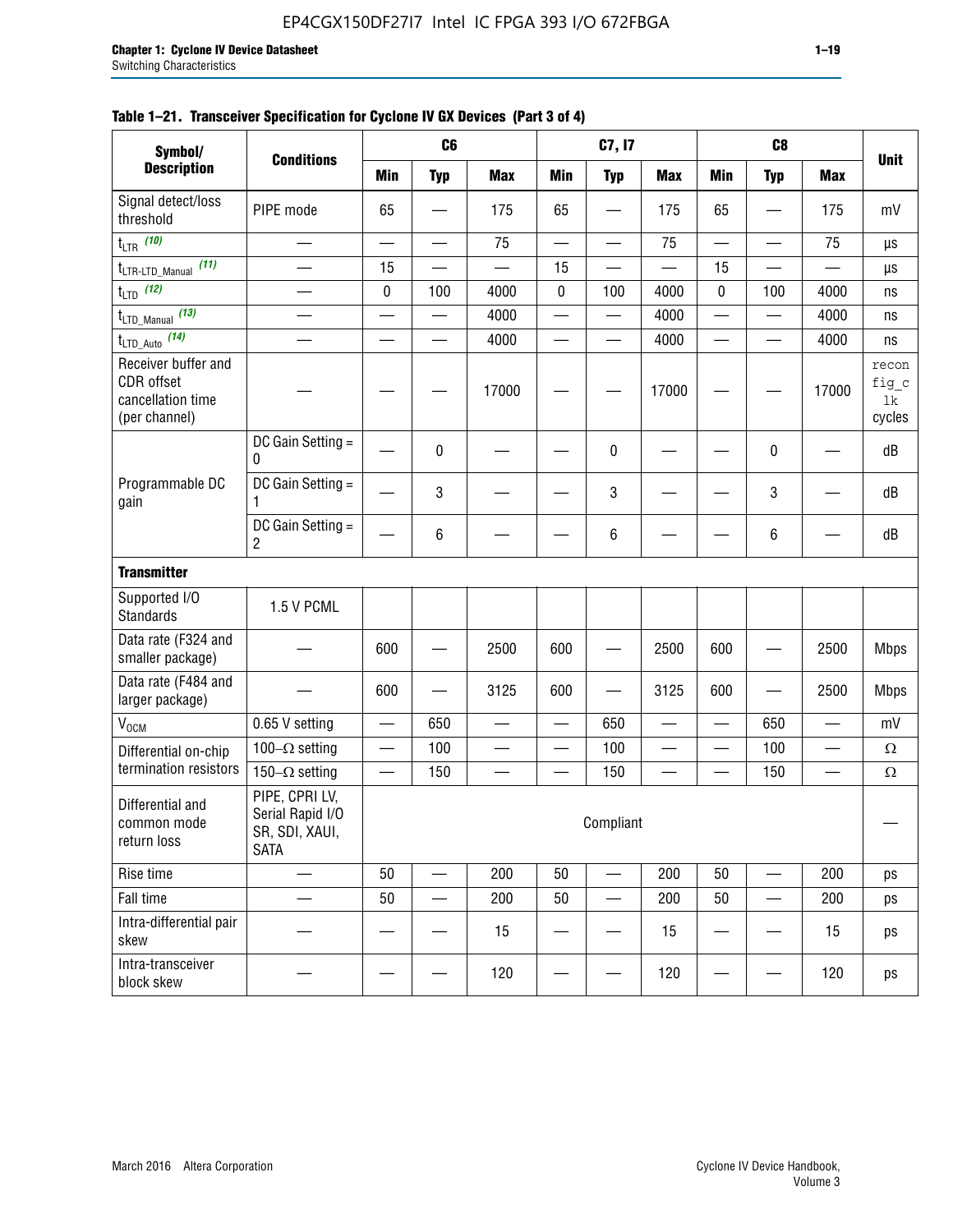#### **Table 1–21. Transceiver Specification for Cyclone IV GX Devices (Part 4 of 4)**

| Symbol/                                          | <b>Conditions</b> |     | C <sub>6</sub> |            |            | C7, I7     |                                    |            | C8  |            | <b>Unit</b> |
|--------------------------------------------------|-------------------|-----|----------------|------------|------------|------------|------------------------------------|------------|-----|------------|-------------|
| <b>Description</b>                               |                   | Min | Typ            | <b>Max</b> | <b>Min</b> | <b>Typ</b> | <b>Max</b>                         | <b>Min</b> | Typ | <b>Max</b> |             |
| <b>PLD-Transceiver Interface</b>                 |                   |     |                |            |            |            |                                    |            |     |            |             |
| Interface speed<br>(F324 and smaller<br>package) |                   | 25  |                | 125        | 25         |            | 125                                | 25         |     | 125        | <b>MHz</b>  |
| Interface speed<br>(F484 and larger<br>package)  |                   | 25  |                | 156.25     | 25         |            | 156.25                             | 25         |     | 156.25     | <b>MHz</b>  |
| Digital reset pulse<br>width                     |                   |     |                |            |            |            | Minimum is 2 parallel clock cycles |            |     |            |             |

#### **Notes to Table 1–21:**

(1) This specification is valid for transmitter output jitter specification with a maximum total jitter value of 112 ps, typically for 3.125 Gbps SRIO and XAUI protocols.

(2) The minimum reconfig\_clk frequency is 2.5 MHz if the transceiver channel is configured in **Transmitter Only** mode. The minimum reconfig\_clk frequency is 37.5 MHz if the transceiver channel is configured in **Receiver Only** or **Receiver and Transmitter** mode.

(3) The device cannot tolerate prolonged operation at this absolute maximum.

- (4) The rate matcher supports only up to  $\pm 300$  parts per million (ppm).
- (5) Supported for the F169 and F324 device packages only.
- (6) Supported for the F484, F672, and F896 device packages only. Pending device characterization.
- (7) To support CDR ppm tolerance greater than ±300 ppm, implement ppm detector in user logic and configure CDR to Manual Lock Mode.
- (8) Asynchronous spread-spectrum clocking is not supported.
- (9) For the EP4CGX30 (F484 package only), EP4CGX50, and EP4CGX75 devices, the CDR ppl tolerance is ±200 ppm.
- (10) Time taken until pll\_locked goes high after pll\_powerdown deasserts.
- (11) Time that the CDR must be kept in lock-to-reference mode after rx analogreset deasserts and before rx locktodata is asserted in manual mode.

(12) Time taken to recover valid data after the rx locktodata signal is asserted in manual mode (Figure 1–2), or after rx freqlocked signal goes high in automatic mode (Figure 1–3).

(13) Time taken to recover valid data after the rx locktodata signal is asserted in manual mode.

- (14) Time taken to recover valid data after the rx freqlocked signal goes high in automatic mode.
- (15) To support data rates lower than the minimum specification through oversampling, use the CDR in LTR mode only.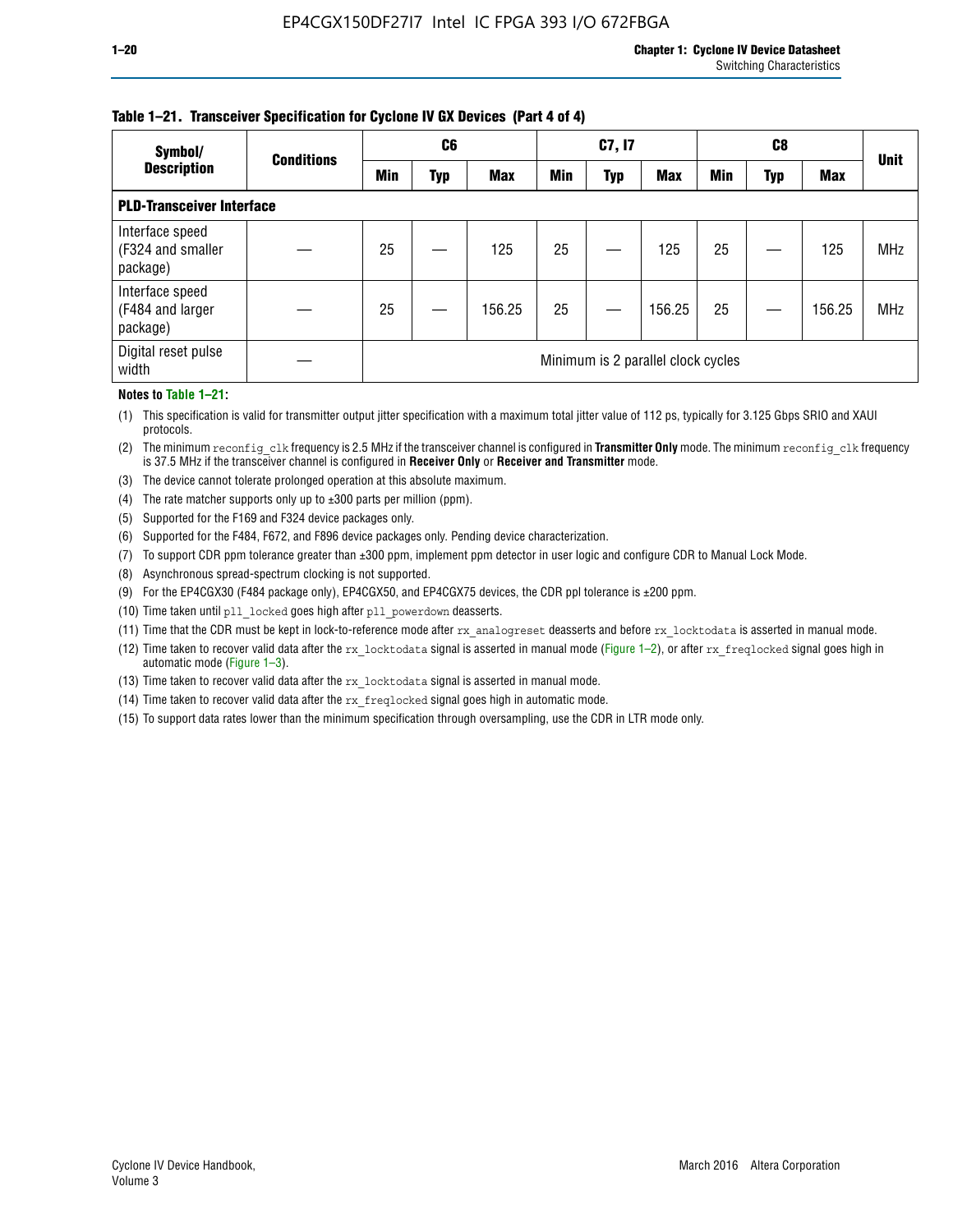Figure 1–2 shows the lock time parameters in manual mode.

 $\Box$  LTD = lock-to-data. LTR = lock-to-reference.





Figure 1–3 shows the lock time parameters in automatic mode.

**Figure 1–3. Lock Time Parameters for Automatic Mode**

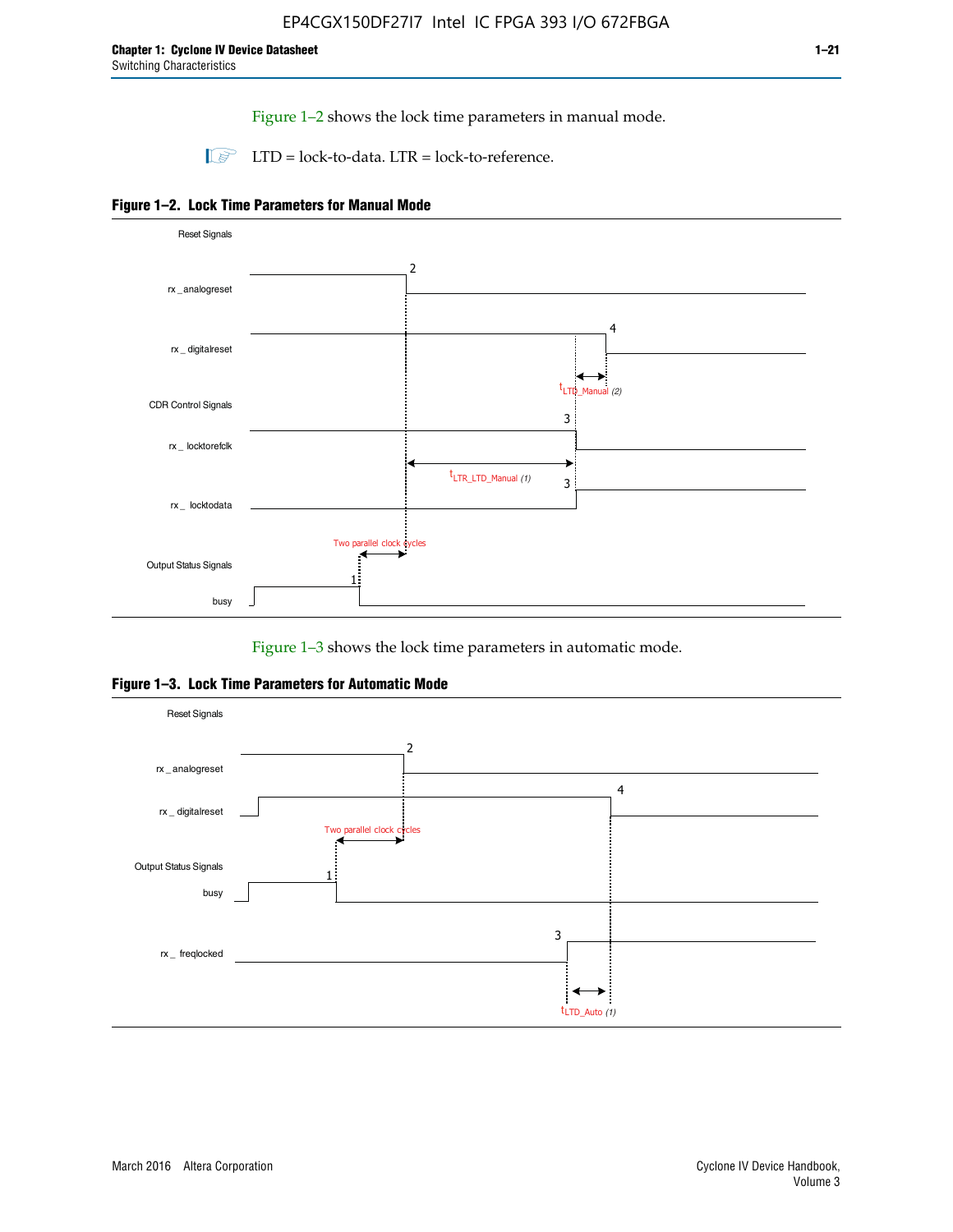#### Figure 1–4 shows the differential receiver input waveform.





Figure 1–5 shows the transmitter output waveform.





Table 1–22 lists the typical V<sub>OD</sub> for Tx term that equals 100  $\Omega$ .

|  |  | Table 1–22. Typical V <sub>0D</sub> Setting, Tx Term = 100 $\Omega$ |  |  |
|--|--|---------------------------------------------------------------------|--|--|
|--|--|---------------------------------------------------------------------|--|--|

|                                                        | V <sub>on</sub> Setting (mV) |     |     |      |      |      |  |  |  |
|--------------------------------------------------------|------------------------------|-----|-----|------|------|------|--|--|--|
| <b>Symbol</b>                                          |                              |     |     | 4(1) |      |      |  |  |  |
| $\rm V_{OD}$ differential peak<br>to peak typical (mV) | 400                          | 600 | 800 | 900  | 1000 | 1200 |  |  |  |

**Note to Table 1–22:**

(1) This setting is required for compliance with the PCIe protocol.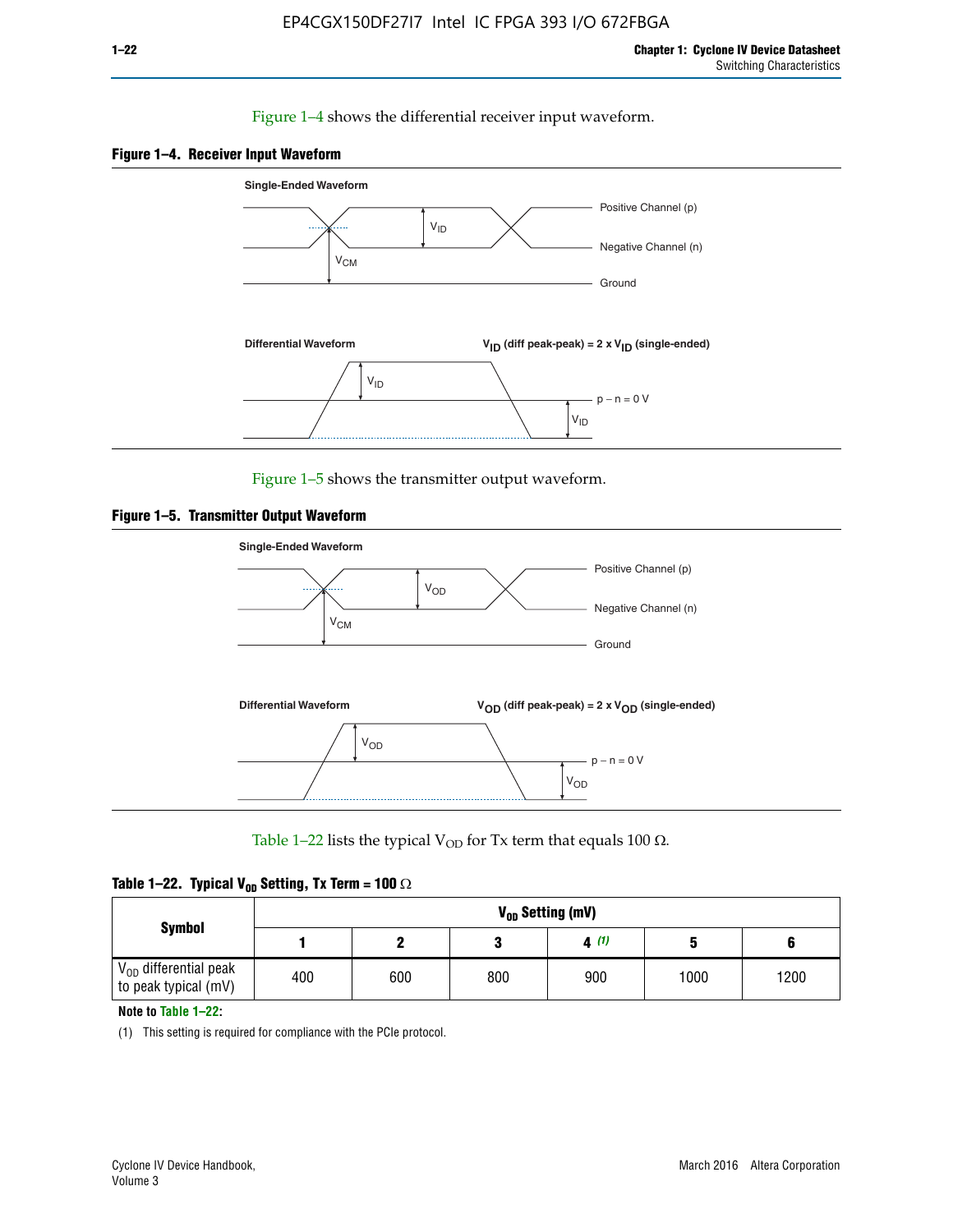Table 1–23 lists the Cyclone IV GX transceiver block AC specifications.

| Symbol/                                                                 | <b>Conditions</b><br><b>Description</b> |        | C <sub>6</sub> |            |     | C7, I7     |       |     | C <sub>8</sub> |                |             |
|-------------------------------------------------------------------------|-----------------------------------------|--------|----------------|------------|-----|------------|-------|-----|----------------|----------------|-------------|
|                                                                         |                                         |        | <b>Typ</b>     | <b>Max</b> | Min | <b>Typ</b> | Max   | Min | <b>Typ</b>     | <b>Max</b>     | <b>Unit</b> |
| <b>PCIe Transmit Jitter Generation (3)</b>                              |                                         |        |                |            |     |            |       |     |                |                |             |
| Total jitter at 2.5 Gbps<br>(Gen1)                                      | Compliance pattern                      |        |                | 0.25       |     |            | 0.25  |     |                | 0.25           | UI          |
| <b>PCIe Receiver Jitter Tolerance (3)</b>                               |                                         |        |                |            |     |            |       |     |                |                |             |
| Total jitter at 2.5 Gbps<br>(Gen1)                                      | Compliance pattern                      | > 0.6  |                | > 0.6      |     | > 0.6      |       | UI  |                |                |             |
| <b>GIGE Transmit Jitter Generation (4)</b>                              |                                         |        |                |            |     |            |       |     |                |                |             |
| Deterministic jitter                                                    | Pattern = CRPAT                         |        |                | 0.14       |     |            | 0.14  |     |                | 0.14           | UI          |
| (peak-to-peak)                                                          |                                         |        |                |            |     |            |       |     |                |                |             |
| Total jitter (peak-to-peak)                                             | Pattern = CRPAT                         |        |                | 0.279      |     |            | 0.279 |     |                | 0.279          | UI          |
| <b>GIGE Receiver Jitter Tolerance</b> (4)                               |                                         |        |                |            |     |            |       |     |                |                |             |
| Deterministic jitter<br>tolerance (peak-to-peak)                        | Pattern = CJPAT                         | > 0.4  |                | > 0.4      |     |            | > 0.4 |     |                | $\mathsf{III}$ |             |
| Combined deterministic<br>and random jitter<br>tolerance (peak-to-peak) | Pattern = CJPAT                         | > 0.66 |                | > 0.66     |     | > 0.66     |       | UI  |                |                |             |

#### **Table 1–23. Transceiver Block AC Specification for Cyclone IV GX Devices** *(1)***,** *(2)*

**Notes to Table 1–23:**

(1) Dedicated refclk pins were used to drive the input reference clocks.

(2) The jitter numbers specified are valid for the stated conditions only.

(3) The jitter numbers for PIPE are compliant to the PCIe Base Specification 2.0.

(4) The jitter numbers for GIGE are compliant to the IEEE802.3-2002 Specification.

# **Core Performance Specifications**

The following sections describe the clock tree specifications, PLLs, embedded multiplier, memory block, and configuration specifications for Cyclone IV Devices.

# **Clock Tree Specifications**

Table 1–24 lists the clock tree specifications for Cyclone IV devices.

**Table 1–24. Clock Tree Performance for Cyclone IV Devices** *(Part 1 of 2)*

|               | <b>Performance</b> |       |     |           |             |       |       |     |             |
|---------------|--------------------|-------|-----|-----------|-------------|-------|-------|-----|-------------|
| <b>Device</b> | C6                 | C7    | C8  | $C8L$ (1) | $C9L$ $(1)$ | 17    | 8L(1) | A7  | <b>Unit</b> |
| EP4CE6        | 500                | 437.5 | 402 | 362       | 265         | 437.5 | 362   | 402 | <b>MHz</b>  |
| EP4CE10       | 500                | 437.5 | 402 | 362       | 265         | 437.5 | 362   | 402 | <b>MHz</b>  |
| EP4CE15       | 500                | 437.5 | 402 | 362       | 265         | 437.5 | 362   | 402 | <b>MHz</b>  |
| EP4CE22       | 500                | 437.5 | 402 | 362       | 265         | 437.5 | 362   | 402 | <b>MHz</b>  |
| EP4CE30       | 500                | 437.5 | 402 | 362       | 265         | 437.5 | 362   | 402 | <b>MHz</b>  |
| EP4CE40       | 500                | 437.5 | 402 | 362       | 265         | 437.5 | 362   | 402 | <b>MHz</b>  |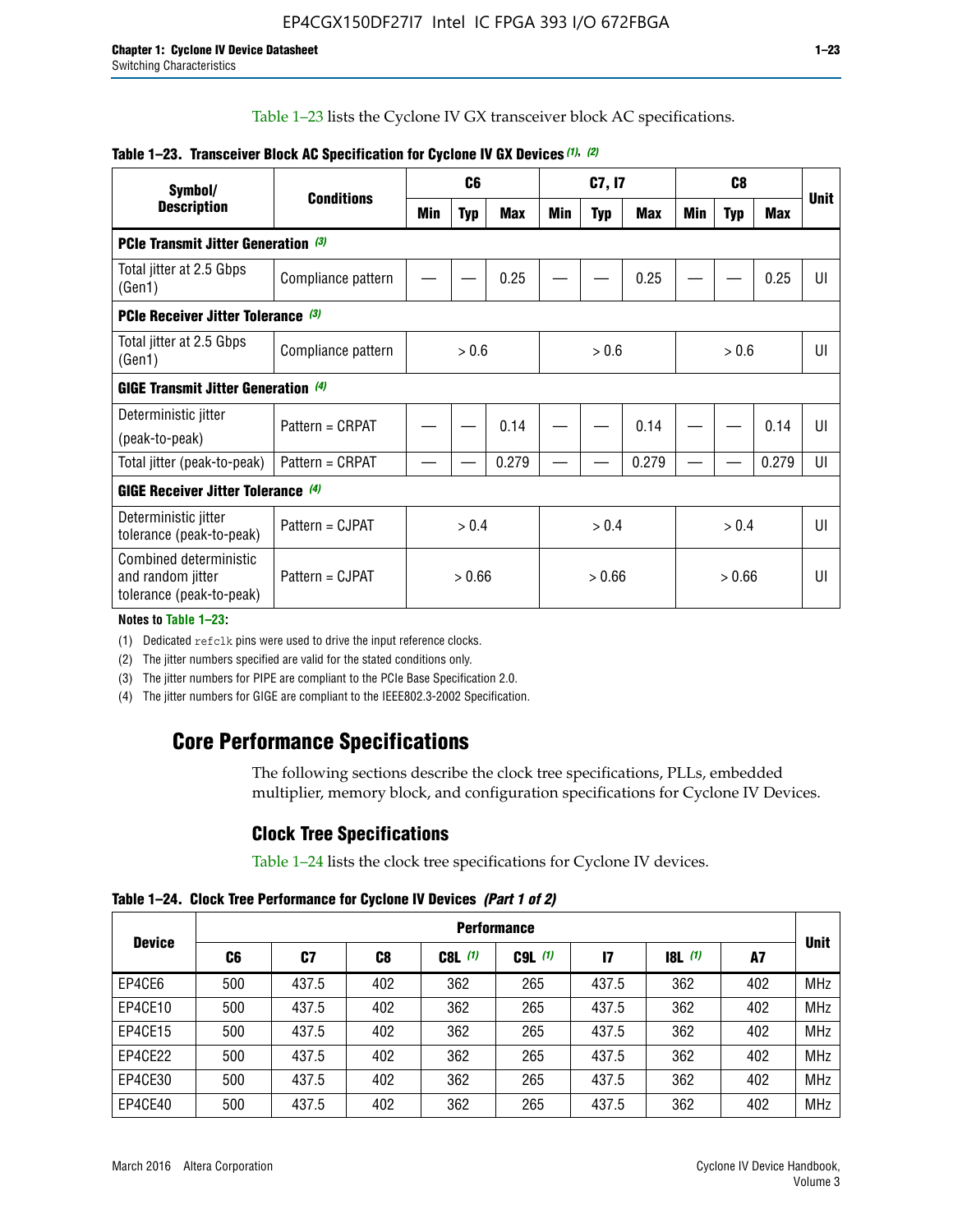|               | <b>Performance</b> |       |                |           |             |              |       |    |             |  |
|---------------|--------------------|-------|----------------|-----------|-------------|--------------|-------|----|-------------|--|
| <b>Device</b> | C <sub>6</sub>     | C7    | C <sub>8</sub> | $C8L$ (1) | $C9L$ $(1)$ | $\mathbf{I}$ | 8L(1) | A7 | <b>Unit</b> |  |
| EP4CE55       | 500                | 437.5 | 402            | 362       | 265         | 437.5        | 362   |    | <b>MHz</b>  |  |
| EP4CE75       | 500                | 437.5 | 402            | 362       | 265         | 437.5        | 362   |    | <b>MHz</b>  |  |
| EP4CE115      |                    | 437.5 | 402            | 362       | 265         | 437.5        | 362   |    | <b>MHz</b>  |  |
| EP4CGX15      | 500                | 437.5 | 402            |           |             | 437.5        |       |    | <b>MHz</b>  |  |
| EP4CGX22      | 500                | 437.5 | 402            |           |             | 437.5        |       |    | <b>MHz</b>  |  |
| EP4CGX30      | 500                | 437.5 | 402            |           |             | 437.5        |       |    | <b>MHz</b>  |  |
| EP4CGX50      | 500                | 437.5 | 402            |           |             | 437.5        |       |    | <b>MHz</b>  |  |
| EP4CGX75      | 500                | 437.5 | 402            |           |             | 437.5        |       |    | <b>MHz</b>  |  |
| EP4CGX110     | 500                | 437.5 | 402            |           |             | 437.5        |       |    | <b>MHz</b>  |  |
| EP4CGX150     | 500                | 437.5 | 402            |           |             | 437.5        |       |    | <b>MHz</b>  |  |

**Table 1–24. Clock Tree Performance for Cyclone IV Devices** *(Part 2 of 2)*

**Note to Table 1–24:**

(1) Cyclone IV E 1.0 V core voltage devices only support C8L, C9L, and I8L speed grades.

## **PLL Specifications**

Table 1–25 lists the PLL specifications for Cyclone IV devices when operating in the commercial junction temperature range (0°C to 85°C), the industrial junction temperature range (–40°C to 100°C), the extended industrial junction temperature range (–40°C to 125°C), and the automotive junction temperature range (–40°C to 125°C). For more information about the PLL block, refer to "Glossary" on page 1–37.

|  |  | Table 1–25. PLL Specifications for Cyclone IV Devices $(1)$ , $(2)$ (Part 1 of 2) |  |
|--|--|-----------------------------------------------------------------------------------|--|
|--|--|-----------------------------------------------------------------------------------|--|

| <b>Symbol</b>                                          | <b>Parameter</b>                                            | Min | <b>Typ</b>               | <b>Max</b> | <b>Unit</b>   |
|--------------------------------------------------------|-------------------------------------------------------------|-----|--------------------------|------------|---------------|
|                                                        | Input clock frequency $(-6, -7, -8)$ speed grades)          | 5   | $\qquad \qquad$          | 472.5      | <b>MHz</b>    |
| $f_{\text{IN}}(3)$                                     | Input clock frequency (-8L speed grade)                     | 5   |                          | 362        | <b>MHz</b>    |
|                                                        | Input clock frequency (-9L speed grade)                     | 5   |                          | 265        | <b>MHz</b>    |
| f <sub>INPFD</sub>                                     | PFD input frequency                                         | 5   | $\overline{\phantom{0}}$ | 325        | <b>MHz</b>    |
| $f_{VCO}$ (4)                                          | PLL internal VCO operating range                            | 600 |                          | 1300       | <b>MHz</b>    |
| f <sub>INDUTY</sub>                                    | Input clock duty cycle                                      | 40  |                          | 60         | $\frac{0}{0}$ |
| $t_{\text{INJITTER\_CCJ}}$ (5)                         | Input clock cycle-to-cycle jitter<br>$F_{REF} \geq 100$ MHz |     |                          | 0.15       | UI            |
|                                                        | $F_{RFF}$ < 100 MHz                                         |     |                          | ±750       | ps            |
| $f_{\text{OUT\_EXT}}$ (external clock<br>output) $(3)$ | PLL output frequency                                        |     |                          | 472.5      | <b>MHz</b>    |
|                                                        | PLL output frequency (-6 speed grade)                       |     |                          | 472.5      | <b>MHz</b>    |
|                                                        | PLL output frequency (-7 speed grade)                       |     |                          | 450        | <b>MHz</b>    |
| $f_{OUT}$ (to global clock)                            | PLL output frequency (-8 speed grade)                       |     |                          | 402.5      | <b>MHz</b>    |
|                                                        | PLL output frequency (-8L speed grade)                      |     |                          | 362        | <b>MHz</b>    |
|                                                        | PLL output frequency (-9L speed grade)                      |     |                          | 265        | <b>MHz</b>    |
| t <sub>outduty</sub>                                   | Duty cycle for external clock output (when set to 50%)      | 45  | 50                       | 55         | $\frac{0}{0}$ |
| $t_{\text{LOCK}}$                                      | Time required to lock from end of device configuration      |     |                          |            | ms            |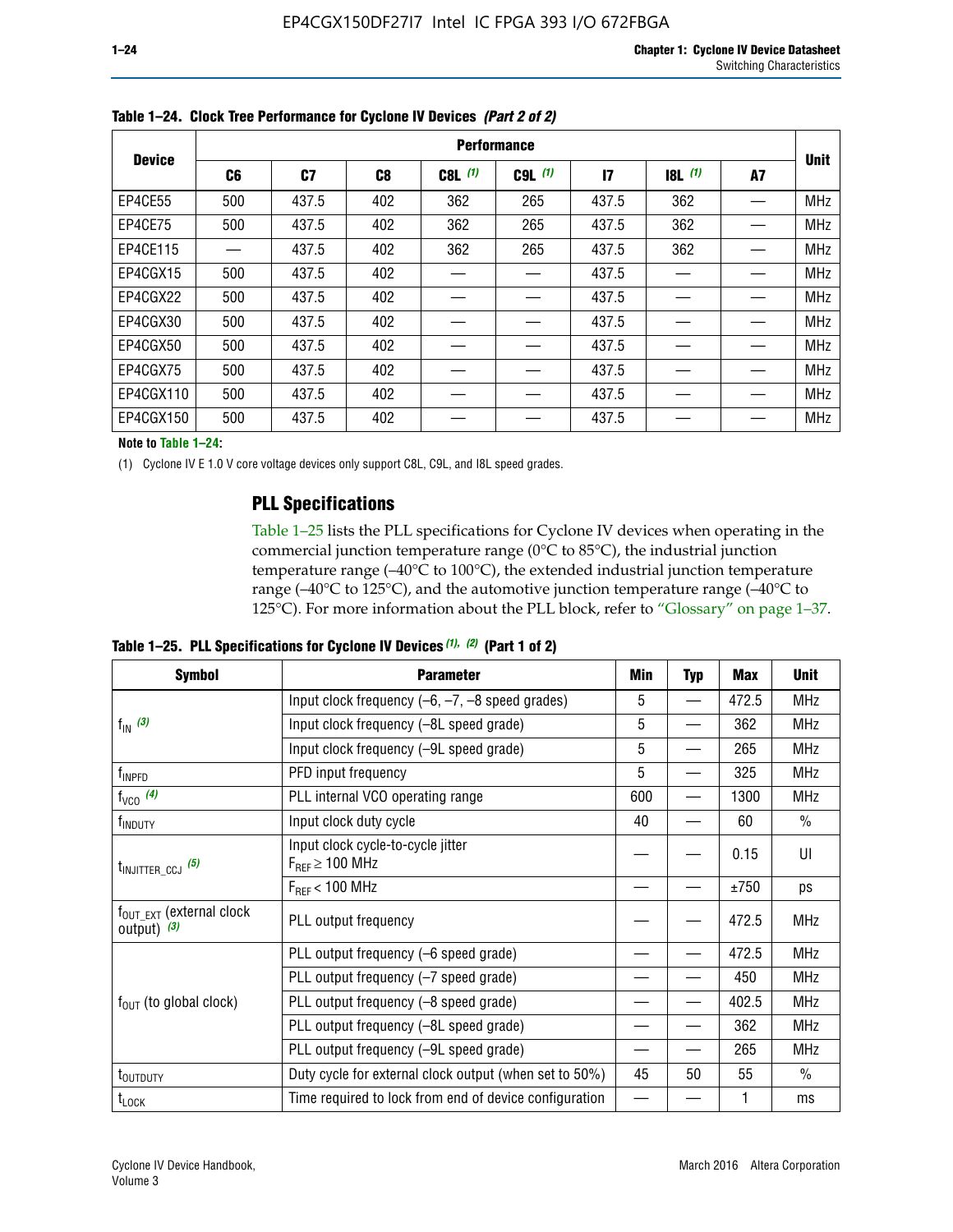|  |  | Table 1–25. PLL Specifications for Cyclone IV Devices (1), (2) (Part 2 of 2) |  |
|--|--|------------------------------------------------------------------------------|--|
|--|--|------------------------------------------------------------------------------|--|

| <b>Symbol</b>                             | <b>Parameter</b>                                                                                                                     | Min | <b>Typ</b> | <b>Max</b> | <b>Unit</b>              |
|-------------------------------------------|--------------------------------------------------------------------------------------------------------------------------------------|-----|------------|------------|--------------------------|
| t <sub>DLOCK</sub>                        | Time required to lock dynamically (after switchover,<br>reconfiguring any non-post-scale counters/delays or<br>areset is deasserted) |     |            |            | ms                       |
| t <sub>outjitter_period_dedclk</sub> (6)  | Dedicated clock output period jitter<br>$F_{OIII} \geq 100$ MHz                                                                      |     |            | 300        | ps                       |
|                                           | $F_{OUT}$ < 100 MHz                                                                                                                  |     |            | 30         | mUI                      |
| t <sub>outjitter_ccj_dedclk</sub> (6)     | Dedicated clock output cycle-to-cycle jitter<br>$F_{\text{OUT}} \geq 100 \text{ MHz}$                                                |     |            | 300        | ps                       |
|                                           | $F_{\text{OUT}}$ < 100 MHz                                                                                                           |     |            | 30         | mUI                      |
| t <sub>outjitter_period_io</sub> (6)      | Regular I/O period jitter<br>$F_{OUT} \geq 100$ MHz                                                                                  |     |            | 650        | ps                       |
|                                           | $F_{OUT}$ < 100 MHz                                                                                                                  |     |            | 75         | mUI                      |
| t <sub>outjitter_ccj_io</sub> (6)         | Regular I/O cycle-to-cycle jitter<br>$F_{OUT} \ge 100$ MHz                                                                           |     |            | 650        | ps                       |
|                                           | $F_{\text{OUT}}$ < 100 MHz                                                                                                           |     |            | 75         | mUI                      |
| t <sub>PLL_PSERR</sub>                    | Accuracy of PLL phase shift                                                                                                          |     |            | ±50        | ps                       |
| <b>t</b> <sub>ARESET</sub>                | Minimum pulse width on areset signal.                                                                                                | 10  |            |            | ns                       |
| t <sub>configpll</sub>                    | Time required to reconfigure scan chains for PLLs                                                                                    |     | 3.5(7)     |            | <b>SCANCLK</b><br>cycles |
| f <sub>SCANCLK</sub>                      | scanclk frequency                                                                                                                    |     |            | 100        | <b>MHz</b>               |
| t <sub>CASC_OUTJITTER_PERIOD_DEDCLK</sub> | Period jitter for dedicated clock output in cascaded<br>PLLs ( $F_{OUT} \ge 100$ MHz)                                                |     |            | 425        | ps                       |
| (8), (9)                                  | Period jitter for dedicated clock output in cascaded<br>PLLs ( $F_{OUI}$ < 100 MHz)                                                  |     |            | 42.5       | mUI                      |

#### **Notes to Table 1–25:**

- (1) This table is applicable for general purpose PLLs and multipurpose PLLs.
- (2) You must connect  $V_{CCD-PLL}$  to  $V_{CCINT}$  through the decoupling capacitor and ferrite bead.
- (3) This parameter is limited in the Quartus II software by the I/O maximum frequency. The maximum I/O frequency is different for each I/O standard.
- (4) The  $V_{CO}$  frequency reported by the Quartus II software in the PLL Summary section of the compilation report takes into consideration the  $V_{CO}$ post-scale counter K value. Therefore, if the counter K has a value of 2, the frequency reported can be lower than the f<sub>VCO</sub> specification.
- (5) A high input jitter directly affects the PLL output jitter. To have low PLL output clock jitter, you must provide a clean clock source that is less than 200 ps.
- (6) Peak-to-peak jitter with a probability level of 10–12 (14 sigma, 99.99999999974404% confidence level). The output jitter specification applies to the intrinsic jitter of the PLL when an input jitter of 30 ps is applied.
- (7) With 100-MHz scanclk frequency.
- (8) The cascaded PLLs specification is applicable only with the following conditions:
	- **■** Upstream PLL—0.59 MHz  $\leq$  Upstream PLL bandwidth  $<$  1 MHz
	- Downstream PLL—Downstream PLL bandwidth > 2 MHz
- (9) PLL cascading is not supported for transceiver applications.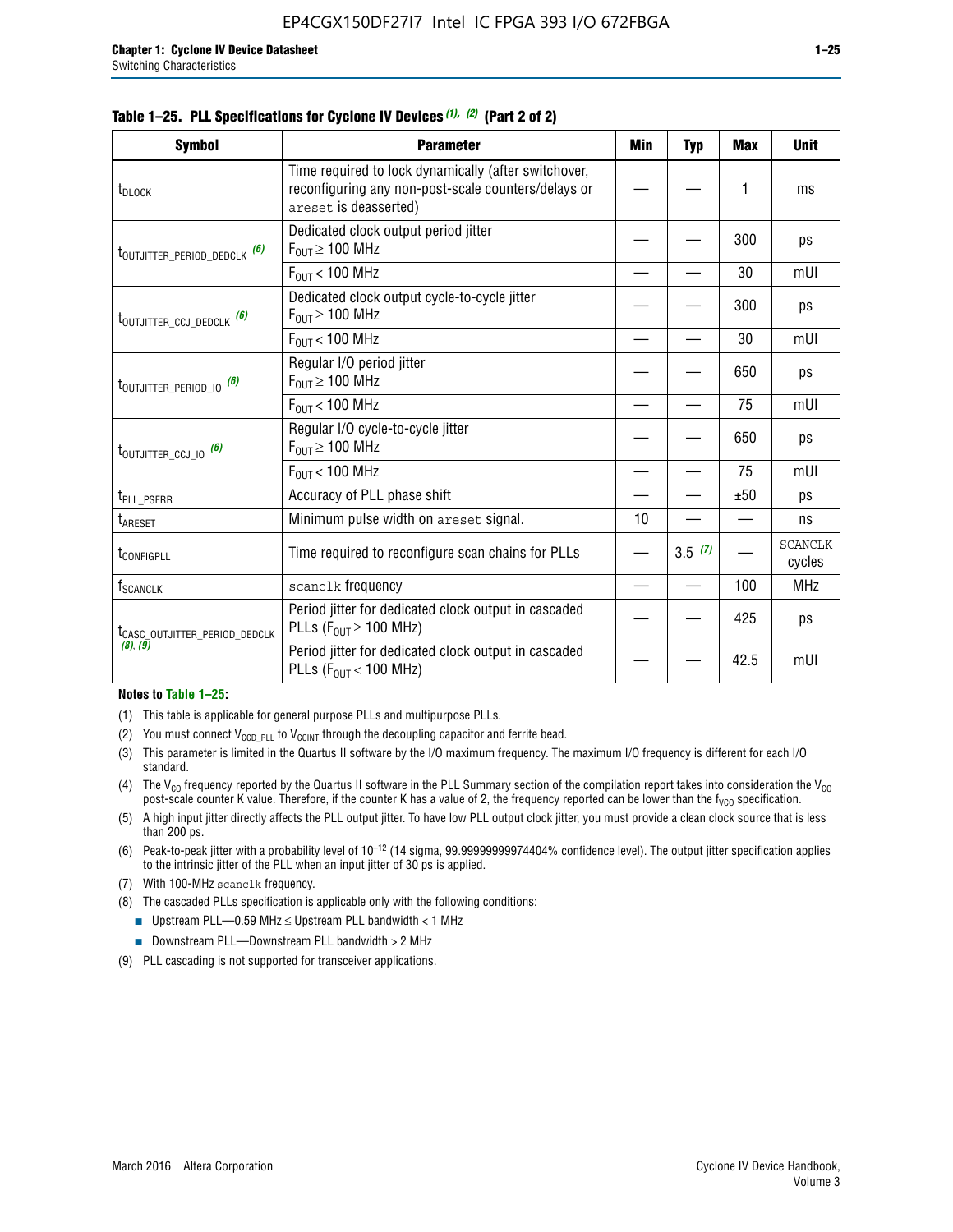# **Embedded Multiplier Specifications**

Table 1–26 lists the embedded multiplier specifications for Cyclone IV devices.

#### **Table 1–26. Embedded Multiplier Specifications for Cyclone IV Devices**

|                                | <b>Resources Used</b>        |     | <b>Performance</b> |     |                 |     |             |  |
|--------------------------------|------------------------------|-----|--------------------|-----|-----------------|-----|-------------|--|
| Mode                           | <b>Number of Multipliers</b> | C6  | C7, I7, A7         | C8  | <b>C8L, I8L</b> | C9L | <b>Unit</b> |  |
| $9 \times 9$ -bit multiplier   |                              | 340 | 300                | 260 | 240             | 175 | <b>MHz</b>  |  |
| $18 \times 18$ -bit multiplier |                              | 287 | 250                | 200 | 185             | 135 | <b>MHz</b>  |  |

# **Memory Block Specifications**

Table 1–27 lists the M9K memory block specifications for Cyclone IV devices.

#### **Table 1–27. Memory Block Performance Specifications for Cyclone IV Devices**

|               |                                           | <b>Resources Used</b> |                             | <b>Performance</b> |            |                |                 |     |             |
|---------------|-------------------------------------------|-----------------------|-----------------------------|--------------------|------------|----------------|-----------------|-----|-------------|
| <b>Memory</b> | <b>Mode</b>                               | <b>LEs</b>            | <b>M9K</b><br><b>Memory</b> | C <sub>6</sub>     | C7, I7, A7 | C <sub>8</sub> | <b>C8L, I8L</b> | C9L | <b>Unit</b> |
|               | FIFO 256 $\times$ 36                      | 47                    |                             | 315                | 274        | 238            | 200             | 157 | <b>MHz</b>  |
| M9K Block     | Single-port $256 \times 36$               | 0                     |                             | 315                | 274        | 238            | 200             | 157 | <b>MHz</b>  |
|               | Simple dual-port $256 \times 36$ CLK      | 0                     |                             | 315                | 274        | 238            | 200             | 157 | <b>MHz</b>  |
|               | True dual port $512 \times 18$ single CLK | 0                     |                             | 315                | 274        | 238            | 200             | 157 | <b>MHz</b>  |

### **Configuration and JTAG Specifications**

Table 1–28 lists the configuration mode specifications for Cyclone IV devices.

#### **Table 1–28. Passive Configuration Mode Specifications for Cyclone IV Devices** *(1)*

| <b>Programming Mode</b>         | V <sub>CCINT</sub> Voltage Level (V) | <b>DCLK f<sub>MAX</sub></b> | <b>Unit</b> |
|---------------------------------|--------------------------------------|-----------------------------|-------------|
| Passive Serial (PS)             | 1.0 $(3)$                            | 66                          | MHz         |
|                                 | 1.2                                  | 133                         | MHz         |
| Fast Passive Parallel (FPP) (2) | 1.0 $(3)$                            | 66                          | <b>MHz</b>  |
|                                 | 12(4)                                | 100                         | <b>MHz</b>  |

#### **Notes to Table 1–28:**

- (1) For more information about PS and FPP configuration timing parameters, refer to the *[Configuration and Remote](http://www.altera.com/literature/hb/cyclone-iv/cyiv-51008.pdf)  [System Upgrades in Cyclone IV Devices](http://www.altera.com/literature/hb/cyclone-iv/cyiv-51008.pdf)* chapter.
- (2) FPP configuration mode supports all Cyclone IV E devices (except for E144 package devices) and EP4CGX50, EP4CGX75, EP4CGX110, and EP4CGX150 only.
- (3)  $V_{CCMT}$  = 1.0 V is only supported for Cyclone IV E 1.0 V core voltage devices.
- (4) Cyclone IV E devices support 1.2 V V<sub>CCINT</sub>. Cyclone IV E 1.2 V core voltage devices support 133 MHz DCLK f<sub>MAX</sub> for EP4CE6, EP4CE10, EP4CE15, EP4CE22, EP4CE30, and EP4CE40 only.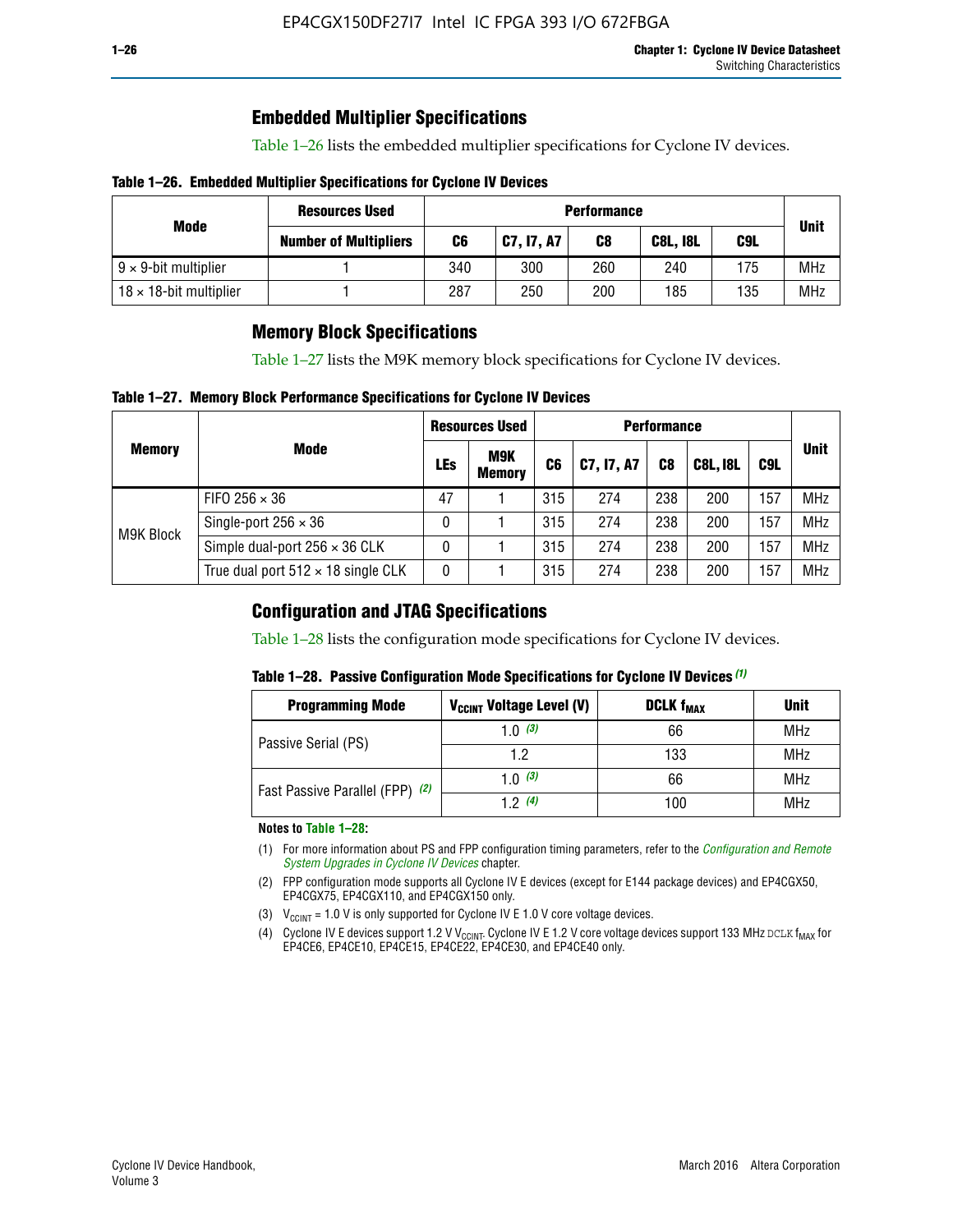Table 1–29 lists the active configuration mode specifications for Cyclone IV devices.

| Table 1–29. Active Configuration Mode Specifications for Cyclone IV Devices |  |  |  |
|-----------------------------------------------------------------------------|--|--|--|
|-----------------------------------------------------------------------------|--|--|--|

| <b>Programming Mode</b>  | <b>DCLK Range</b> | <b>Typical DCLK</b> | Unit |
|--------------------------|-------------------|---------------------|------|
| Active Parallel (AP) (1) | 20 to 40          | 33                  | MHz  |
| Active Serial (AS)       | 20 to 40          | 33                  | MHz  |

**Note to Table 1–29:**

(1) AP configuration mode is only supported for Cyclone IV E devices.

Table 1–30 lists the JTAG timing parameters and values for Cyclone IV devices.

**Table 1–30. JTAG Timing Parameters for Cyclone IV Devices** *(1)*

| Symbol                       | <b>Parameter</b>                                       | <b>Min</b> | <b>Max</b> | <b>Unit</b> |
|------------------------------|--------------------------------------------------------|------------|------------|-------------|
| t <sub>JCP</sub>             | <b>TCK clock period</b>                                | 40         |            | ns          |
| t <sub>JCH</sub>             | <b>TCK clock high time</b>                             | 19         |            | ns          |
| $t_{JCL}$                    | TCK clock low time                                     | 19         |            | ns          |
| t <sub>JPSU_TDI</sub>        | JTAG port setup time for TDI                           | 1          |            | ns          |
| t <sub>JPSU_TMS</sub>        | JTAG port setup time for TMS                           | 3          |            | ns          |
| t <sub>JPH</sub>             | JTAG port hold time                                    | 10         |            | ns          |
| t <sub>JPCO</sub>            | JTAG port clock to output $(2)$ , $(3)$                |            | 15         | ns          |
| t <sub>JPZX</sub>            | JTAG port high impedance to valid output $(2)$ , $(3)$ |            | 15         | ns          |
| t <sub>JPXZ</sub>            | JTAG port valid output to high impedance $(2)$ , $(3)$ |            | 15         | ns          |
| ${\rm t}_{\rm JSSU}$         | Capture register setup time                            | 5          |            | ns          |
| $\mathsf{t}_{\mathsf{JSH}}$  | Capture register hold time                             | 10         |            | ns          |
| $t_{\rm JSCO}$               | Update register clock to output                        |            | 25         | ns          |
| $t_{\footnotesize \rm JSZX}$ | Update register high impedance to valid output         |            | 25         | ns          |
| t <sub>JSXZ</sub>            | Update register valid output to high impedance         |            | 25         | ns          |

**Notes to Table 1–30:**

(1) For more information about JTAG waveforms, refer to "JTAG Waveform" in "Glossary" on page 1–37.

(2) The specification is shown for 3.3-, 3.0-, and 2.5-V LVTTL/LVCMOS operation of JTAG pins. For 1.8-V LVTTL/LVCMOS and 1.5-V LVCMOS, the output time specification is 16 ns.

(3) For EP4CGX22, EP4CGX30 (F324 and smaller package), EP4CGX110, and EP4CGX150 devices, the output time specification for 3.3-, 3.0-, and 2.5-V LVTTL/LVCMOS operation of JTAG pins is 16 ns. For 1.8-V LVTTL/LVCMOS and 1.5-V LVCMOS, the output time specification is 18 ns.

# **Periphery Performance**

This section describes periphery performance, including high-speed I/O and external memory interface.

I/O performance supports several system interfaces, such as the high-speed I/O interface, external memory interface, and the PCI/PCI-X bus interface. I/Os using the SSTL-18 Class I termination standard can achieve up to the stated DDR2 SDRAM interfacing speeds. I/Os using general-purpose I/O standards such as 3.3-, 3.0-, 2.5-, 1.8-, or 1.5-LVTTL/LVCMOS are capable of a typical 200 MHz interfacing frequency with a 10 pF load.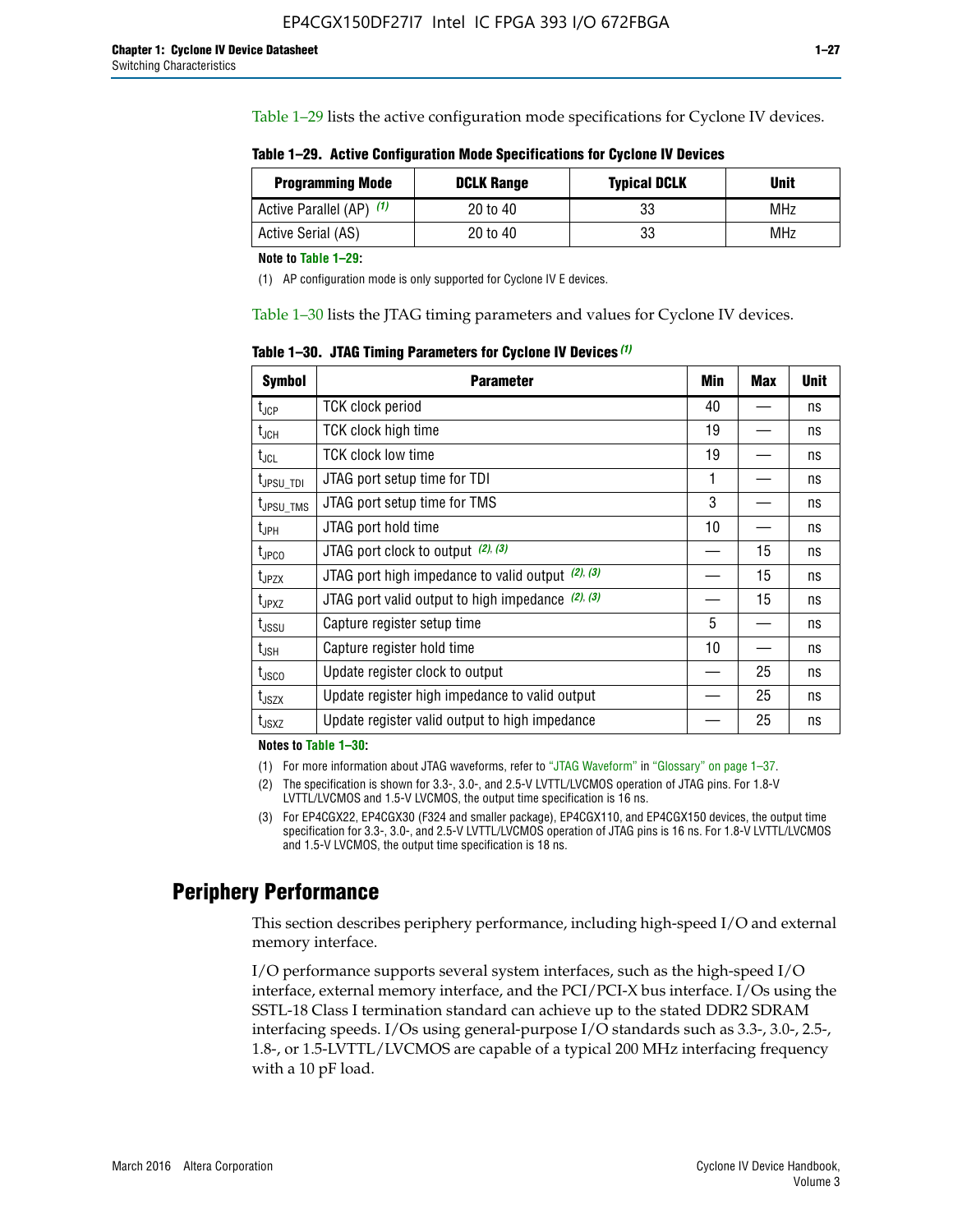- For more information about the supported maximum clock rate, device and pin planning, IP implementation, and device termination, refer to *[Section III: System](http://www.altera.com/literature/hb/external-memory/emi_intro_specs.pdf)  [Performance Specifications](http://www.altera.com/literature/hb/external-memory/emi_intro_specs.pdf)* of the *External Memory Interfaces Handbook*.
- **1 Actual achievable frequency depends on design- and system-specific factors. Perform** HSPICE/IBIS simulations based on your specific design and system setup to determine the maximum achievable frequency in your system.

# **High-Speed I/O Specifications**

Table 1–31 through Table 1–36 list the high-speed I/O timing for Cyclone IV devices. For definitions of high-speed timing specifications, refer to "Glossary" on page 1–37.

**Table 1–31. RSDS Transmitter Timing Specifications for Cyclone IV Devices** *(1)***,** *(2)***,** *(4)* **(Part 1 of 2)**

| <b>Symbol</b>                                        |                                                    |     | C <sub>6</sub>           |            |            | C7, I7                   |            |            | <b>C8, A7</b>            |            |            | <b>C8L, I8L</b>          |            |            | C <sub>9</sub> L         |            |               |
|------------------------------------------------------|----------------------------------------------------|-----|--------------------------|------------|------------|--------------------------|------------|------------|--------------------------|------------|------------|--------------------------|------------|------------|--------------------------|------------|---------------|
|                                                      | <b>Modes</b>                                       | Min | <b>Typ</b>               | <b>Max</b> | <b>Min</b> | <b>Typ</b>               | <b>Max</b> | <b>Min</b> | <b>Typ</b>               | <b>Max</b> | <b>Min</b> | <b>Typ</b>               | <b>Max</b> | <b>Min</b> | <b>Typ</b>               | <b>Max</b> | <b>Unit</b>   |
|                                                      | $\times$ 10                                        | 5   |                          | 180        | 5          |                          | 155.5      | 5          | $\overline{\phantom{0}}$ | 155.5      | 5          |                          | 155.5      | 5          |                          | 132.5      | <b>MHz</b>    |
|                                                      | $\times 8$                                         | 5   | $\overline{\phantom{0}}$ | 180        | 5          | —                        | 155.5      | 5          | $\overline{\phantom{0}}$ | 155.5      | 5          | $\overline{\phantom{0}}$ | 155.5      | 5          | $\overline{\phantom{0}}$ | 132.5      | <b>MHz</b>    |
| <b>f</b> <sub>HSCLK</sub><br>(input clock            | $\times 7$                                         | 5   | $\overline{\phantom{0}}$ | 180        | 5          | —                        | 155.5      | 5          |                          | 155.5      | 5          | $\overline{\phantom{0}}$ | 155.5      | 5          | <u>—</u>                 | 132.5      | <b>MHz</b>    |
| frequency)                                           | $\times$ 4                                         | 5   | $\equiv$                 | 180        | 5          | $\overline{\phantom{0}}$ | 155.5      | 5          |                          | 155.5      | 5          | $\equiv$                 | 155.5      | 5          |                          | 132.5      | <b>MHz</b>    |
|                                                      | $\times 2$                                         | 5   |                          | 180        | 5          | $\overline{\phantom{0}}$ | 155.5      | 5          | $\overline{\phantom{0}}$ | 155.5      | 5          | $\overline{\phantom{0}}$ | 155.5      | 5          | $\overline{\phantom{0}}$ | 132.5      | <b>MHz</b>    |
|                                                      | $\times$ 1                                         | 5   | $\overline{\phantom{0}}$ | 360        | 5          |                          | 311        | 5          | $\overline{\phantom{0}}$ | 311        | 5          | $\overline{\phantom{0}}$ | 311        | 5          |                          | 265        | <b>MHz</b>    |
|                                                      | $\times$ 10                                        | 100 | $\overline{\phantom{0}}$ | 360        | 100        |                          | 311        | 100        | $\overline{\phantom{0}}$ | 311        | 100        | $\overline{\phantom{0}}$ | 311        | 100        | $\overline{\phantom{0}}$ | 265        | <b>Mbps</b>   |
|                                                      | $\times 8$                                         | 80  |                          | 360        | 80         |                          | 311        | 80         | $\overline{\phantom{0}}$ | 311        | 80         | $\overline{\phantom{0}}$ | 311        | 80         | $\overline{\phantom{0}}$ | 265        | <b>Mbps</b>   |
| Device                                               | $\times 7$                                         | 70  |                          | 360        | 70         |                          | 311        | 70         | $\overline{\phantom{0}}$ | 311        | 70         | $\overline{\phantom{0}}$ | 311        | 70         | $\overline{\phantom{0}}$ | 265        | <b>Mbps</b>   |
| operation in<br><b>Mbps</b>                          | $\times$ 4                                         | 40  |                          | 360        | 40         |                          | 311        | 40         | $\overline{\phantom{0}}$ | 311        | 40         |                          | 311        | 40         | $\overline{\phantom{0}}$ | 265        | <b>Mbps</b>   |
|                                                      | $\times 2$                                         | 20  |                          | 360        | 20         | $\equiv$                 | 311        | 20         | $\overline{\phantom{0}}$ | 311        | 20         |                          | 311        | 20         | $\overline{\phantom{0}}$ | 265        | <b>Mbps</b>   |
|                                                      | $\times$ 1                                         | 10  |                          | 360        | 10         |                          | 311        | 10         | $\overline{\phantom{0}}$ | 311        | 10         | $\overline{\phantom{0}}$ | 311        | 10         |                          | 265        | <b>Mbps</b>   |
| t <sub>DUTY</sub>                                    | —                                                  | 45  | $\overline{\phantom{0}}$ | 55         | 45         |                          | 55         | 45         | $\overline{\phantom{0}}$ | 55         | 45         |                          | 55         | 45         |                          | 55         | $\frac{0}{0}$ |
| Transmitter<br>channel-to-<br>channel skew<br>(TCCS) |                                                    |     |                          | 200        |            |                          | 200        |            |                          | 200        |            |                          | 200        |            |                          | 200        | ps            |
| Output jitter<br>(peak to peak)                      |                                                    |     |                          | 500        |            |                          | 500        |            |                          | 550        |            |                          | 600        |            |                          | 700        | ps            |
| $t_{RISE}$                                           | $20 - 80\%$<br>$C_{LOAD} =$<br>5 pF                |     | 500                      |            |            | 500                      |            |            | 500                      |            |            | 500                      |            |            | 500                      |            | ps            |
| t <sub>FALL</sub>                                    | $20 - 80\%$<br>$\mathrm{C}_{\text{LOAD}}=$<br>5 pF |     | 500                      |            |            | 500                      |            |            | 500                      |            |            | 500                      |            |            | 500                      |            | ps            |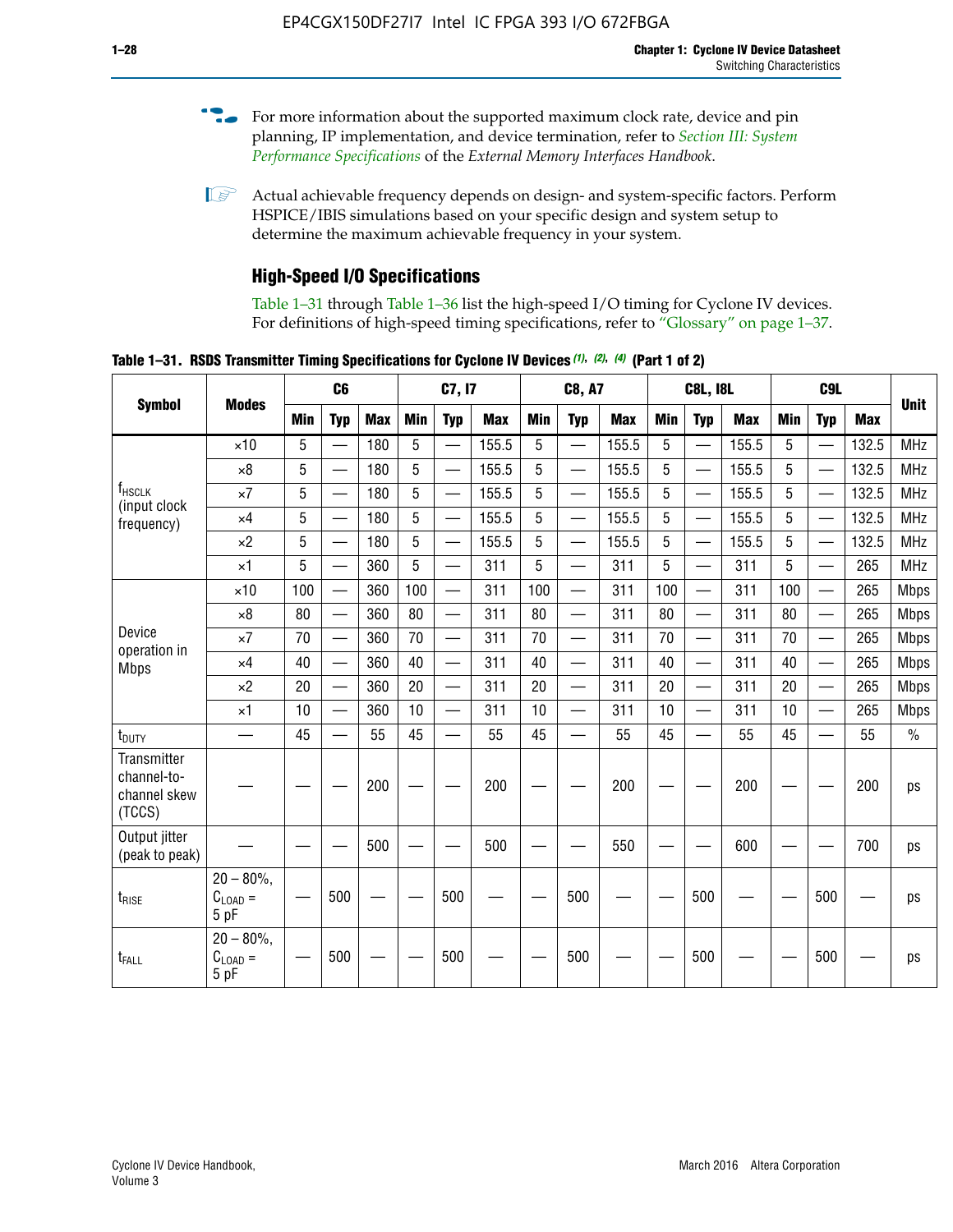#### **Table 1–31. RSDS Transmitter Timing Specifications for Cyclone IV Devices** *(1)***,** *(2)***,** *(4)* **(Part 2 of 2)**

**Notes to Table 1–31:**

(1) Applicable for true RSDS and emulated RSDS\_E\_3R transmitter.

(2) Cyclone IV E devices—true RSDS transmitter is only supported at the output pin of Row I/O Banks 1, 2, 5, and 6. Emulated RSDS transmitter is supported at the output pin of all I/O Banks. Cyclone IV GX devices—true RSDS transmitter is only supported at the output pin of Row I/O Banks 5 and 6. Emulated RSDS transmitter is supported at the output

pin of I/O Banks 3, 4, 5, 6, 7, 8, and 9.

(3)  $t_{\text{LOCK}}$  is the time required for the PLL to lock from the end-of-device configuration.

(4) Cyclone IV E 1.0 V core voltage devices only support C8L, C9L, and I8L speed grades. Cyclone IV E 1.2 V core voltage devices only support C6, C7, C8, I7, and A7 speed grades. Cyclone IV GX devices only support C6, C7, C8, and I7 speed grades.

| <b>Symbol</b>                   | <b>Modes</b>                          |     | C <sub>6</sub>           |     |            | C7, I7                   |            |            | <b>C8, A7</b>                  |     |     | <b>C8L, I8L</b>          |            |            | C <sub>9</sub> L         |            |               |
|---------------------------------|---------------------------------------|-----|--------------------------|-----|------------|--------------------------|------------|------------|--------------------------------|-----|-----|--------------------------|------------|------------|--------------------------|------------|---------------|
|                                 |                                       | Min | <b>Typ</b>               | Max | <b>Min</b> | <b>Typ</b>               | <b>Max</b> | <b>Min</b> | <b>Typ</b>                     | Max | Min | <b>Typ</b>               | <b>Max</b> | <b>Min</b> | <b>Typ</b>               | <b>Max</b> | <b>Unit</b>   |
|                                 | $\times$ 10                           | 5   | $\overline{\phantom{0}}$ | 85  | 5          | $\overline{\phantom{0}}$ | 85         | 5          | —                              | 85  | 5   | $\overline{\phantom{0}}$ | 85         | 5          |                          | 72.5       | <b>MHz</b>    |
|                                 | $\times 8$                            | 5   | —                        | 85  | 5          | e e                      | 85         | 5          | —                              | 85  | 5   | $\overline{\phantom{0}}$ | 85         | 5          | —                        | 72.5       | <b>MHz</b>    |
| f <sub>HSCLK</sub> (input       | $\times 7$                            | 5   | —                        | 85  | 5          | $\overline{\phantom{a}}$ | 85         | 5          | $\overline{\phantom{0}}$       | 85  | 5   | $\overline{\phantom{0}}$ | 85         | 5          |                          | 72.5       | <b>MHz</b>    |
| clock<br>frequency)             | $\times$ 4                            | 5   | $\overline{\phantom{0}}$ | 85  | 5          | $\overline{\phantom{0}}$ | 85         | 5          | $\overline{\phantom{0}}$       | 85  | 5   | $\overline{\phantom{0}}$ | 85         | 5          |                          | 72.5       | <b>MHz</b>    |
|                                 | $\times 2$                            | 5   | $\qquad \qquad$          | 85  | 5          | $\overline{\phantom{a}}$ | 85         | 5          | $\overline{\phantom{0}}$       | 85  | 5   | $\qquad \qquad$          | 85         | 5          | $\overline{\phantom{0}}$ | 72.5       | <b>MHz</b>    |
|                                 | $\times$ 1                            | 5   | $\overline{\phantom{0}}$ | 170 | 5          |                          | 170        | 5          | $\overline{\phantom{0}}$       | 170 | 5   | $\overline{\phantom{0}}$ | 170        | 5          |                          | 145        | <b>MHz</b>    |
|                                 | $\times$ 10                           | 100 | $\overline{\phantom{0}}$ | 170 | 100        | <u>e a</u>               | 170        | 100        | $\overline{\phantom{0}}$       | 170 | 100 |                          | 170        | 100        | $\qquad \qquad$          | 145        | <b>Mbps</b>   |
| Device                          | $\times 8$                            | 80  | $\overline{\phantom{0}}$ | 170 | 80         |                          | 170        | 80         | $\overline{\phantom{0}}$       | 170 | 80  |                          | 170        | 80         |                          | 145        | <b>Mbps</b>   |
|                                 | $\times 7$                            | 70  |                          | 170 | 70         | $\overline{\phantom{0}}$ | 170        | 70         | $\qquad \qquad \longleftarrow$ | 170 | 70  | $\qquad \qquad$          | 170        | 70         | $\overline{\phantom{m}}$ | 145        | <b>Mbps</b>   |
| operation in<br><b>Mbps</b>     | $\times$ 4                            | 40  | $\overline{\phantom{0}}$ | 170 | 40         | $\overline{\phantom{0}}$ | 170        | 40         | $\overline{\phantom{0}}$       | 170 | 40  | $\overline{\phantom{0}}$ | 170        | 40         | —                        | 145        | <b>Mbps</b>   |
|                                 | $\times 2$                            | 20  | $\overline{\phantom{0}}$ | 170 | 20         | $\overline{\phantom{0}}$ | 170        | 20         | $\overline{\phantom{0}}$       | 170 | 20  | $\overline{\phantom{0}}$ | 170        | 20         |                          | 145        | <b>Mbps</b>   |
|                                 | $\times$ 1                            | 10  | $\overline{\phantom{0}}$ | 170 | 10         | $\overline{\phantom{0}}$ | 170        | 10         | $\overline{\phantom{0}}$       | 170 | 10  | $\overline{\phantom{0}}$ | 170        | 10         |                          | 145        | <b>Mbps</b>   |
| t <sub>DUTY</sub>               |                                       | 45  | $\overline{\phantom{0}}$ | 55  | 45         | $\sim$                   | 55         | 45         | —                              | 55  | 45  | $\overline{\phantom{0}}$ | 55         | 45         |                          | 55         | $\frac{0}{0}$ |
| <b>TCCS</b>                     |                                       |     |                          | 200 |            |                          | 200        | $\sim$     |                                | 200 |     | $\overline{\phantom{0}}$ | 200        |            |                          | 200        | ps            |
| Output jitter<br>(peak to peak) |                                       |     |                          | 500 |            |                          | 500        |            |                                | 550 |     |                          | 600        |            |                          | 700        | ps            |
| $t_{\text{RISE}}$               | $20 - 80\%$<br>$C_{LOAD} =$<br>5 pF   |     | 500                      |     |            | 500                      |            |            | 500                            |     |     | 500                      |            |            | 500                      |            | ps            |
| t <sub>FALL</sub>               | $20 - 80\%$ ,<br>$C_{LOAD} =$<br>5 pF |     | 500                      |     |            | 500                      |            |            | 500                            |     |     | 500                      |            |            | 500                      |            | ps            |

# **Table 1–32. Emulated RSDS\_E\_1R Transmitter Timing Specifications for Cyclone IV Devices** *(1), (3)* **(Part 1 of 2)**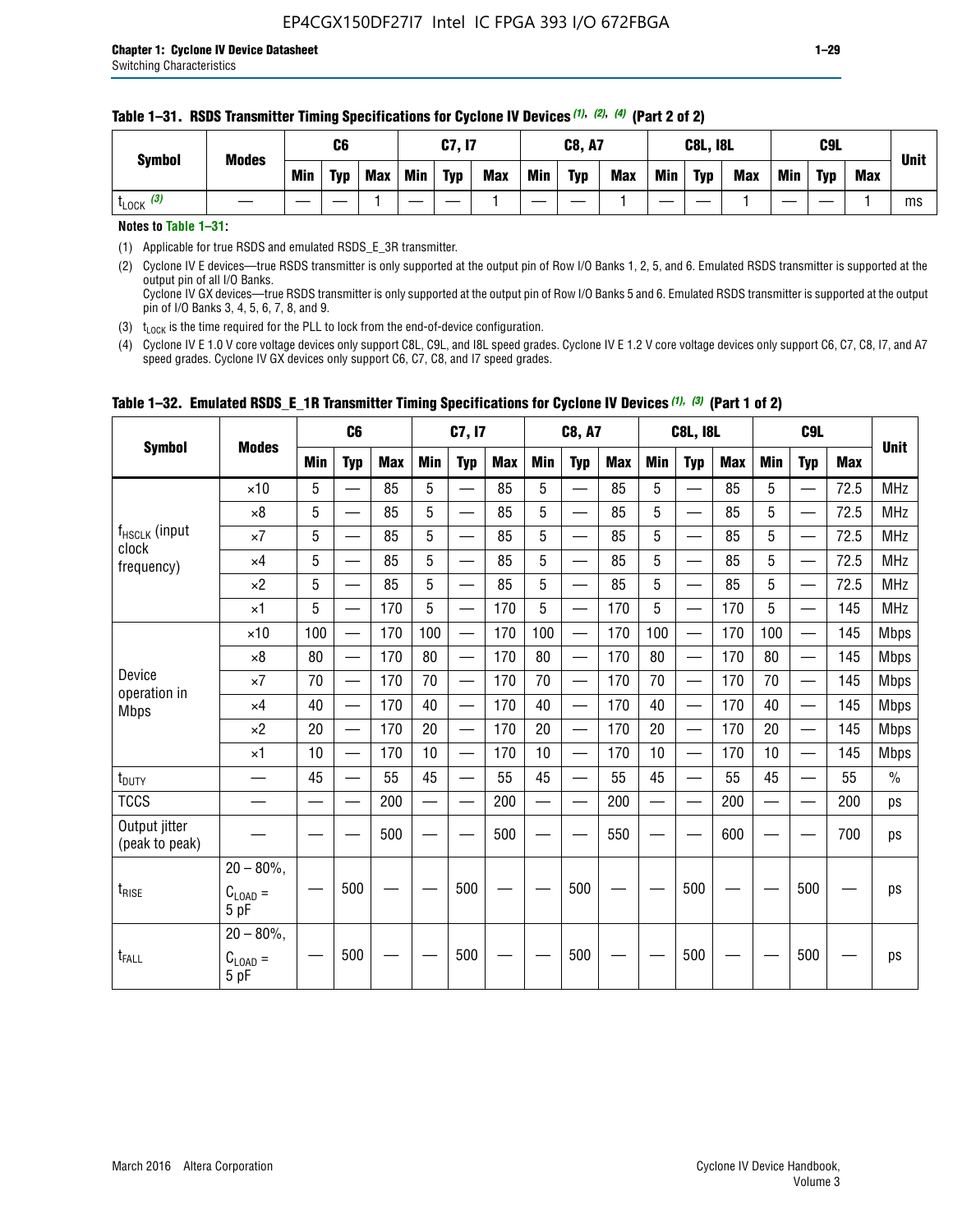| <b>Symbol</b>        | <b>Modes</b> |     | C6         |            |     | C7, I7     |            |     | <b>C8, A7</b> |            |            | <b>C8L, I8L</b> |            |     | C9L        |            |             |
|----------------------|--------------|-----|------------|------------|-----|------------|------------|-----|---------------|------------|------------|-----------------|------------|-----|------------|------------|-------------|
|                      |              | Min | <b>Typ</b> | <b>Max</b> | Min | <b>Typ</b> | <b>Max</b> | Min | <b>Typ</b>    | <b>Max</b> | <b>Min</b> | <b>Typ</b>      | <b>Max</b> | Min | <b>Typ</b> | <b>Max</b> | <b>Unit</b> |
| (2)<br><b>L</b> LOCK |              |     |            |            |     |            |            |     |               |            |            |                 |            |     |            |            | ms          |

#### **Table 1–32. Emulated RSDS\_E\_1R Transmitter Timing Specifications for Cyclone IV Devices** *(1), (3)* **(Part 2 of 2)**

**Notes to Table 1–32:**

(1) Emulated RSDS\_E\_1R transmitter is supported at the output pin of all I/O Banks of Cyclone IV E devices and I/O Banks 3, 4, 5, 6, 7, 8, and 9 of Cyclone IV GX devices.

(2)  $t_{\text{LOCK}}$  is the time required for the PLL to lock from the end-of-device configuration.

(3) Cyclone IV E 1.0 V core voltage devices only support C8L, C9L, and I8L speed grades. Cyclone IV E 1.2 V core voltage devices only support C6, C7, C8, I7, and A7 speed grades. Cyclone IV GX devices only support C6, C7, C8, and I7 speed grades.

| <b>Symbol</b>                   |                                     |            | C <sub>6</sub>           |            |            | C7, I7                   |            |            | <b>C8, A7</b>            |            |                          | <b>C8L, I8L</b>          |            |            | C <sub>9</sub> L |            |             |
|---------------------------------|-------------------------------------|------------|--------------------------|------------|------------|--------------------------|------------|------------|--------------------------|------------|--------------------------|--------------------------|------------|------------|------------------|------------|-------------|
|                                 | <b>Modes</b>                        | <b>Min</b> | <b>Typ</b>               | <b>Max</b> | <b>Min</b> | <b>Typ</b>               | <b>Max</b> | <b>Min</b> | <b>Typ</b>               | <b>Max</b> | <b>Min</b>               | <b>Typ</b>               | <b>Max</b> | <b>Min</b> | <b>Typ</b>       | <b>Max</b> | <b>Unit</b> |
|                                 | $\times$ 10                         | 5          | —<br>—                   | 200        | 5          |                          | 155.5      | 5          | ÷,                       | 155.5      | 5                        | $\overline{\phantom{0}}$ | 155.5      | 5          |                  | 132.5      | <b>MHz</b>  |
|                                 | $\times 8$                          | 5          | $\overline{\phantom{0}}$ | 200        | 5          | $\overline{\phantom{0}}$ | 155.5      | 5          | —                        | 155.5      | 5                        |                          | 155.5      | 5          |                  | 132.5      | <b>MHz</b>  |
| f <sub>HSCLK</sub> (input       | $\times 7$                          | 5          | $\overline{\phantom{0}}$ | 200        | 5          | —                        | 155.5      | 5          | $\overline{\phantom{0}}$ | 155.5      | 5                        |                          | 155.5      | 5          | —                | 132.5      | <b>MHz</b>  |
| clock<br>frequency)             | $\times$ 4                          | 5          | $\overline{\phantom{0}}$ | 200        | 5          | —                        | 155.5      | 5          | $\overline{\phantom{0}}$ | 155.5      | 5                        | $\overline{\phantom{0}}$ | 155.5      | 5          | —                | 132.5      | <b>MHz</b>  |
|                                 | $\times 2$                          | 5          | $\overline{\phantom{0}}$ | 200        | 5          | $\overline{\phantom{0}}$ | 155.5      | 5          | $\overline{\phantom{0}}$ | 155.5      | 5                        | $\overline{\phantom{0}}$ | 155.5      | 5          |                  | 132.5      | <b>MHz</b>  |
|                                 | $\times$ 1                          | 5          | $\overline{\phantom{0}}$ | 400        | 5          |                          | 311        | 5          | —                        | 311        | 5                        | $\overline{\phantom{0}}$ | 311        | 5          |                  | 265        | <b>MHz</b>  |
|                                 | $\times$ 10                         | 100        |                          | 400        | 100        | $\overline{\phantom{0}}$ | 311        | 100        | $\overline{\phantom{0}}$ | 311        | 100                      | $\overline{\phantom{0}}$ | 311        | 100        |                  | 265        | <b>Mbps</b> |
|                                 | $\times 8$                          | 80         | $\overline{\phantom{0}}$ | 400        | 80         | $\equiv$                 | 311        | 80         | $\overline{\phantom{0}}$ | 311        | 80                       | —                        | 311        | 80         |                  | 265        | <b>Mbps</b> |
| Device<br>operation in          | $\times 7$                          | 70         | $\overline{\phantom{0}}$ | 400        | 70         | $\overline{\phantom{0}}$ | 311        | 70         | $\qquad \qquad$          | 311        | 70                       |                          | 311        | 70         |                  | 265        | <b>Mbps</b> |
| <b>Mbps</b>                     | $\times 4$                          | 40         | $\overline{\phantom{0}}$ | 400        | 40         |                          | 311        | 40         | er<br>Here               | 311        | 40                       | $\overline{\phantom{0}}$ | 311        | 40         |                  | 265        | <b>Mbps</b> |
|                                 | $\times 2$                          | 20         | $\overline{\phantom{0}}$ | 400        | 20         | —                        | 311        | 20         | $\overline{\phantom{0}}$ | 311        | 20                       | $\overline{\phantom{0}}$ | 311        | 20         |                  | 265        | <b>Mbps</b> |
|                                 | ×1                                  | 10         | $\overline{\phantom{0}}$ | 400        | 10         | —                        | 311        | 10         | $\overline{\phantom{0}}$ | 311        | 10                       | $\overline{\phantom{0}}$ | 311        | 10         |                  | 265        | <b>Mbps</b> |
| t <sub>DUTY</sub>               |                                     | 45         | $\qquad \qquad$          | 55         | 45         |                          | 55         | 45         | $\overline{\phantom{0}}$ | 55         | 45                       | —                        | 55         | 45         |                  | 55         | $\%$        |
| <b>TCCS</b>                     |                                     |            |                          | 200        | —          |                          | 200        |            |                          | 200        | $\overline{\phantom{0}}$ |                          | 200        |            |                  | 200        | ps          |
| Output jitter<br>(peak to peak) |                                     |            |                          | 500        |            |                          | 500        |            |                          | 550        |                          |                          | 600        |            |                  | 700        | ps          |
| $t_{\text{RISE}}$               | $20 - 80\%$<br>$C_{LOAD} =$<br>5 pF |            | 500                      |            |            | 500                      |            |            | 500                      |            |                          | 500                      |            |            | 500              |            | ps          |
| t <sub>FALL</sub>               | $20 - 80\%$<br>$C_{LOAD} =$<br>5 pF |            | 500                      |            |            | 500                      |            |            | 500                      |            |                          | 500                      |            |            | 500              |            | ps          |
| $t_{\text{LOCK}}$ (3)           |                                     |            |                          | 1          |            |                          | 1          |            |                          | 1          |                          |                          | 1          |            |                  | 1          | ms          |

**Table 1–33. Mini-LVDS Transmitter Timing Specifications for Cyclone IV Devices** *(1)***,** *(2)***,** *(4)*

**Notes to Table 1–33:**

(1) Applicable for true and emulated mini-LVDS transmitter.

(2) Cyclone IV E—true mini-LVDS transmitter is only supported at the output pin of Row I/O Banks 1, 2, 5, and 6. Emulated mini-LVDS transmitter is supported at the output pin of all I/O banks.

Cyclone IV GX—true mini-LVDS transmitter is only supported at the output pin of Row I/O Banks 5 and 6. Emulated mini-LVDS transmitter is supported at the output pin of I/O Banks 3, 4, 5, 6, 7, 8, and 9.

(3)  $t_{\text{LOCK}}$  is the time required for the PLL to lock from the end-of-device configuration.

(4) Cyclone IV E 1.0 V core voltage devices only support C8L, C9L, and I8L speed grades. Cyclone IV E 1.2 V core voltage devices only support C6, C7, C8, I7, and A7 speed grades. Cyclone IV GX devices only support C6, C7, C8, and I7 speed grades.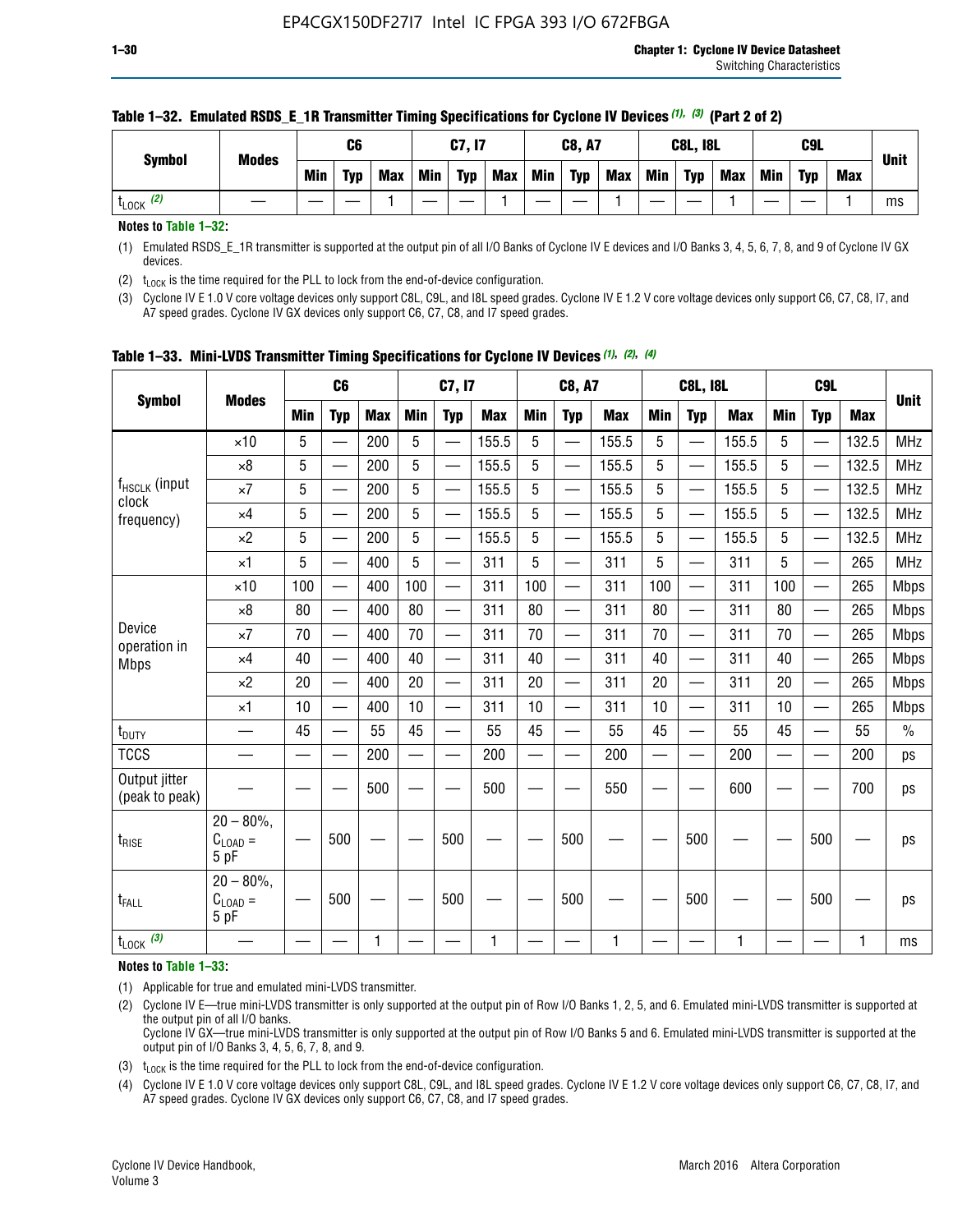| <b>Symbol</b>                   |              |     | C <sub>6</sub> |     | C7, I7     |            | <b>C8, A7</b> |     | <b>C8L, I8L</b> |     | C <sub>9</sub> L |               |
|---------------------------------|--------------|-----|----------------|-----|------------|------------|---------------|-----|-----------------|-----|------------------|---------------|
|                                 | <b>Modes</b> | Min | <b>Max</b>     | Min | <b>Max</b> | <b>Min</b> | <b>Max</b>    | Min | <b>Max</b>      | Min | <b>Max</b>       | <b>Unit</b>   |
|                                 | $\times$ 10  | 5   | 420            | 5   | 370        | 5          | 320           | 5   | 320             | 5   | 250              | <b>MHz</b>    |
|                                 | $\times 8$   | 5   | 420            | 5   | 370        | 5          | 320           | 5   | 320             | 5   | 250              | MHz           |
| $f_{HSCLK}$ (input<br>clock     | $\times 7$   | 5   | 420            | 5   | 370        | 5          | 320           | 5   | 320             | 5   | 250              | <b>MHz</b>    |
| frequency)                      | $\times 4$   | 5   | 420            | 5   | 370        | 5          | 320           | 5   | 320             | 5   | 250              | MHz           |
|                                 | $\times 2$   | 5   | 420            | 5   | 370        | 5          | 320           | 5   | 320             | 5   | 250              | <b>MHz</b>    |
|                                 | $\times$ 1   | 5   | 420            | 5   | 402.5      | 5          | 402.5         | 5   | 362             | 5   | 265              | <b>MHz</b>    |
|                                 | $\times$ 10  | 100 | 840            | 100 | 740        | 100        | 640           | 100 | 640             | 100 | 500              | <b>Mbps</b>   |
|                                 | $\times 8$   | 80  | 840            | 80  | 740        | 80         | 640           | 80  | 640             | 80  | 500              | <b>Mbps</b>   |
| <b>HSIODR</b>                   | $\times 7$   | 70  | 840            | 70  | 740        | 70         | 640           | 70  | 640             | 70  | 500              | <b>Mbps</b>   |
|                                 | $\times$ 4   | 40  | 840            | 40  | 740        | 40         | 640           | 40  | 640             | 40  | 500              | <b>Mbps</b>   |
|                                 | $\times 2$   | 20  | 840            | 20  | 740        | 20         | 640           | 20  | 640             | 20  | 500              | <b>Mbps</b>   |
|                                 | $\times$ 1   | 10  | 420            | 10  | 402.5      | 10         | 402.5         | 10  | 362             | 10  | 265              | <b>Mbps</b>   |
| t <sub>DUTY</sub>               |              | 45  | 55             | 45  | 55         | 45         | 55            | 45  | 55              | 45  | 55               | $\frac{0}{0}$ |
| <b>TCCS</b>                     |              |     | 200            |     | 200        |            | 200           |     | 200             |     | 200              | ps            |
| Output jitter<br>(peak to peak) |              |     | 500            |     | 500        |            | 550           |     | 600             |     | 700              | ps            |
| $t_{\text{LOCK}}$ (2)           |              |     | 1              |     | 1          |            | 1             |     | 1               |     | 1                | ms            |

|  | Table 1-34. True LVDS Transmitter Timing Specifications for Cyclone IV Devices (1), (3) |  |  |  |
|--|-----------------------------------------------------------------------------------------|--|--|--|
|--|-----------------------------------------------------------------------------------------|--|--|--|

**Notes to Table 1–34:**

(1) Cyclone IV E—true LVDS transmitter is only supported at the output pin of Row I/O Banks 1, 2, 5, and 6. Cyclone IV GX—true LVDS transmitter is only supported at the output pin of Row I/O Banks 5 and 6.

(2)  $t_{\text{LOCK}}$  is the time required for the PLL to lock from the end-of-device configuration.

(3) Cyclone IV E 1.0 V core voltage devices only support C8L, C9L, and I8L speed grades. Cyclone IV E 1.2 V core voltage devices only support C6, C7, C8, I7, and A7 speed grades. Cyclone IV GX devices only support C6, C7, C8, and I7 speed grades.

|  |  |  |  | Table 1–35. Emulated LVDS Transmitter Timing Specifications for Cyclone IV Devices <sup>(1), (3)</sup> (Part 1 of 2) |  |
|--|--|--|--|----------------------------------------------------------------------------------------------------------------------|--|
|--|--|--|--|----------------------------------------------------------------------------------------------------------------------|--|

| <b>Symbol</b>       |              | C <sub>6</sub> |            | C7, I7     |            | <b>C8, A7</b> |            | <b>C8L, I8L</b> |            |            | C <sub>9</sub> L |             |
|---------------------|--------------|----------------|------------|------------|------------|---------------|------------|-----------------|------------|------------|------------------|-------------|
|                     | <b>Modes</b> | Min            | <b>Max</b> | <b>Min</b> | <b>Max</b> | <b>Min</b>    | <b>Max</b> | <b>Min</b>      | <b>Max</b> | <b>Min</b> | <b>Max</b>       | <b>Unit</b> |
|                     | $\times$ 10  | 5              | 320        | 5          | 320        | 5             | 275        | 5               | 275        | 5          | 250              | <b>MHz</b>  |
|                     | $\times 8$   | 5              | 320        | 5          | 320        | 5             | 275        | 5               | 275        | 5          | 250              | <b>MHz</b>  |
| $f_{HSCLK}$ (input  | $\times 7$   | 5              | 320        | 5          | 320        | 5             | 275        | 5               | 275        | 5          | 250              | <b>MHz</b>  |
| clock<br>frequency) | $\times$ 4   | 5              | 320        | 5          | 320        | 5             | 275        | 5               | 275        | 5          | 250              | <b>MHz</b>  |
|                     | $\times 2$   | 5              | 320        | 5          | 320        | 5             | 275        | 5               | 275        | 5          | 250              | <b>MHz</b>  |
|                     | $\times$ 1   | 5              | 402.5      | 5          | 402.5      | 5             | 402.5      | 5               | 362        | 5          | 265              | <b>MHz</b>  |
|                     | $\times$ 10  | 100            | 640        | 100        | 640        | 100           | 550        | 100             | 550        | 100        | 500              | <b>Mbps</b> |
|                     | $\times 8$   | 80             | 640        | 80         | 640        | 80            | 550        | 80              | 550        | 80         | 500              | <b>Mbps</b> |
|                     | $\times 7$   | 70             | 640        | 70         | 640        | 70            | 550        | 70              | 550        | 70         | 500              | <b>Mbps</b> |
| <b>HSIODR</b>       | $\times$ 4   | 40             | 640        | 40         | 640        | 40            | 550        | 40              | 550        | 40         | 500              | <b>Mbps</b> |
|                     | $\times 2$   | 20             | 640        | 20         | 640        | 20            | 550        | 20              | 550        | 20         | 500              | <b>Mbps</b> |
|                     | $\times$ 1   | 10             | 402.5      | 10         | 402.5      | 10            | 402.5      | 10              | 362        | 10         | 265              | <b>Mbps</b> |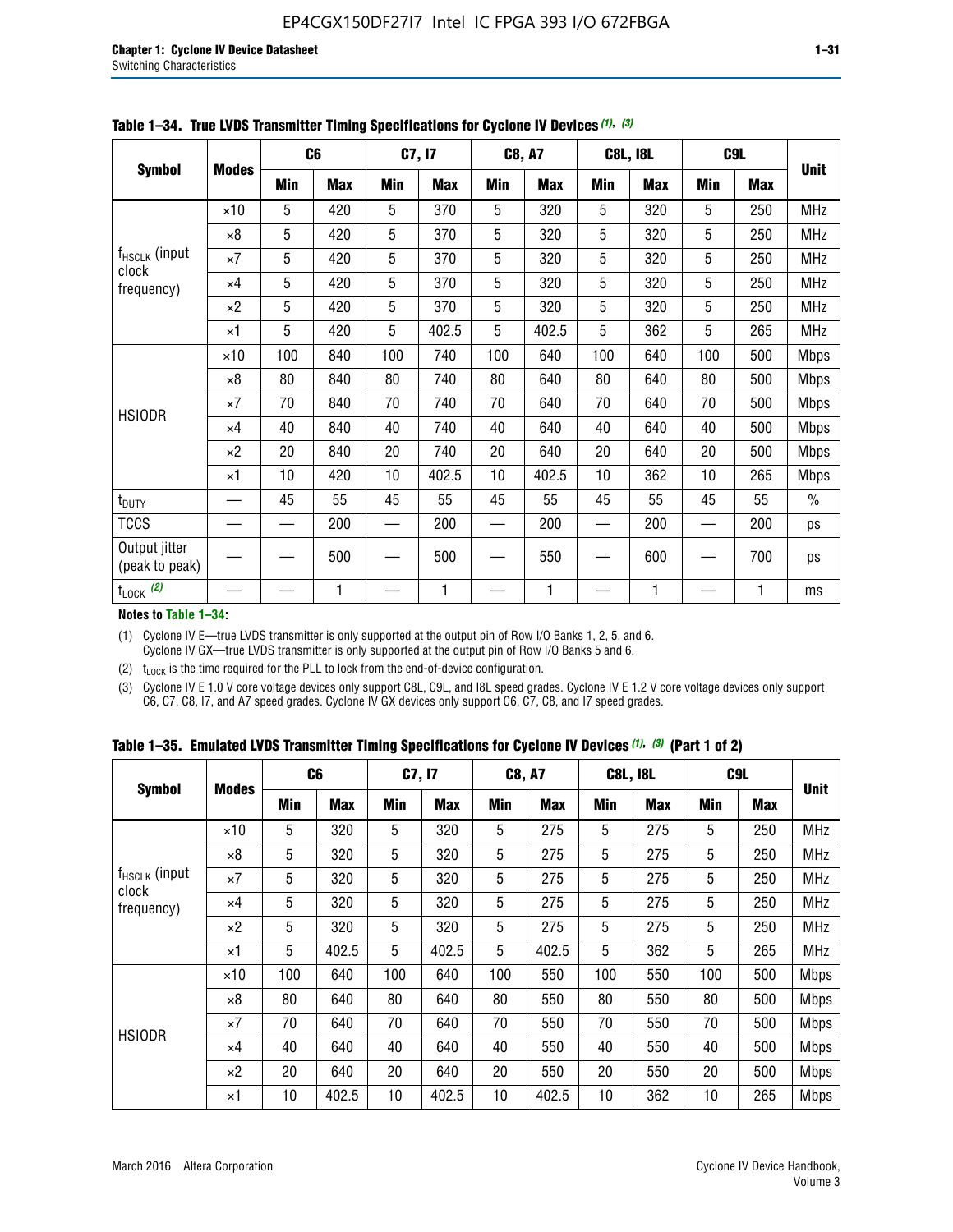| <b>Symbol</b>                   | <b>Modes</b> | C <sub>6</sub> |            | C7, I7     |            | <b>C8, A7</b> |            | <b>C8L, I8L</b> |            |     | C <sub>9</sub> L |               |
|---------------------------------|--------------|----------------|------------|------------|------------|---------------|------------|-----------------|------------|-----|------------------|---------------|
|                                 |              | Min            | <b>Max</b> | <b>Min</b> | <b>Max</b> | <b>Min</b>    | <b>Max</b> | Min             | <b>Max</b> | Min | <b>Max</b>       | <b>Unit</b>   |
| t <sub>DUTY</sub>               |              | 45             | 55         | 45         | 55         | 45            | 55         | 45              | 55         | 45  | 55               | $\frac{0}{0}$ |
| <b>TCCS</b>                     |              |                | 200        |            | 200        |               | 200        |                 | 200        | –   | 200              | ps            |
| Output jitter<br>(peak to peak) |              |                | 500        |            | 500        |               | 550        |                 | 600        | __  | 700              | ps            |
| $t_{\text{LOCK}}$ (2)           |              |                |            |            |            |               |            |                 |            |     |                  | ms            |

#### **Table 1–35. Emulated LVDS Transmitter Timing Specifications for Cyclone IV Devices** *(1)***,** *(3)* **(Part 2 of 2)**

#### **Notes to Table 1–35:**

(1) Cyclone IV E—emulated LVDS transmitter is supported at the output pin of all I/O Banks.

Cyclone IV GX—emulated LVDS transmitter is supported at the output pin of I/O Banks 3, 4, 5, 6, 7, 8, and 9.

(2)  $t_{\text{LOCK}}$  is the time required for the PLL to lock from the end-of-device configuration.

(3) Cyclone IV E 1.0 V core voltage devices only support C8L, C9L, and I8L speed grades. Cyclone IV E 1.2 V core voltage devices only support C6, C7, C8, I7, and A7 speed grades. Cyclone IV GX devices only support C6, C7, C8, and I7 speed grades.

| <b>Symbol</b>                      |              |     | C6         | C7, I7 |            | <b>C8, A7</b> |            |     | <b>C8L, I8L</b> | C <sub>9</sub> L         |            |             |
|------------------------------------|--------------|-----|------------|--------|------------|---------------|------------|-----|-----------------|--------------------------|------------|-------------|
|                                    | <b>Modes</b> | Min | <b>Max</b> | Min    | <b>Max</b> | Min           | <b>Max</b> | Min | <b>Max</b>      | Min                      | <b>Max</b> | <b>Unit</b> |
|                                    | $\times$ 10  | 10  | 437.5      | 10     | 370        | 10            | 320        | 10  | 320             | 10                       | 250        | <b>MHz</b>  |
|                                    | $\times 8$   | 10  | 437.5      | 10     | 370        | 10            | 320        | 10  | 320             | 10                       | 250        | <b>MHz</b>  |
| f <sub>HSCLK</sub> (input<br>clock | $\times 7$   | 10  | 437.5      | 10     | 370        | 10            | 320        | 10  | 320             | 10                       | 250        | <b>MHz</b>  |
| frequency)                         | $\times 4$   | 10  | 437.5      | 10     | 370        | 10            | 320        | 10  | 320             | 10                       | 250        | <b>MHz</b>  |
|                                    | $\times 2$   | 10  | 437.5      | 10     | 370        | 10            | 320        | 10  | 320             | 10                       | 250        | <b>MHz</b>  |
|                                    | ×1           | 10  | 437.5      | 10     | 402.5      | 10            | 402.5      | 10  | 362             | 10                       | 265        | <b>MHz</b>  |
|                                    | $\times$ 10  | 100 | 875        | 100    | 740        | 100           | 640        | 100 | 640             | 100                      | 500        | <b>Mbps</b> |
|                                    | $\times 8$   | 80  | 875        | 80     | 740        | 80            | 640        | 80  | 640             | 80                       | 500        | <b>Mbps</b> |
| <b>HSIODR</b>                      | ×7           | 70  | 875        | 70     | 740        | 70            | 640        | 70  | 640             | 70                       | 500        | <b>Mbps</b> |
|                                    | $\times 4$   | 40  | 875        | 40     | 740        | 40            | 640        | 40  | 640             | 40                       | 500        | <b>Mbps</b> |
|                                    | $\times 2$   | 20  | 875        | 20     | 740        | 20            | 640        | 20  | 640             | 20                       | 500        | <b>Mbps</b> |
|                                    | ×1           | 10  | 437.5      | 10     | 402.5      | 10            | 402.5      | 10  | 362             | 10                       | 265        | <b>Mbps</b> |
| SW                                 |              |     | 400        |        | 400        |               | 400        |     | 550             | $\overline{\phantom{0}}$ | 640        | ps          |
| Input jitter<br>tolerance          |              |     | 500        |        | 500        |               | 550        |     | 600             |                          | 700        | ps          |
| $t_{\text{LOCK}}$ (2)              |              |     | 1          |        | 1          |               | 1          |     | $\mathbf{1}$    |                          | 1          | ms          |

**Table 1–36. LVDS Receiver Timing Specifications for Cyclone IV Devices** *(1)***,** *(3)*

#### **Notes to Table 1–36:**

(1) Cyclone IV E—LVDS receiver is supported at all I/O Banks.

Cyclone IV GX—LVDS receiver is supported at I/O Banks 3, 4, 5, 6, 7, 8, and 9.

(2)  $t_{\text{LOCK}}$  is the time required for the PLL to lock from the end-of-device configuration.

(3) Cyclone IV E 1.0 V core voltage devices only support C8L, C9L, and I8L speed grades. Cyclone IV E 1.2 V core voltage devices only support C6, C7, C8, I7, and A7 speed grades. Cyclone IV GX devices only support C6, C7, C8, and I7 speed grades.

### **External Memory Interface Specifications**

The external memory interfaces for Cyclone IV devices are auto-calibrating and easy to implement.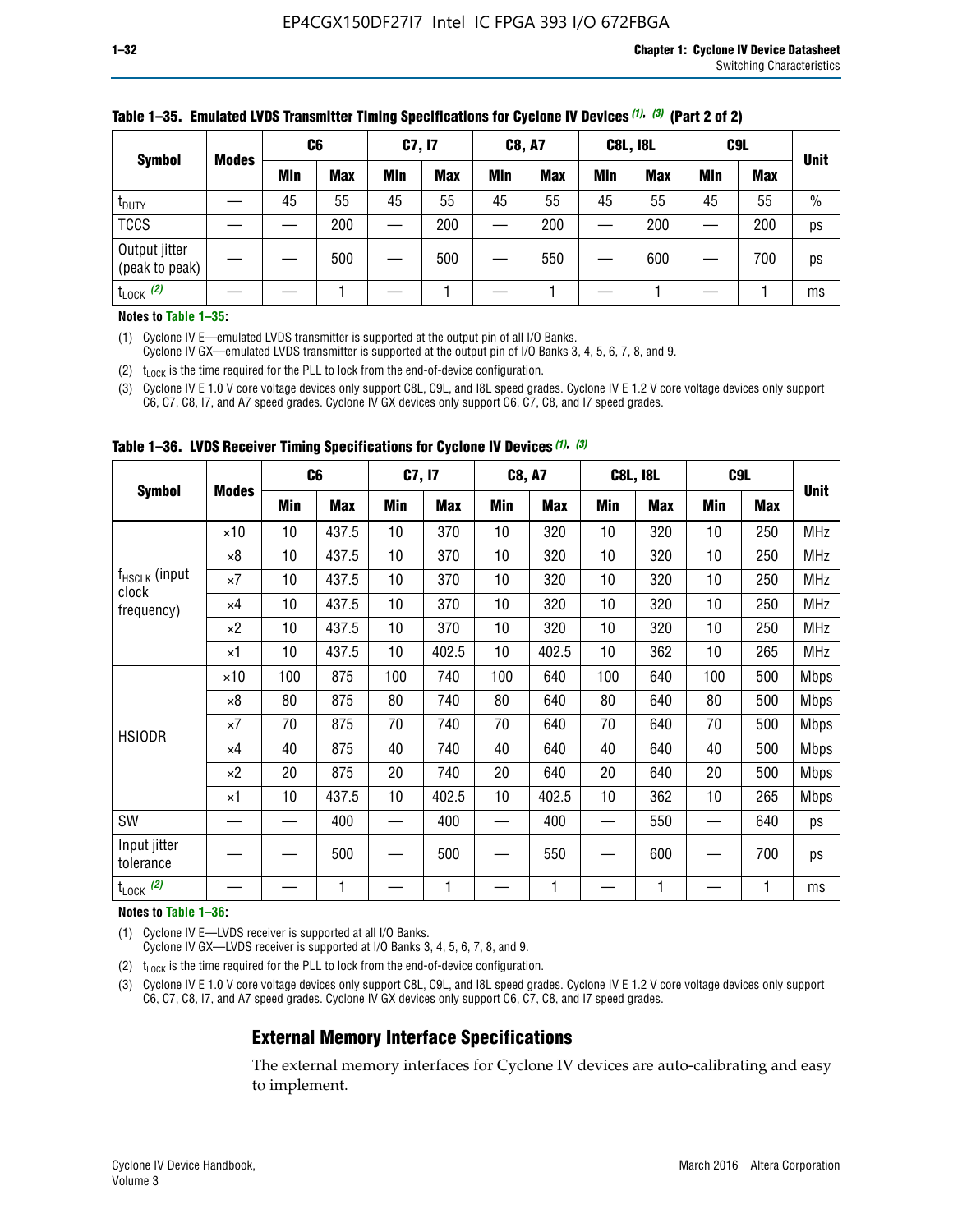**for more information about the supported maximum clock rate, device and pin** planning, IP implementation, and device termination, refer to *[Section III: System](http://www.altera.com/literature/hb/external-memory/emi_intro_specs.pdf)  [Performance Specifications](http://www.altera.com/literature/hb/external-memory/emi_intro_specs.pdf)* of the *External Memory Interface Handbook*.

Table 1–37 lists the memory output clock jitter specifications for Cyclone IV devices.

**Table 1–37. Memory Output Clock Jitter Specifications for Cyclone IV Devices** *(1)***,** *(2)*

| <b>Parameter</b>             | <b>Symbol</b>  | Min    | <b>Max</b> | <b>Unit</b> |
|------------------------------|----------------|--------|------------|-------------|
| Clock period jitter          | $L$ JIT(per)   | $-125$ | 125        | ps          |
| Cycle-to-cycle period jitter | $L$ JIT $(cc)$ | $-200$ | 200        | ps          |
| Duty cycle jitter            | LJIT(duty)     | $-150$ | 150        | рs          |

**Notes to Table 1–37:**

- (1) Memory output clock jitter measurements are for 200 consecutive clock cycles, as specified in the JEDEC DDR2 standard.
- (2) The clock jitter specification applies to memory output clock pins generated using DDIO circuits clocked by a PLL output routed on a global clock (GCLK) network.

# **Duty Cycle Distortion Specifications**

Table 1–38 lists the worst case duty cycle distortion for Cyclone IV devices.

**Table 1–38. Duty Cycle Distortion on Cyclone IV Devices I/O Pins** *(1)***,** *(2), (3)*

| <b>Symbol</b>     | C <sub>6</sub> |            | C7, I7     |            | <b>C8, I8L, A7</b> |            | C9L        | <b>Unit</b> |               |
|-------------------|----------------|------------|------------|------------|--------------------|------------|------------|-------------|---------------|
|                   | Min            | <b>Max</b> | <b>Min</b> | <b>Max</b> | Min                | <b>Max</b> | <b>Min</b> | <b>Max</b>  |               |
| Output Duty Cycle | 45             | 55         | 45         | 55         | 45                 | 55         | 45         | 55          | $\frac{0}{0}$ |

**Notes to Table 1–38:**

(1) The duty cycle distortion specification applies to clock outputs from the PLLs, global clock tree, and IOE driving the dedicated and general purpose I/O pins.

(2) Cyclone IV devices meet the specified duty cycle distortion at the maximum output toggle rate for each combination of I/O standard and current strength.

(3) Cyclone IV E 1.0 V core voltage devices only support C8L, C9L, and I8L speed grades. Cyclone IV E 1.2 V core voltage devices only support C6, C7, C8, I7, and A7 speed grades. Cyclone IV GX devices only support C6, C7, C8, and I7 speed grades.

# **OCT Calibration Timing Specification**

Table 1–39 lists the duration of calibration for series OCT with calibration at device power-up for Cyclone IV devices.

#### **Table 1–39. Timing Specification for Series OCT with Calibration at Device Power-Up for Cyclone IV Devices** *(1)*

| Symbol  | <b>Description</b>                                            | <b>Maximum</b> | <b>Units</b> |
|---------|---------------------------------------------------------------|----------------|--------------|
| LOCTCAL | Duration of series OCT with<br>calibration at device power-up | 20             | μs           |

#### **Note to Table 1–39***:*

(1) OCT calibration takes place after device configuration and before entering user mode.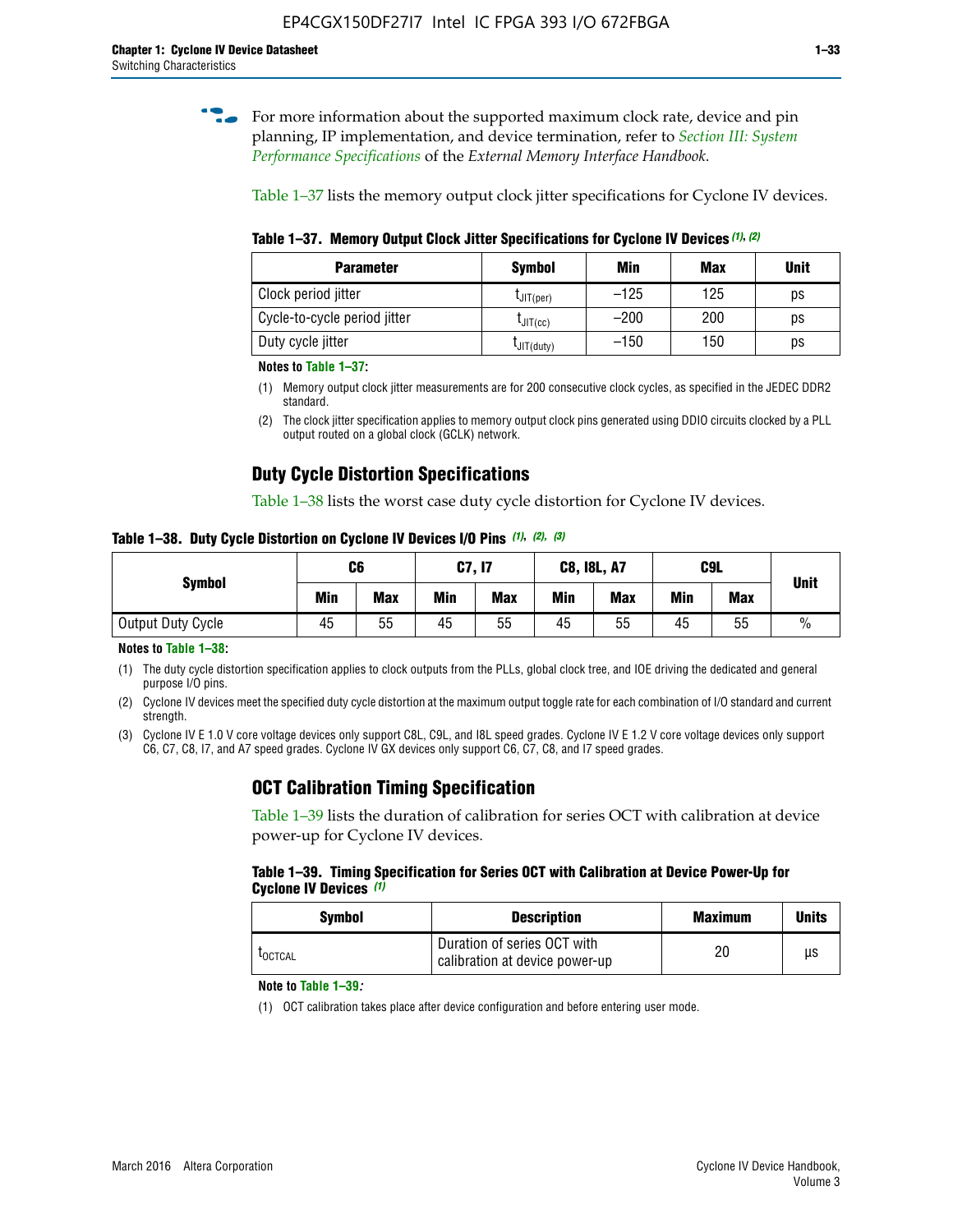# **IOE Programmable Delay**

Table 1–40 and Table 1–41 list the IOE programmable delay for Cyclone IV E 1.0 V core voltage devices.

#### **Table 1–40. IOE Programmable Delay on Column Pins for Cyclone IV E 1.0 V Core Voltage Devices** *(1)***,** *(2)*

|                                                                       |                                | <b>Number</b>        |                      | <b>Max Offset</b>  |            |                    |       |             |    |
|-----------------------------------------------------------------------|--------------------------------|----------------------|----------------------|--------------------|------------|--------------------|-------|-------------|----|
| <b>Parameter</b>                                                      | <b>Paths Affected</b>          | 0f<br><b>Setting</b> | Min<br><b>Offset</b> | <b>Fast Corner</b> |            | <b>Slow Corner</b> |       | <b>Unit</b> |    |
|                                                                       |                                |                      |                      | C8L                | <b>18L</b> | C8L                | C9L   | 18L         |    |
| Input delay from pin to<br>internal cells                             | Pad to I/O<br>dataout to core  |                      | 0                    | 2.054              | 1.924      | 3.387              | 4.017 | 3.411       | ns |
| Input delay from pin to<br>input register                             | Pad to I/O input<br>register   | 8                    | 0                    | 2.010              | 1.875      | 3.341              | 4.252 | 3.367       | ns |
| Delay from output register<br>to output pin                           | I/O output<br>register to pad  | 2                    | 0                    | 0.641              | 0.631      | 1.111              | 1.377 | 1.124       | ns |
| Input delay from<br>dual-purpose clock pin to<br>fan-out destinations | Pad to global<br>clock network | 12                   | 0                    | 0.971              | 0.931      | 1.684              | 2.298 | 1.684       | ns |

#### **Notes to Table 1–40:**

(1) The incremental values for the settings are generally linear. For the exact values for each setting, use the latest version of the Quartus II software.

(2) The minimum and maximum offset timing numbers are in reference to setting **0** as available in the Quartus II software.

| Table 1-41. IOE Programmable Delay on Row Pins for Cyclone IV E 1.0 V Core Voltage Devices (1), (2) |  |  |
|-----------------------------------------------------------------------------------------------------|--|--|
|-----------------------------------------------------------------------------------------------------|--|--|

|                                                                       |                                | <b>Number</b>  |                      | <b>Max Offset</b>  |            |                    |       |             |    |
|-----------------------------------------------------------------------|--------------------------------|----------------|----------------------|--------------------|------------|--------------------|-------|-------------|----|
| <b>Parameter</b>                                                      | <b>Paths Affected</b>          | 0f             | Min<br><b>Offset</b> | <b>Fast Corner</b> |            | <b>Slow Corner</b> |       | <b>Unit</b> |    |
|                                                                       |                                | <b>Setting</b> |                      | C8L                | <b>18L</b> | C8L                | C9L   | 18L         |    |
| Input delay from pin to<br>internal cells                             | Pad to I/O<br>dataout to core  |                | 0                    | 2.057              | 1.921      | 3.389              | 4.146 | 3.412       | ns |
| Input delay from pin to<br>input register                             | Pad to I/O input<br>register   | 8              | 0                    | 2.059              | 1.919      | 3.420              | 4.374 | 3.441       | ns |
| Delay from output register<br>to output pin                           | I/O output<br>register to pad  | 2              | 0                    | 0.670              | 0.623      | 1.160              | 1.420 | 1.168       | ns |
| Input delay from<br>dual-purpose clock pin to<br>fan-out destinations | Pad to global<br>clock network | 12             | 0                    | 0.960              | 0.919      | 1.656              | 2.258 | 1.656       | ns |

#### **Notes to Table 1–41:**

(1) The incremental values for the settings are generally linear. For the exact values for each setting, use the latest version of the Quartus II software.

(2) The minimum and maximum offset timing numbers are in reference to setting **0** as available in the Quartus II software.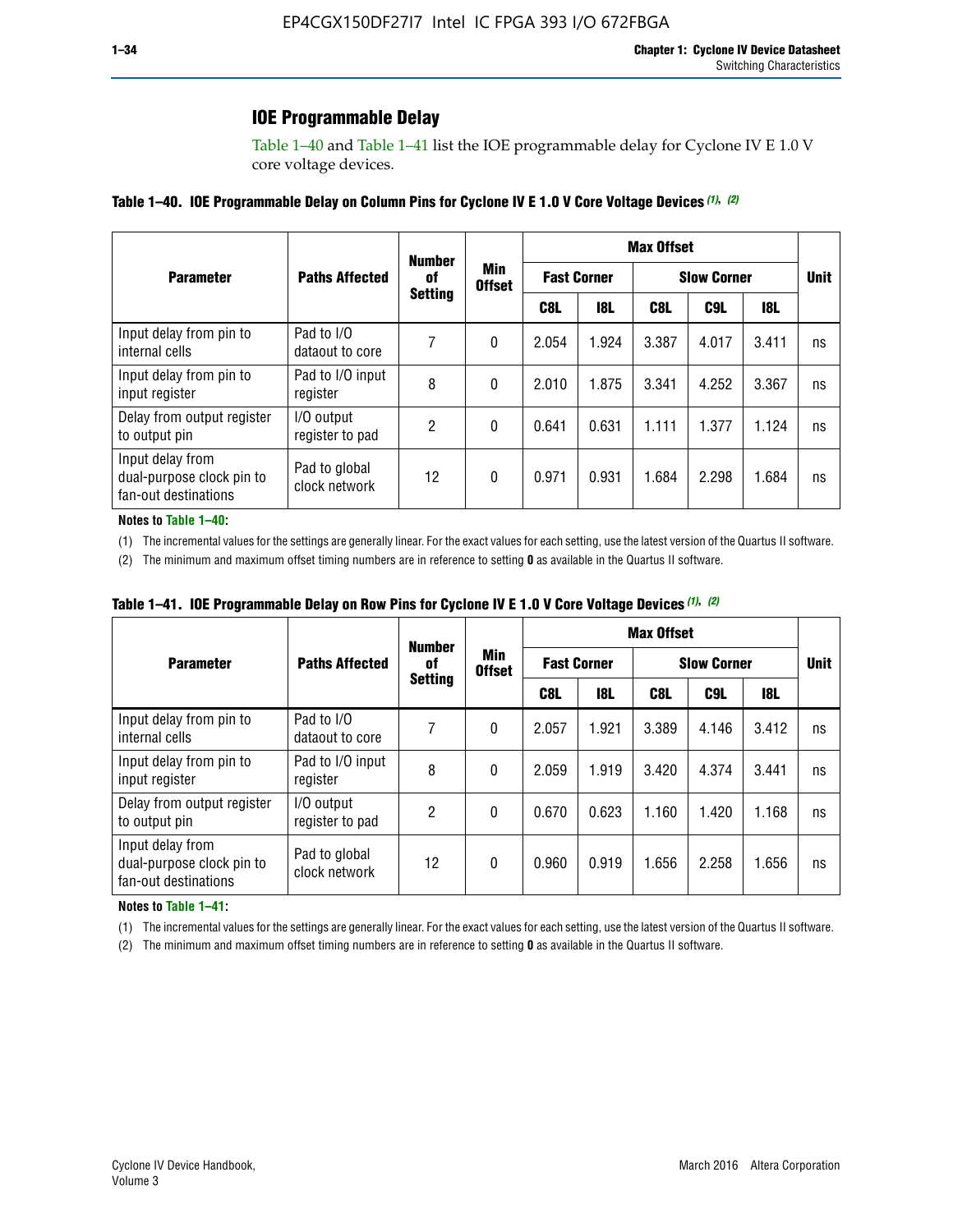Table 1–42 and Table 1–43 list the IOE programmable delay for Cyclone IV E 1.2 V core voltage devices.

|                                                                       |                                   | <b>Number</b>        |            | <b>Max Offset</b> |              |                    |       |       |                |                    |       |    |             |
|-----------------------------------------------------------------------|-----------------------------------|----------------------|------------|-------------------|--------------|--------------------|-------|-------|----------------|--------------------|-------|----|-------------|
| <b>Parameter</b>                                                      | <b>Paths</b><br><b>Affected</b>   | of<br><b>Setting</b> | <b>Min</b> | <b>Offset</b>     |              | <b>Fast Corner</b> |       |       |                | <b>Slow Corner</b> |       |    | <b>Unit</b> |
|                                                                       |                                   |                      |            | C <sub>6</sub>    | $\mathbf{I}$ | <b>A7</b>          | C6    | C7    | C <sub>8</sub> | $\mathbf{I}$       | A7    |    |             |
| Input delay from pin to<br>internal cells                             | Pad to I/O<br>dataout to<br>core  | 7                    | 0          | 1.314             | 1.211        | 1.211              | 2.177 | 2.340 | 2.433          | 2.388              | 2.508 | ns |             |
| Input delay from pin to<br>input register                             | Pad to I/O<br>input register      | 8                    | $\theta$   | 1.307             | 1.203        | 1.203              | 2.19  | 2.387 | 2.540          | 2.430              | 2.545 | ns |             |
| Delay from output<br>register to output pin                           | I/O output<br>register to<br>pad  | 2                    | 0          | 0.437             | 0.402        | 0.402              | 0.747 | 0.820 | 0.880          | 0.834              | 0.873 | ns |             |
| Input delay from<br>dual-purpose clock pin<br>to fan-out destinations | Pad to global<br>clock<br>network | 12                   | 0          | 0.693             | 0.665        | 0.665              | 1.200 | 1.379 | 1.532          | 1.393              | 1.441 | ns |             |

**Table 1–42. IOE Programmable Delay on Column Pins for Cyclone IV E 1.2 V Core Voltage Devices** *(1)***,** *(2)*

**Notes to Table 1–42:**

(1) The incremental values for the settings are generally linear. For the exact values for each setting, use the latest version of the Quartus II software.

(2) The minimum and maximum offset timing numbers are in reference to setting **0** as available in the Quartus II software.

|                                                                       |                                   | <b>Number</b>        | Min<br><b>Offset</b> | <b>Max Offset</b> |                    |       |       |                    |       |              |       |    |
|-----------------------------------------------------------------------|-----------------------------------|----------------------|----------------------|-------------------|--------------------|-------|-------|--------------------|-------|--------------|-------|----|
| <b>Parameter</b>                                                      | <b>Paths</b><br><b>Affected</b>   | 0f<br><b>Setting</b> |                      |                   | <b>Fast Corner</b> |       |       | <b>Slow Corner</b> |       |              |       |    |
|                                                                       |                                   |                      |                      | C6                | 17                 | A7    | C6    | C <sub>7</sub>     | C8    | $\mathbf{I}$ | A7    |    |
| Input delay from pin to<br>internal cells                             | Pad to I/O<br>dataout to<br>core  | 7                    | 0                    | 1.314             | 1.209              | 1.209 | 2.201 | 2.386              | 2.510 | 2.429        | 2.548 | ns |
| Input delay from pin to<br>input register                             | Pad to I/O<br>input register      | 8                    | $\theta$             | 1.312             | 1.207              | 1.207 | 2.202 | 2.402              | 2.558 | 2.447        | 2.557 | ns |
| Delay from output<br>register to output pin                           | I/O output<br>register to<br>pad  | $\overline{2}$       | $\Omega$             | 0.458             | 0.419              | 0.419 | 0.783 | 0.861              | 0.924 | 0.875        | 0.915 | ns |
| Input delay from<br>dual-purpose clock pin<br>to fan-out destinations | Pad to global<br>clock<br>network | 12                   | 0                    | 0.686             | 0.657              | 0.657 | 1.185 | 1.360              | 1.506 | 1.376        | 1.422 | ns |

**Table 1–43. IOE Programmable Delay on Row Pins for Cyclone IV E 1.2 V Core Voltage Devices** *(1)***,** *(2)*

#### **Notes to Table 1–43:**

(1) The incremental values for the settings are generally linear. For the exact values for each setting, use the latest version of the Quartus II software.

(2) The minimum and maximum offset timing numbers are in reference to setting **0** as available in the Quartus II software.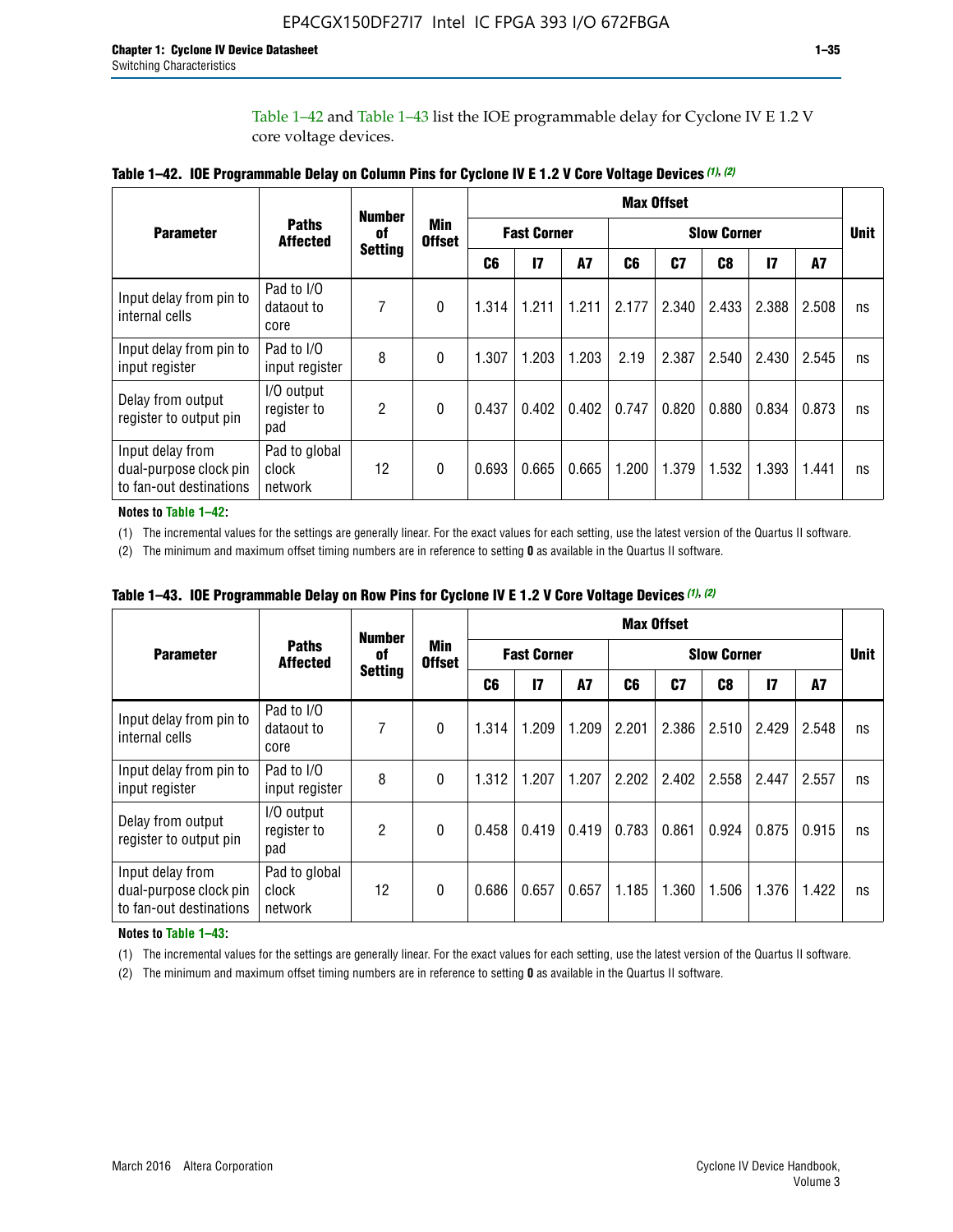Table 1–44 and Table 1–45 list the IOE programmable delay for Cyclone IV GX devices.

|                                                                       |                                       | <b>Number</b>   |              |               |               |                    | <b>Max Offset</b> |                    |               |             |
|-----------------------------------------------------------------------|---------------------------------------|-----------------|--------------|---------------|---------------|--------------------|-------------------|--------------------|---------------|-------------|
| <b>Parameter</b>                                                      | <b>Paths</b><br>0f<br><b>Affected</b> |                 | <b>Min</b>   | <b>Offset</b> |               | <b>Fast Corner</b> |                   | <b>Slow Corner</b> |               | <b>Unit</b> |
|                                                                       |                                       | <b>Settings</b> |              | C6            | $\mathsf{I}7$ | C6                 | C7                | C8                 | $\mathsf{I}7$ |             |
| Input delay from pin to<br>internal cells                             | Pad to I/O<br>dataout to<br>core      | 7               | $\mathbf{0}$ | 1.313         | 1.209         | 2.184              | 2.336             | 2.451              | 2.387         | ns          |
| Input delay from pin to<br>input register                             | Pad to I/O<br>input register          | 8               | $\theta$     | 1.312         | 1.208         | 2.200              | 2.399             | 2.554              | 2.446         | ns          |
| Delay from output<br>register to output pin                           | I/O output<br>register to<br>pad      | 2               | $\mathbf 0$  | 0.438         | 0.404         | 0.751              | 0.825             | 0.886              | 0.839         | ns          |
| Input delay from<br>dual-purpose clock pin<br>to fan-out destinations | Pad to global<br>clock<br>network     | 12              | 0            | 0.713         | 0.682         | 1.228              | 1.41              | 1.566              | 1.424         | ns          |

**Table 1–44. IOE Programmable Delay on Column Pins for Cyclone IV GX Devices** *(1)***,** *(2)*

**Notes to Table 1–44:**

(1) The incremental values for the settings are generally linear. For exact values of each setting, use the latest version of the Quartus II software.

(2) The minimum and maximum offset timing numbers are in reference to setting **0** as available in the Quartus II software.

|                                                                       |                                  | <b>Number</b>         | <b>Min</b><br><b>Offset</b> | <b>Max Offset</b> |                    |       |       |                    |               |             |  |
|-----------------------------------------------------------------------|----------------------------------|-----------------------|-----------------------------|-------------------|--------------------|-------|-------|--------------------|---------------|-------------|--|
| <b>Parameter</b>                                                      | <b>Paths</b><br><b>Affected</b>  | 0f<br><b>Settings</b> |                             |                   | <b>Fast Corner</b> |       |       | <b>Slow Corner</b> |               | <b>Unit</b> |  |
|                                                                       |                                  |                       |                             | C6                | 17                 | C6    | C7    | C8                 | $\mathsf{I}7$ |             |  |
| Input delay from pin to<br>internal cells                             | Pad to I/O<br>dataout to<br>core | 7                     | $\mathbf{0}$                | 1.314             | 1.210              | 2.209 | 2.398 | 2.526              | 2.443         | ns          |  |
| Input delay from pin to<br>input register                             | Pad to I/O<br>input register     | 8                     | $\mathbf{0}$                | 1.313             | 1.208              | 2.205 | 2.406 | 2.563              | 2.450         | ns          |  |
| Delay from output<br>register to output pin                           | I/O output<br>register to<br>pad | $\overline{2}$        | $\mathbf{0}$                | 0.461             | 0.421              | 0.789 | 0.869 | 0.933              | 0.884         | ns          |  |
| Input delay from<br>dual-purpose clock pin<br>to fan-out destinations | Pad to global<br>clock network   | 12                    | $\mathbf{0}$                | 0.712             | 0.682              | 1.225 | 1.407 | 1.562              | 1.421         | ns          |  |

**Table 1–45. IOE Programmable Delay on Row Pins for Cyclone IV GX Devices** *(1)***,** *(2)*

#### **Notes to Table 1–45:**

(1) The incremental values for the settings are generally linear. For exact values of each setting, use the latest version of Quartus II software.

(2) The minimum and maximum offset timing numbers are in reference to setting **0** as available in the Quartus II software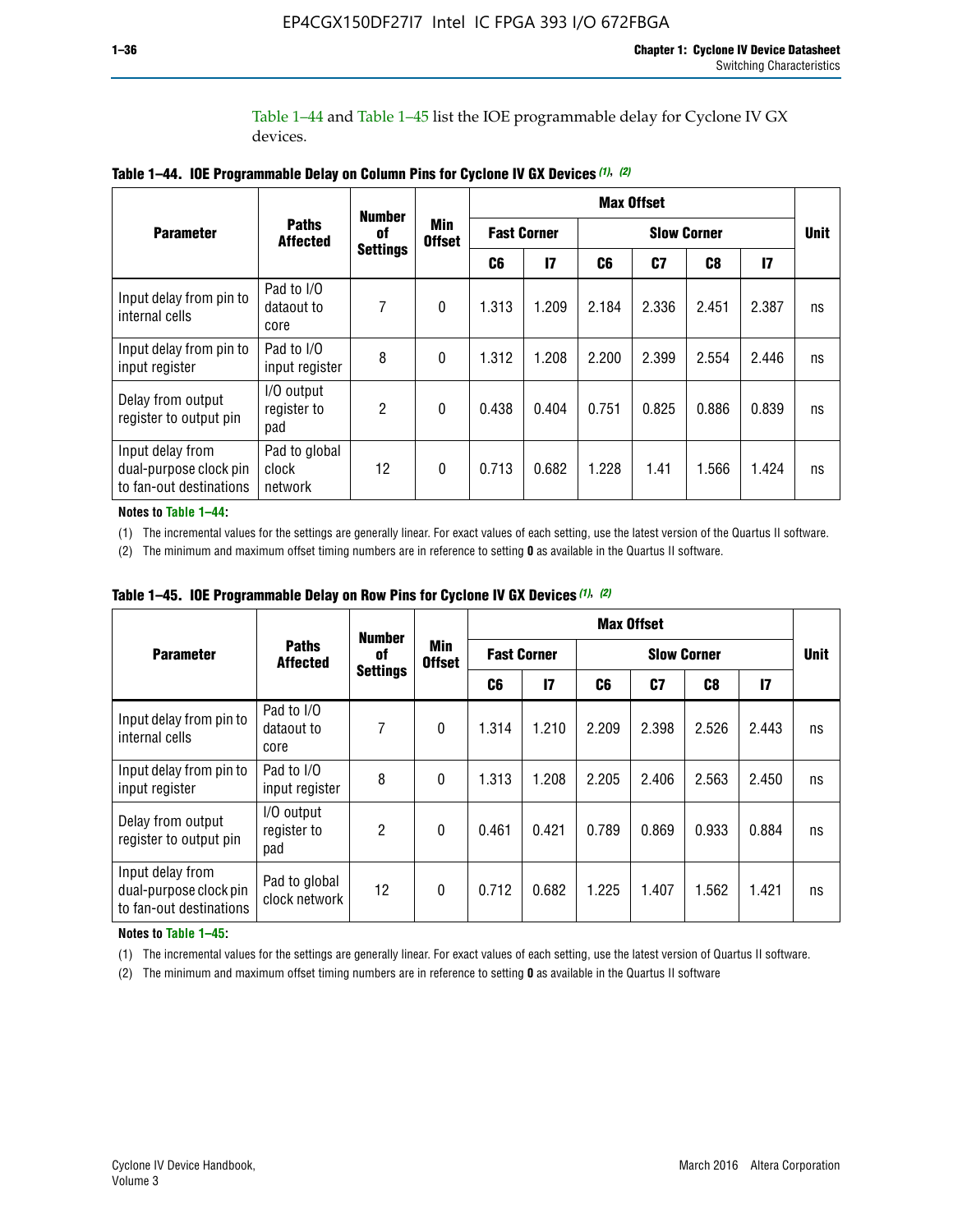# **I/O Timing**

Use the following methods to determine I/O timing:

- the Excel-based I/O Timing
- the Quartus II timing analyzer

The Excel-based I/O timing provides pin timing performance for each device density and speed grade. The data is typically used prior to designing the FPGA to get a timing budget estimation as part of the link timing analysis. The Quartus II timing analyzer provides a more accurate and precise I/O timing data based on the specifics of the design after place-and-route is complete.

**For The Excel-based I/O Timing spreadsheet is downloadable from Cyclone IV Devices** [Literature](http://www.altera.com/literature/lit-cyclone-iv.jsp) website.

# **Glossary**

Table 1–46 lists the glossary for this chapter.

| <b>Letter</b> | <b>Term</b>                                                     | <b>Definitions</b>                                                                                                                               |  |  |  |  |  |  |
|---------------|-----------------------------------------------------------------|--------------------------------------------------------------------------------------------------------------------------------------------------|--|--|--|--|--|--|
| A             |                                                                 |                                                                                                                                                  |  |  |  |  |  |  |
| B             |                                                                 |                                                                                                                                                  |  |  |  |  |  |  |
| C             |                                                                 |                                                                                                                                                  |  |  |  |  |  |  |
| D             |                                                                 |                                                                                                                                                  |  |  |  |  |  |  |
| E             |                                                                 |                                                                                                                                                  |  |  |  |  |  |  |
| F             | $f_{\sf HSCLK}$                                                 | High-speed I/O block: High-speed receiver/transmitter input and output clock frequency.                                                          |  |  |  |  |  |  |
| G             | <b>GCLK</b>                                                     | Input pin directly to Global Clock network.                                                                                                      |  |  |  |  |  |  |
|               | <b>GCLK PLL</b>                                                 | Input pin to Global Clock network through the PLL.                                                                                               |  |  |  |  |  |  |
| н             | <b>HSIODR</b>                                                   | High-speed I/O block: Maximum/minimum LVDS data transfer rate (HSIODR = 1/TUI).                                                                  |  |  |  |  |  |  |
|               | Input Waveforms<br>for the SSTL<br>Differential I/O<br>Standard | $\frac{1}{\sqrt{1+\frac{1}{2}}}\left\{ \frac{1}{\sqrt{1+\frac{1}{2}}}\right\}$<br><b>V</b> swing<br>$\cdots$ $V_{REF}$<br>\<br>$\sim V_{\rm IL}$ |  |  |  |  |  |  |

#### **Table 1–46. Glossary (Part 1 of 5)**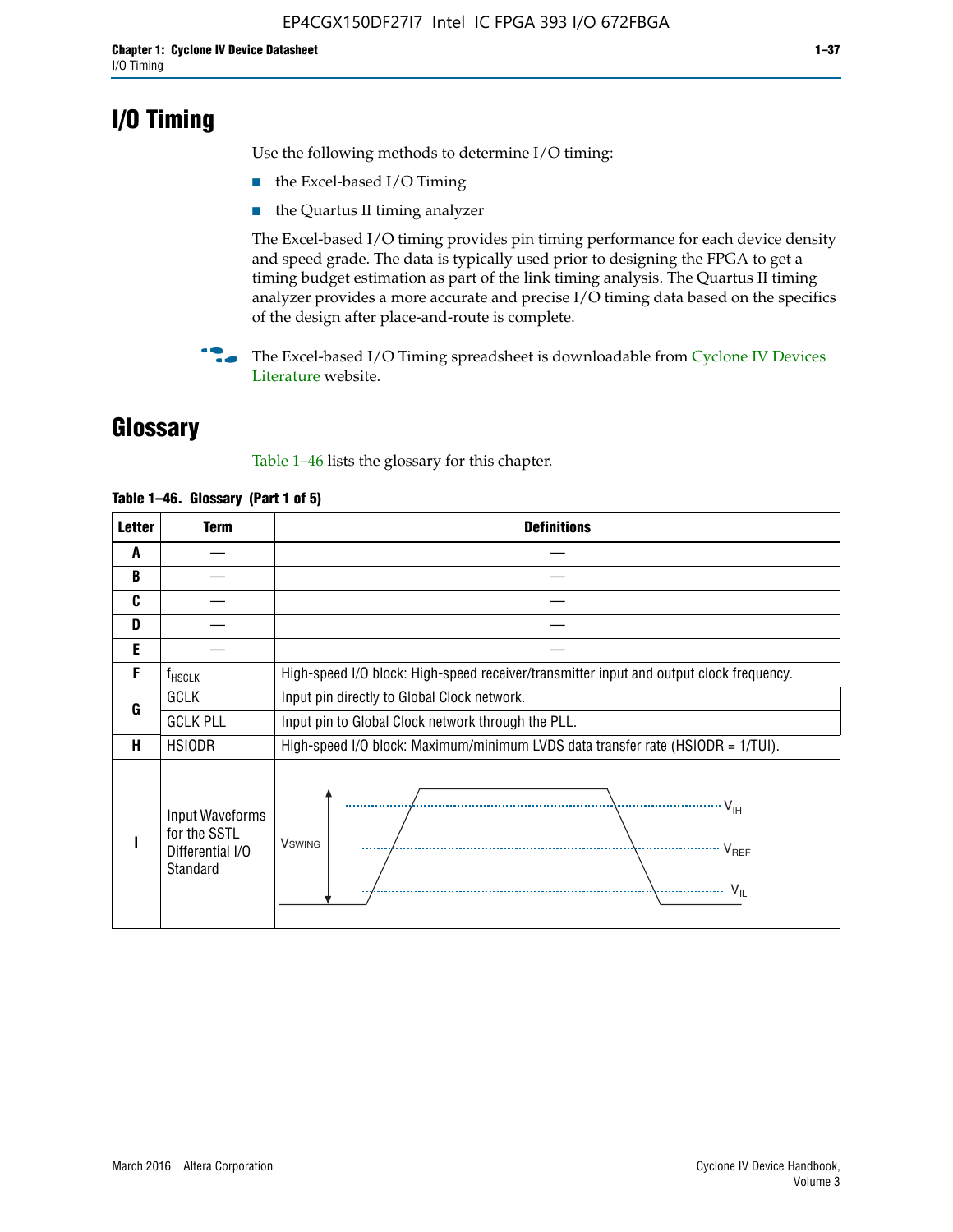### **Table 1–46. Glossary (Part 2 of 5)**

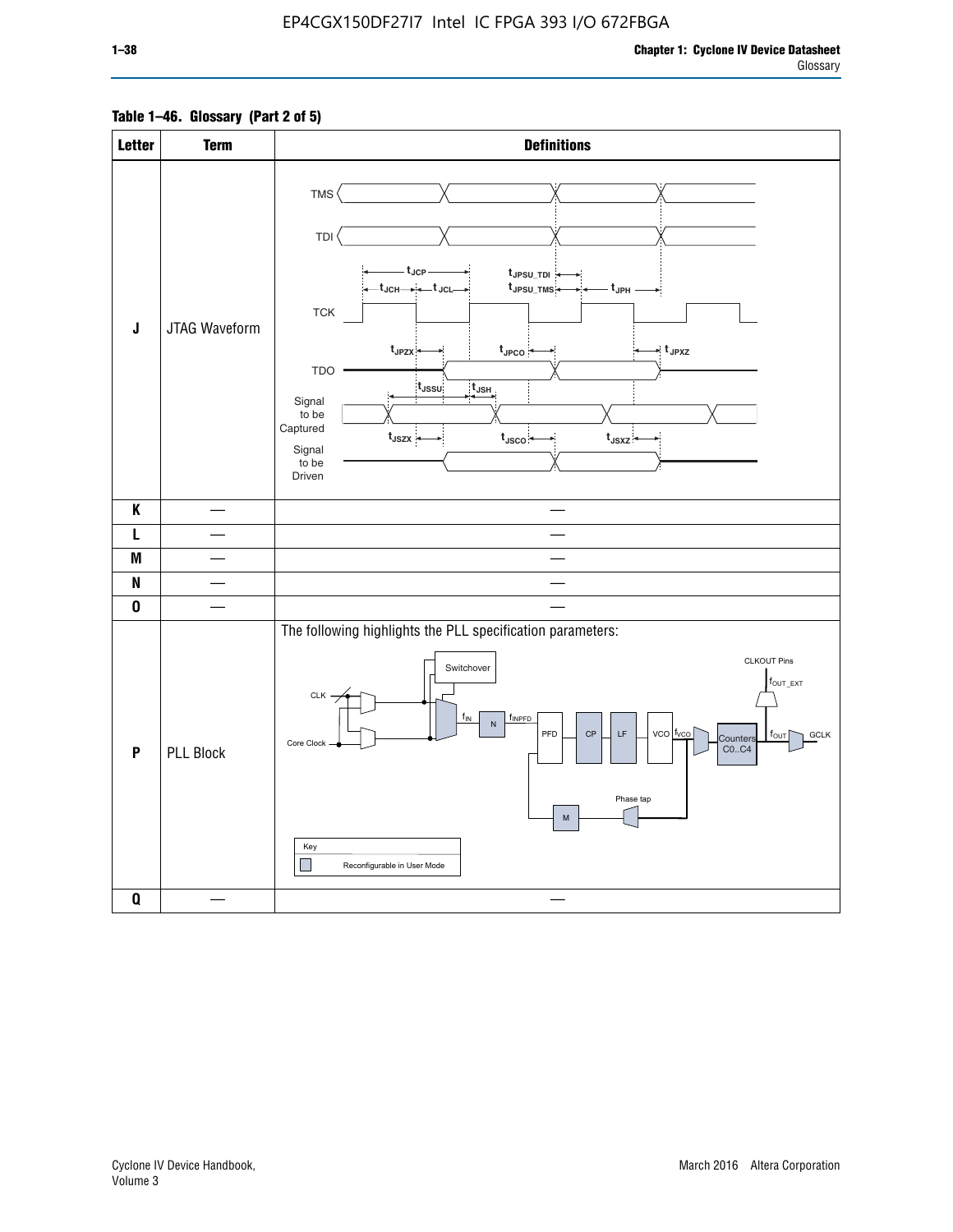### **Table 1–46. Glossary (Part 3 of 5)**

| <b>Letter</b> | <b>Term</b>              | <b>Definitions</b>                                                                                                                                                                                |  |  |  |  |  |  |  |
|---------------|--------------------------|---------------------------------------------------------------------------------------------------------------------------------------------------------------------------------------------------|--|--|--|--|--|--|--|
|               | $R_L$                    | Receiver differential input discrete resistor (external to Cyclone IV devices).                                                                                                                   |  |  |  |  |  |  |  |
|               |                          | Receiver input waveform for LVDS and LVPECL differential standards:                                                                                                                               |  |  |  |  |  |  |  |
|               |                          | <b>Single-Ended Waveform</b>                                                                                                                                                                      |  |  |  |  |  |  |  |
|               |                          | Positive Channel (p) = $V_{\text{H}}$                                                                                                                                                             |  |  |  |  |  |  |  |
|               |                          | $\mathsf{V}_{\mathsf{ID}}$                                                                                                                                                                        |  |  |  |  |  |  |  |
|               | Receiver Input           | Negative Channel (n) = $V_{\parallel}$<br>$V_{CM}$                                                                                                                                                |  |  |  |  |  |  |  |
|               |                          | Ground                                                                                                                                                                                            |  |  |  |  |  |  |  |
| R             | Waveform                 |                                                                                                                                                                                                   |  |  |  |  |  |  |  |
|               |                          | Differential Waveform (Mathematical Function of Positive & Negative Channel)                                                                                                                      |  |  |  |  |  |  |  |
|               |                          |                                                                                                                                                                                                   |  |  |  |  |  |  |  |
|               |                          | $V_{ID}$<br>0V                                                                                                                                                                                    |  |  |  |  |  |  |  |
|               |                          | $V_{ID}$                                                                                                                                                                                          |  |  |  |  |  |  |  |
|               |                          | $p - n$                                                                                                                                                                                           |  |  |  |  |  |  |  |
|               | Receiver input           |                                                                                                                                                                                                   |  |  |  |  |  |  |  |
|               | skew margin              | High-speed I/O block: The total margin left after accounting for the sampling window and TCCS.<br>$RSKM = (TUI - SW - TCCS) / 2.$                                                                 |  |  |  |  |  |  |  |
|               | (RSKM)                   |                                                                                                                                                                                                   |  |  |  |  |  |  |  |
|               |                          | $V_{CCIO}$                                                                                                                                                                                        |  |  |  |  |  |  |  |
|               |                          |                                                                                                                                                                                                   |  |  |  |  |  |  |  |
|               |                          | $V_{\text{\tiny OH}}^-$                                                                                                                                                                           |  |  |  |  |  |  |  |
|               |                          | $V_{H(AC)}$                                                                                                                                                                                       |  |  |  |  |  |  |  |
|               |                          | $V_{IH(DC)}$<br>V <sub>REF</sub>                                                                                                                                                                  |  |  |  |  |  |  |  |
|               |                          | $V_{\text{IL(DC)}}$                                                                                                                                                                               |  |  |  |  |  |  |  |
|               | Single-ended<br>voltage- | VIL(AC)                                                                                                                                                                                           |  |  |  |  |  |  |  |
|               | referenced I/O           | $V_{\text{OL}}$                                                                                                                                                                                   |  |  |  |  |  |  |  |
| S             | Standard                 | $\rm V_{ss}^-$                                                                                                                                                                                    |  |  |  |  |  |  |  |
|               |                          |                                                                                                                                                                                                   |  |  |  |  |  |  |  |
|               |                          | The JEDEC standard for SSTI and HSTL I/O standards defines both the AC and DC input signal                                                                                                        |  |  |  |  |  |  |  |
|               |                          | values. The AC values indicate the voltage levels at which the receiver must meet its timing                                                                                                      |  |  |  |  |  |  |  |
|               |                          | specifications. The DC values indicate the voltage levels at which the final logic state of the<br>receiver is unambiguously defined. After the receiver input crosses the AC value, the receiver |  |  |  |  |  |  |  |
|               |                          | changes to the new logic state. The new logic state is then maintained as long as the input stays                                                                                                 |  |  |  |  |  |  |  |
|               |                          | beyond the DC threshold. This approach is intended to provide predictable receiver timing in the<br>presence of input waveform ringing.                                                           |  |  |  |  |  |  |  |
|               | SW (Sampling             | High-speed I/O block: The period of time during which the data must be valid to capture it                                                                                                        |  |  |  |  |  |  |  |
|               | Window)                  | correctly. The setup and hold times determine the ideal strobe position in the sampling window.                                                                                                   |  |  |  |  |  |  |  |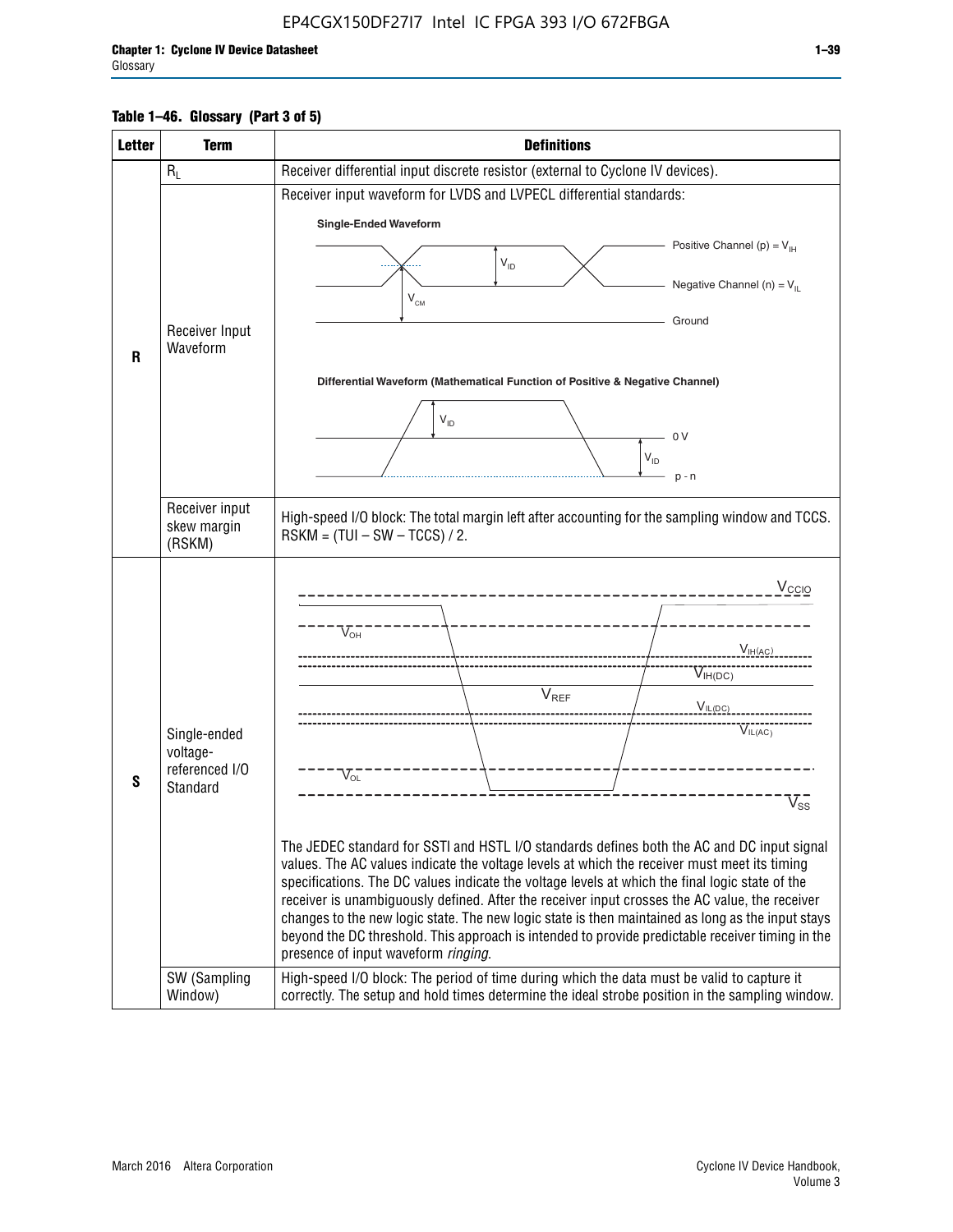| <b>Letter</b> | <b>Term</b>                           | <b>Definitions</b>                                                                                                                                                                                                                                                                                                                                                |  |  |  |
|---------------|---------------------------------------|-------------------------------------------------------------------------------------------------------------------------------------------------------------------------------------------------------------------------------------------------------------------------------------------------------------------------------------------------------------------|--|--|--|
|               | $t_{\rm C}$                           | High-speed receiver and transmitter input and output clock period.                                                                                                                                                                                                                                                                                                |  |  |  |
|               | Channel-to-<br>channel-skew<br>(TCCS) | High-speed I/O block: The timing difference between the fastest and slowest output edges,<br>including t <sub>co</sub> variation and clock skew. The clock is included in the TCCS measurement.                                                                                                                                                                   |  |  |  |
|               | $t_{\text{cin}}$                      | Delay from the clock pad to the I/O input register.                                                                                                                                                                                                                                                                                                               |  |  |  |
|               | $t_{CO}$                              | Delay from the clock pad to the I/O output.                                                                                                                                                                                                                                                                                                                       |  |  |  |
|               | $t_{\text{cout}}$                     | Delay from the clock pad to the I/O output register.                                                                                                                                                                                                                                                                                                              |  |  |  |
|               | t <sub>DUTY</sub>                     | High-speed I/O block: Duty cycle on high-speed transmitter output clock.                                                                                                                                                                                                                                                                                          |  |  |  |
|               | t <sub>FALL</sub>                     | Signal high-to-low transition time (80-20%).                                                                                                                                                                                                                                                                                                                      |  |  |  |
|               | $t_H$                                 | Input register hold time.                                                                                                                                                                                                                                                                                                                                         |  |  |  |
|               | <b>Timing Unit</b><br>Interval (TUI)  | High-speed I/O block: The timing budget allowed for skew, propagation delays, and data<br>sampling window. (TUI = $1/($ Receiver Input Clock Frequency Multiplication Factor) = $t_c/w$ ).                                                                                                                                                                        |  |  |  |
|               | t <sub>INJITTER</sub>                 | Period jitter on the PLL clock input.                                                                                                                                                                                                                                                                                                                             |  |  |  |
|               | t <sub>outjitter_dedclk</sub>         | Period jitter on the dedicated clock output driven by a PLL.                                                                                                                                                                                                                                                                                                      |  |  |  |
|               | t <sub>outjitter_io</sub>             | Period jitter on the general purpose I/O driven by a PLL.                                                                                                                                                                                                                                                                                                         |  |  |  |
|               | $t_{\text{pllcin}}$                   | Delay from the PLL inclk pad to the I/O input register.                                                                                                                                                                                                                                                                                                           |  |  |  |
| т             | t <sub>plicout</sub>                  | Delay from the PLL inclk pad to the I/O output register.                                                                                                                                                                                                                                                                                                          |  |  |  |
|               | Transmitter<br>Output<br>Waveform     | Transmitter output waveforms for the LVDS, mini-LVDS, PPDS and RSDS Differential I/O<br>Standards:<br><b>Single-Ended Waveform</b><br>Positive Channel (p) = $V_{OH}$<br>VOD<br>Negative Channel (n) = $V_{OL}$<br>$V_{OS}$<br>Ground<br>Differential Waveform (Mathematical Function of Positive & Negative Channel)<br>$V_{OD}$<br>- 0 V<br>$V_{OD}$<br>$p - n$ |  |  |  |
|               | $t_{\text{RISE}}$                     | Signal low-to-high transition time (20-80%).                                                                                                                                                                                                                                                                                                                      |  |  |  |
|               | $t_{\scriptstyle\text{SU}}$           | Input register setup time.                                                                                                                                                                                                                                                                                                                                        |  |  |  |
| U             |                                       |                                                                                                                                                                                                                                                                                                                                                                   |  |  |  |

### **Table 1–46. Glossary (Part 4 of 5)**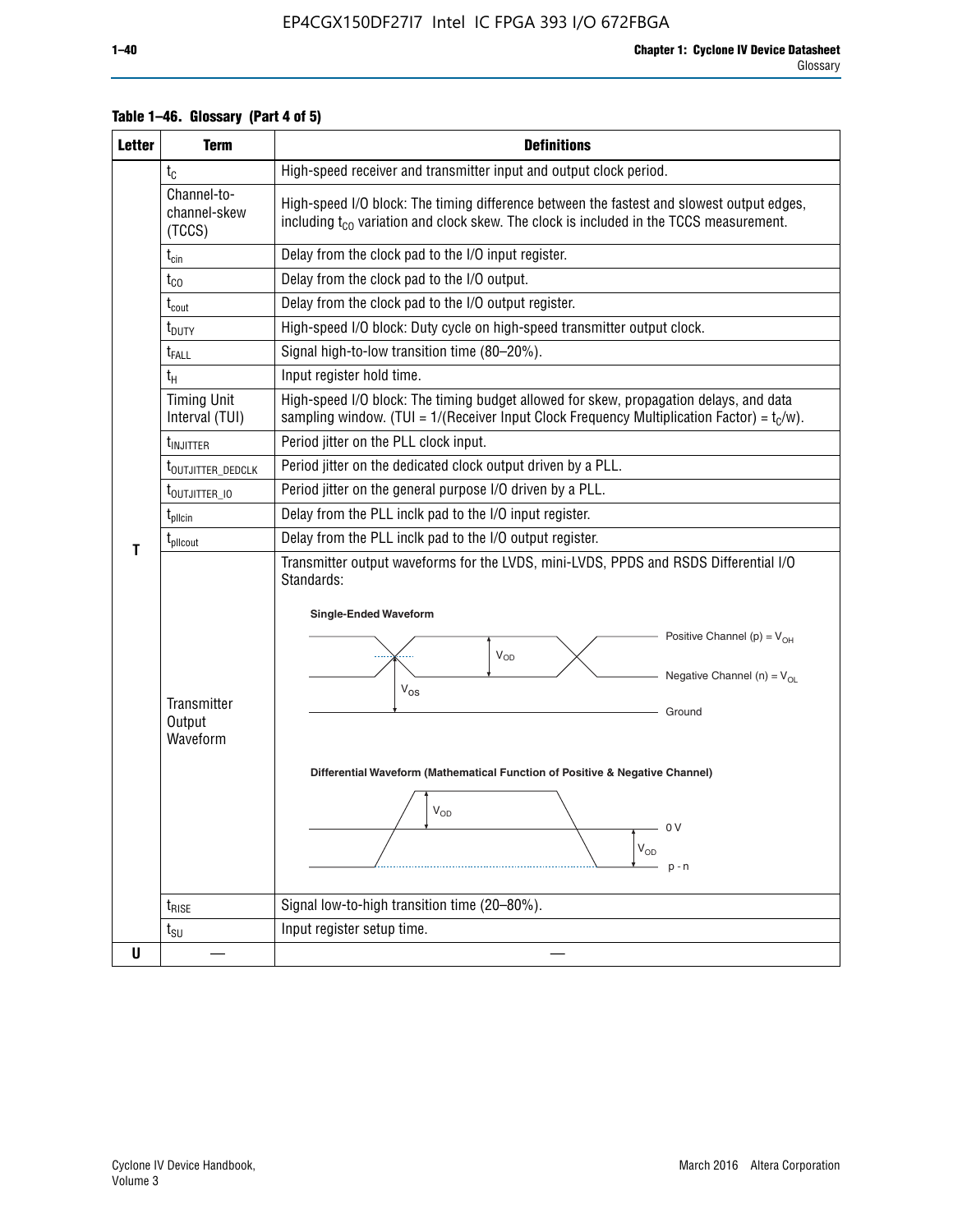### **Table 1–46. Glossary (Part 5 of 5)**

| <b>Letter</b> | <b>Term</b>               | <b>Definitions</b>                                                                                                                                                                                |  |  |
|---------------|---------------------------|---------------------------------------------------------------------------------------------------------------------------------------------------------------------------------------------------|--|--|
|               | $V_{CM(DC)}$              | DC common mode input voltage.                                                                                                                                                                     |  |  |
|               | $V_{DIF(AC)}$             | AC differential input voltage: The minimum AC input differential voltage required for switching.                                                                                                  |  |  |
|               | $V_{DIF(DC)}$             | DC differential input voltage: The minimum DC input differential voltage required for switching.                                                                                                  |  |  |
|               | V <sub>ICM</sub>          | Input common mode voltage: The common mode of the differential signal at the receiver.                                                                                                            |  |  |
|               | $V_{ID}$                  | Input differential voltage swing: The difference in voltage between the positive and<br>complementary conductors of a differential transmission at the receiver.                                  |  |  |
|               | $V_{\text{IH}}$           | Voltage input high: The minimum positive voltage applied to the input that is accepted by the<br>device as a logic high.                                                                          |  |  |
|               | $V_{IH(AC)}$              | High-level AC input voltage.                                                                                                                                                                      |  |  |
|               | $V_{IH(DC)}$              | High-level DC input voltage.                                                                                                                                                                      |  |  |
|               | $V_{IL}$                  | Voltage input low: The maximum positive voltage applied to the input that is accepted by the<br>device as a logic low.                                                                            |  |  |
|               | $V_{IL(AC)}$              | Low-level AC input voltage.                                                                                                                                                                       |  |  |
|               | $V_{IL(DC)}$              | Low-level DC input voltage.                                                                                                                                                                       |  |  |
|               | $V_{\text{IN}}$           | DC input voltage.                                                                                                                                                                                 |  |  |
|               | $V_{OCM}$                 | Output common mode voltage: The common mode of the differential signal at the transmitter.                                                                                                        |  |  |
| $\mathbf{V}$  | $V_{OD}$                  | Output differential voltage swing: The difference in voltage between the positive and<br>complementary conductors of a differential transmission at the transmitter. $V_{OD} = V_{OH} - V_{OL}$ . |  |  |
|               | $V_{OH}$                  | Voltage output high: The maximum positive voltage from an output that the device considers is<br>accepted as the minimum positive high level.                                                     |  |  |
|               | $V_{OL}$                  | Voltage output low: The maximum positive voltage from an output that the device considers is<br>accepted as the maximum positive low level.                                                       |  |  |
|               | $V_{OS}$                  | Output offset voltage: $V_{OS} = (V_{OH} + V_{OL}) / 2$ .                                                                                                                                         |  |  |
|               | $V_{OX(AC)}$              | AC differential output cross point voltage: the voltage at which the differential output signals<br>must cross.                                                                                   |  |  |
|               | $V_{REF}$                 | Reference voltage for the SSTL and HSTL I/O standards.                                                                                                                                            |  |  |
|               | $V_{REF\,(AC)}$           | AC input reference voltage for the SSTL and HSTL I/O standards. $V_{REF(AC)} = V_{REF(DC)} +$ noise. The<br>peak-to-peak AC noise on $V_{REF}$ must not exceed 2% of $V_{REF(DC)}$ .              |  |  |
|               | $V_{REF(DC)}$             | DC input reference voltage for the SSTL and HSTL I/O standards.                                                                                                                                   |  |  |
|               | $V_{\textrm{SWING (AC)}}$ | AC differential input voltage: AC input differential voltage required for switching. For the SSTL<br>differential I/O standard, refer to Input Waveforms.                                         |  |  |
|               | $V_{SWING (DC)}$          | DC differential input voltage: DC input differential voltage required for switching. For the SSTL<br>differential I/O standard, refer to Input Waveforms.                                         |  |  |
|               | $\text{V}_{\text{TT}}$    | Termination voltage for the SSTL and HSTL I/O standards.                                                                                                                                          |  |  |
|               | $V_{X (AC)}$              | AC differential input cross point voltage: The voltage at which the differential input signals must<br>cross.                                                                                     |  |  |
| W             |                           |                                                                                                                                                                                                   |  |  |
| X             |                           |                                                                                                                                                                                                   |  |  |
| Y             |                           |                                                                                                                                                                                                   |  |  |
| $\mathbf{Z}$  |                           |                                                                                                                                                                                                   |  |  |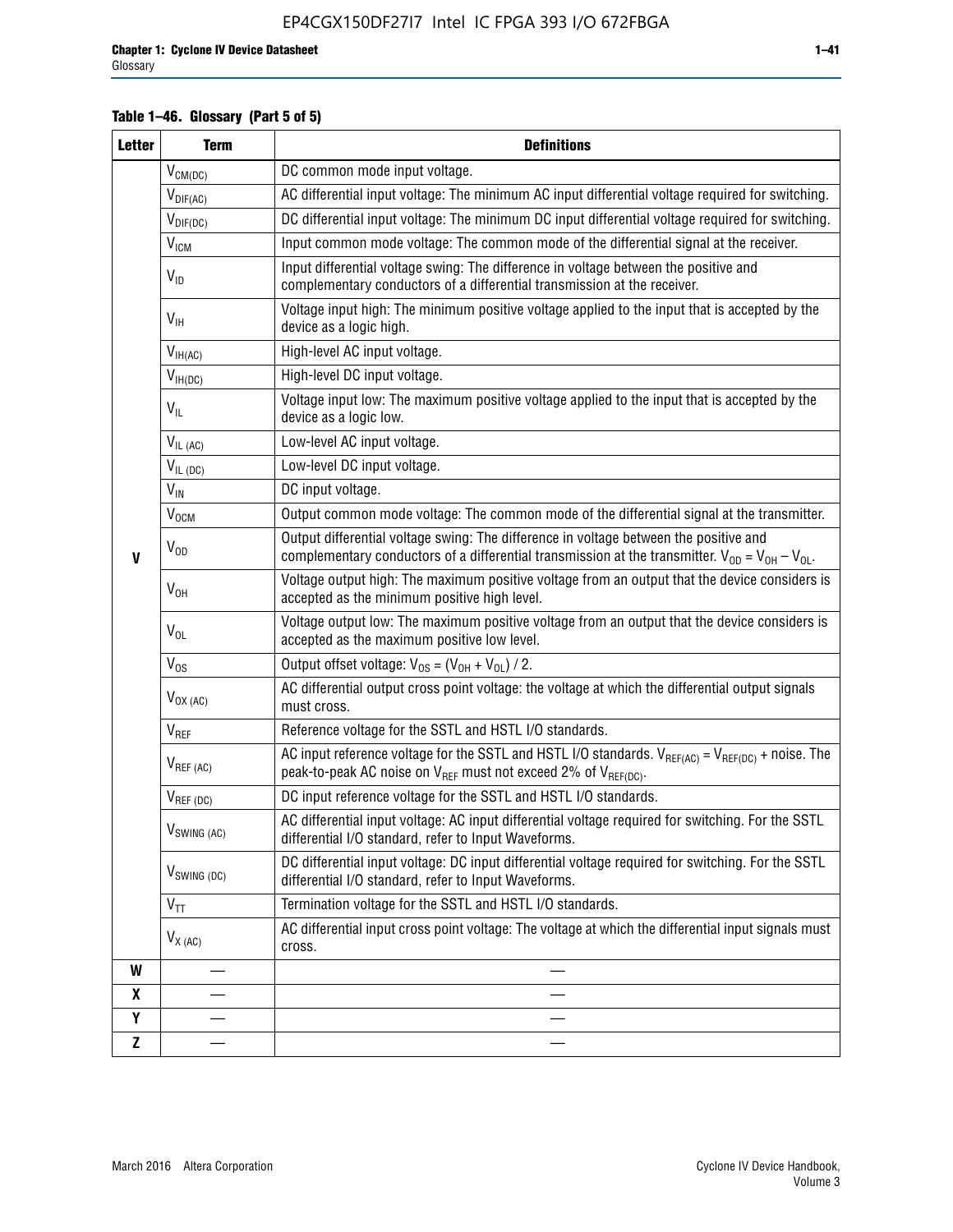# **Document Revision History**

Table 1–47 lists the revision history for this chapter.

| Table 1-47. Document Revision History |  |  |
|---------------------------------------|--|--|
|                                       |  |  |

| <b>Date</b>      | <b>Version</b> | <b>Changes</b>                                                                                                                                                                                                                            |
|------------------|----------------|-------------------------------------------------------------------------------------------------------------------------------------------------------------------------------------------------------------------------------------------|
| March 2016       | 2.0            | Updated note (5) in Table $1-21$ to remove support for the N148 package.                                                                                                                                                                  |
| October 2014     | 1.9            | Updated maximum value for $V_{CCD, PL}$ in Table 1-1.                                                                                                                                                                                     |
|                  |                | Removed extended temperature note in Table 1-3.                                                                                                                                                                                           |
| December 2013    | 1.8            | Updated Table 1-21 by adding Note (15).                                                                                                                                                                                                   |
| May 2013         | 1.7            | Updated Table 1-15 by adding Note (4).                                                                                                                                                                                                    |
|                  |                | <b>D</b> Updated the maximum value for $V_1$ , $V_{CCD}$ <sub>PLL</sub> , $V_{CC10}$ , $V_{CC_1CLKIN}$ , $V_{CCH_1GXB}$ , and $V_{CCA_1GXB}$<br>Table $1-1$ .                                                                             |
|                  |                | Updated Table 1-11 and Table 1-22.                                                                                                                                                                                                        |
| October 2012     | 1.6            | $\blacksquare$ Updated Table 1-21 to include peak-to-peak differential input voltage for the<br>Cyclone IV GX transceiver input reference clock.                                                                                          |
|                  |                | $\blacksquare$ Updated Table 1-29 to include the typical DCLK value.                                                                                                                                                                      |
|                  |                | <b>Updated the minimum f<sub>HSCLK</sub></b> value in Table 1-31, Table 1-32, Table 1-33,<br>Table 1-34, and Table 1-35.                                                                                                                  |
|                  |                | • Updated "Maximum Allowed Overshoot or Undershoot Voltage", "Operating<br>Conditions", and "PLL Specifications" sections.                                                                                                                |
| November 2011    | 1.5            | Updated Table 1-2, Table 1-3, Table 1-4, Table 1-5, Table 1-8, Table 1-9,<br>Table 1-15, Table 1-18, Table 1-19, and Table 1-21.                                                                                                          |
|                  |                | ■ Updated Figure $1-1$ .                                                                                                                                                                                                                  |
|                  |                | • Updated for the Quartus II software version 10.1 release.                                                                                                                                                                               |
| December 2010    | 1.4            | $\blacksquare$ Updated Table 1-21 and Table 1-25.                                                                                                                                                                                         |
|                  |                | $\blacksquare$ Minor text edits.                                                                                                                                                                                                          |
|                  |                | Updated for the Quartus II software version 10.0 release:                                                                                                                                                                                 |
|                  | 1.3            | Updated Table 1-3, Table 1-4, Table 1-21, Table 1-25, Table 1-28, Table 1-30,<br>Table 1-40, Table 1-41, Table 1-42, Table 1-43, Table 1-44, and Table 1-45.                                                                              |
| <b>July 2010</b> |                | ■ Updated Figure $1-2$ and Figure $1-3$ .                                                                                                                                                                                                 |
|                  |                | Removed SW Requirement and TCCS for Cyclone IV Devices tables.                                                                                                                                                                            |
|                  |                | $\blacksquare$ Minor text edits.                                                                                                                                                                                                          |
|                  |                | Updated to include automotive devices:                                                                                                                                                                                                    |
|                  | 1.2            | • Updated the "Operating Conditions" and "PLL Specifications" sections.                                                                                                                                                                   |
| March 2010       |                | $\blacksquare$ Updated Table 1-1, Table 1-8, Table 1-9, Table 1-21, Table 1-26, Table 1-27,<br>Table 1-31, Table 1-32, Table 1-33, Table 1-34, Table 1-35, Table 1-36,<br>Table 1-37, Table 1-38, Table 1-40, Table 1-42, and Table 1-43. |
|                  |                | Added Table 1-5 to include ESD for Cyclone IV devices GPIOs and HSSI I/Os.                                                                                                                                                                |
|                  |                | Added Table 1-44 and Table 1-45 to include IOE programmable delay for<br>Cyclone IV E 1.2 V core voltage devices.                                                                                                                         |
|                  |                | Minor text edits.                                                                                                                                                                                                                         |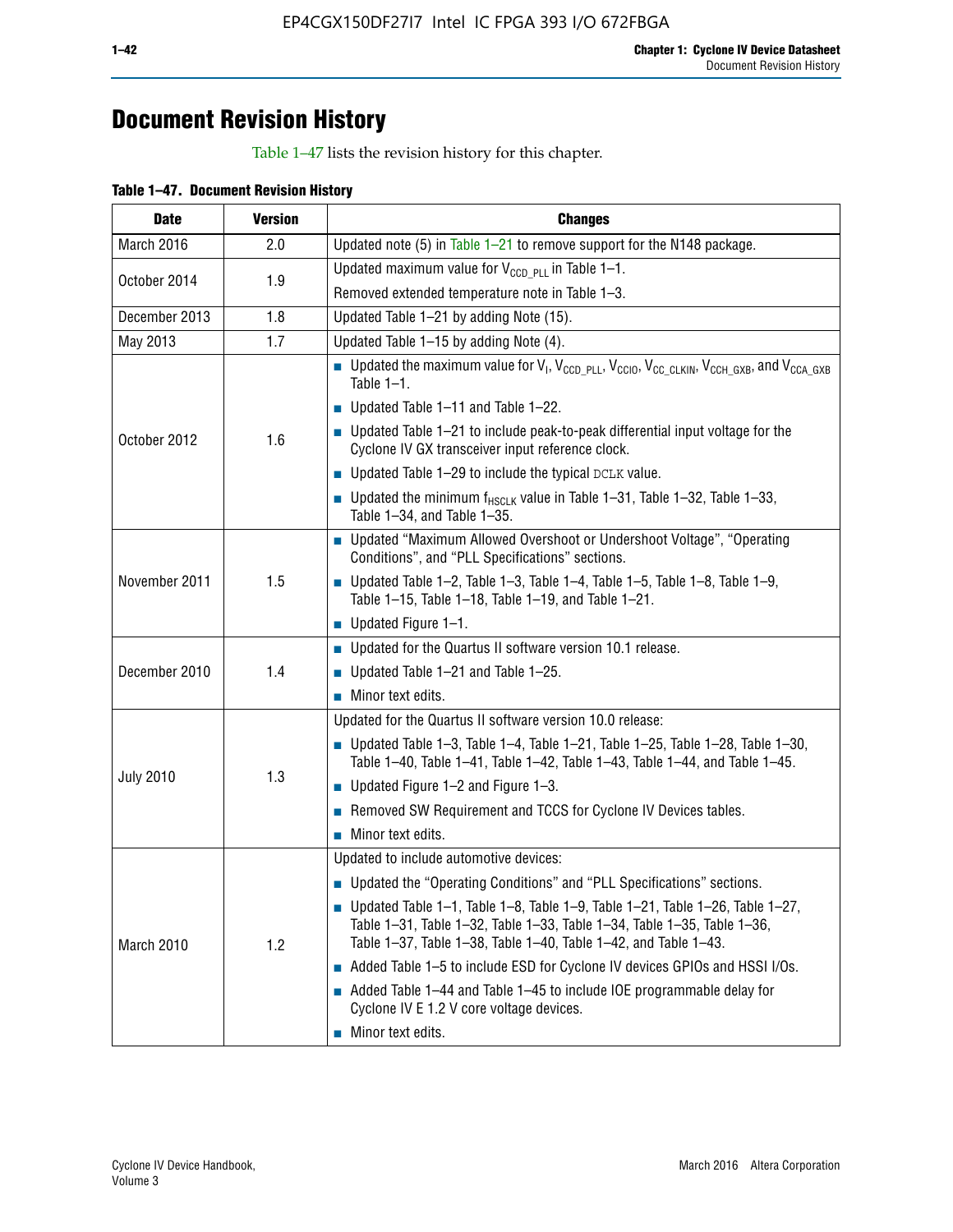#### **Table 1–47. Document Revision History**

| <b>Date</b>   | <b>Version</b> | <b>Changes</b>                                                                                                                                                                          |
|---------------|----------------|-----------------------------------------------------------------------------------------------------------------------------------------------------------------------------------------|
| February 2010 | 1.1            | Updated Table 1-3 through Table 1-44 to include information for Cyclone IV E<br>devices and Cyclone IV GX devices for Quartus II software version 9.1 SP1 release.<br>Minor text edits. |
| November 2009 | 1.0            | Initial release.                                                                                                                                                                        |